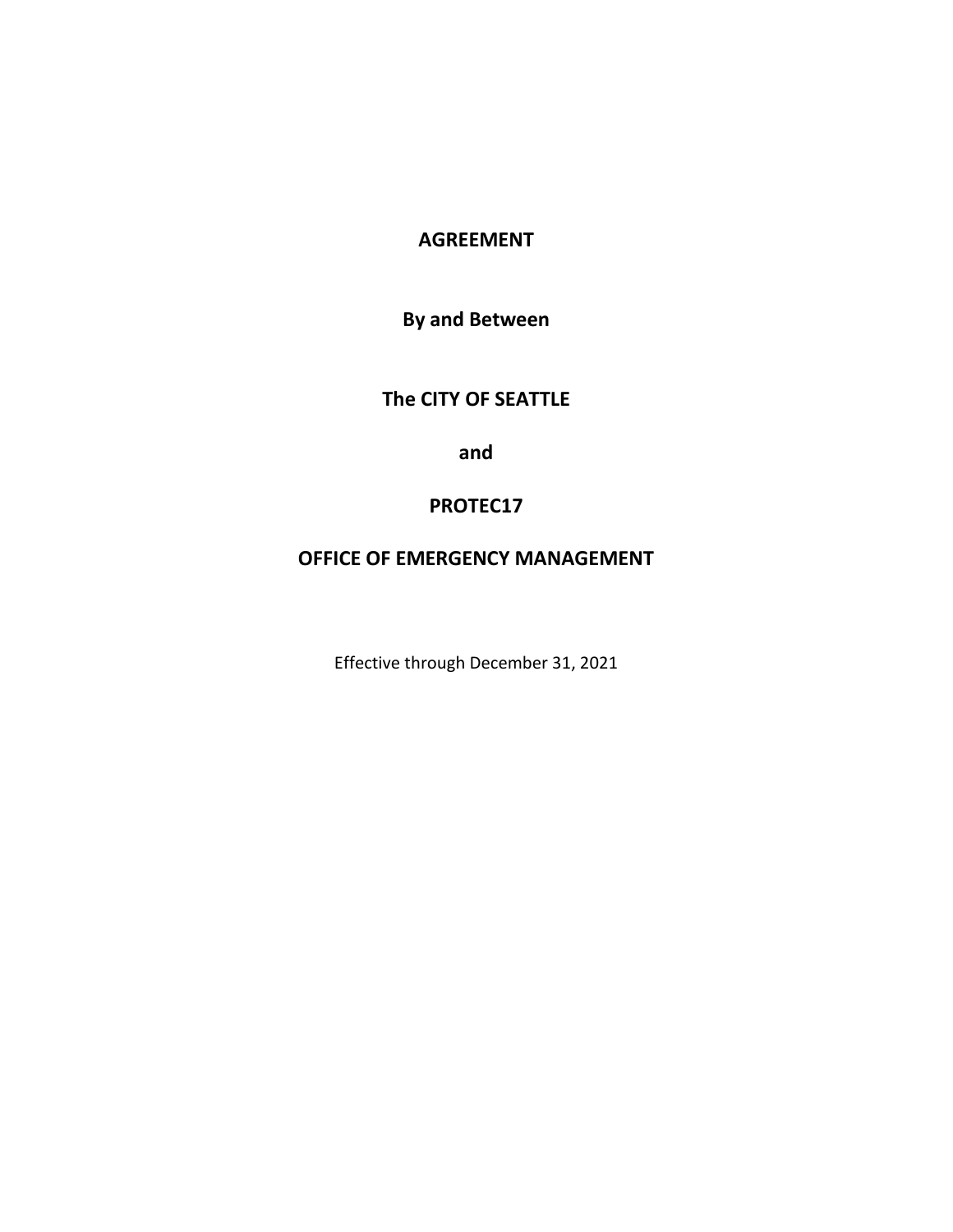# **Contents**

| <b>PREAMBLE</b>                                                                    | 3  |
|------------------------------------------------------------------------------------|----|
| <b>ARTICLE 1 - NONDISCRIMINATION</b>                                               | 4  |
| <b>ARTICLE 2 - RECOGNITION, BARGAINING UNITS &amp; TEMPORARY EMPLOYEES</b>         | 5  |
| <b>ARTICLE 3 - UNION MEMBERSHIP AND DUES</b>                                       | 15 |
| <b>ARTICLE 4 - RIGHTS OF MANAGEMENT</b>                                            | 17 |
| <b>ARTICLE 5 - EMPLOYEE RIGHTS &amp; LABOR-MANAGEMENT COMMITTEE</b>                | 19 |
| <b>ARTICLE 6 - DISCIPLINARY ACTIONS &amp; GRIEVANCE PROCEDURES</b>                 | 22 |
| <b>ARTICLE 10 - SAFETY STANDARDS</b>                                               | 34 |
| <b>ARTICLE 11 - HOLIDAYS</b>                                                       | 35 |
| <b>ARTICLE 12 - VACATION, EXECUTIVE, AND MERIT LEAVE</b>                           | 37 |
| <b>ARTICLE 13 - SICK LEAVE AND INDUSTRIAL INJURY/ILLNESS</b>                       | 41 |
| <b>ARTICLE 14 - LEAVES OF ABSENCE</b>                                              | 47 |
| ARTICLE 15 - MEDICAL, DENTAL, VISION CARE, LONG-TERM DISABILITY AND LIFE INSURANCE | 49 |
| <b>ARTICLE 16 - RETIREMENT</b>                                                     | 51 |
| <b>ARTICLE 18 - WAGES</b>                                                          | 53 |
| ARTICLE 19 - TRANSFER, VOLUNTARY REDUCTION, LAYOFF, AND SERVICE CREDIT             | 55 |
| <b>ARTICLE 20 - SAVINGS CLAUSE</b>                                                 | 62 |
| <b>ARTICLE 21 - BULLETIN BOARDS</b>                                                | 63 |
| <b>ARTICLE 22 - EMPLOYMENT PROCESS</b>                                             | 64 |
| <b>ARTICLE 23 - ENTIRE AGREEMENT</b>                                               | 66 |
| <b>ARTICLE 24 - SUBORDINATION OF AGREEMENT</b>                                     | 67 |
| <b>ARTICLE 25 - TERM OF AGREEMENT</b>                                              | 68 |
| <b>APPENDIX A</b>                                                                  | 71 |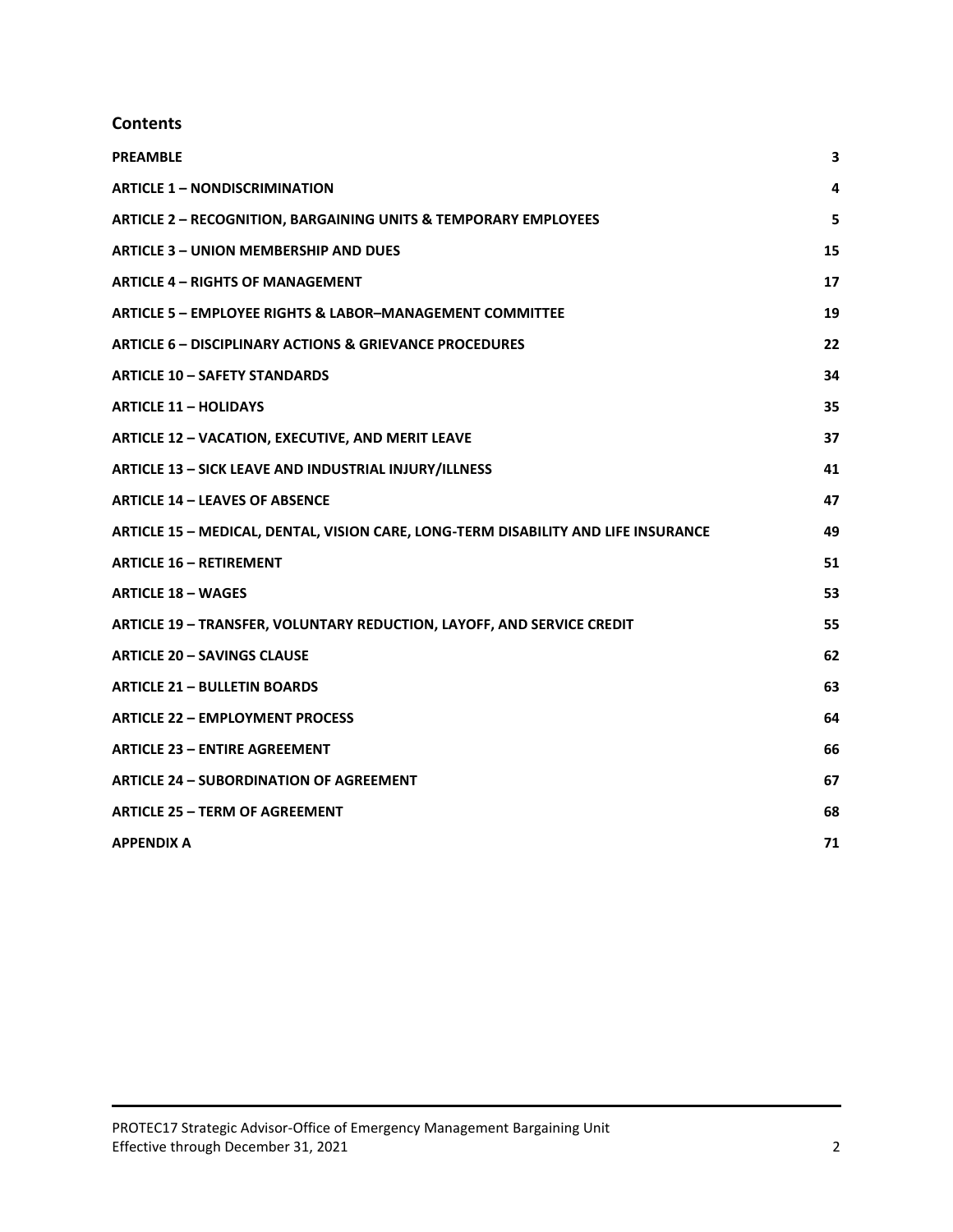#### **PREAMBLE**

This Agreement is made and entered into by and between the City of Seattle (hereinafter called the City) and PROTEC17, (hereinafter called "Union" or PROTEC17) for the purpose of setting forth the mutual understandings of the parties as to wages, hours, and other conditions of employment of those employees for whom the Union has been recognized as the exclusive collective bargaining representative.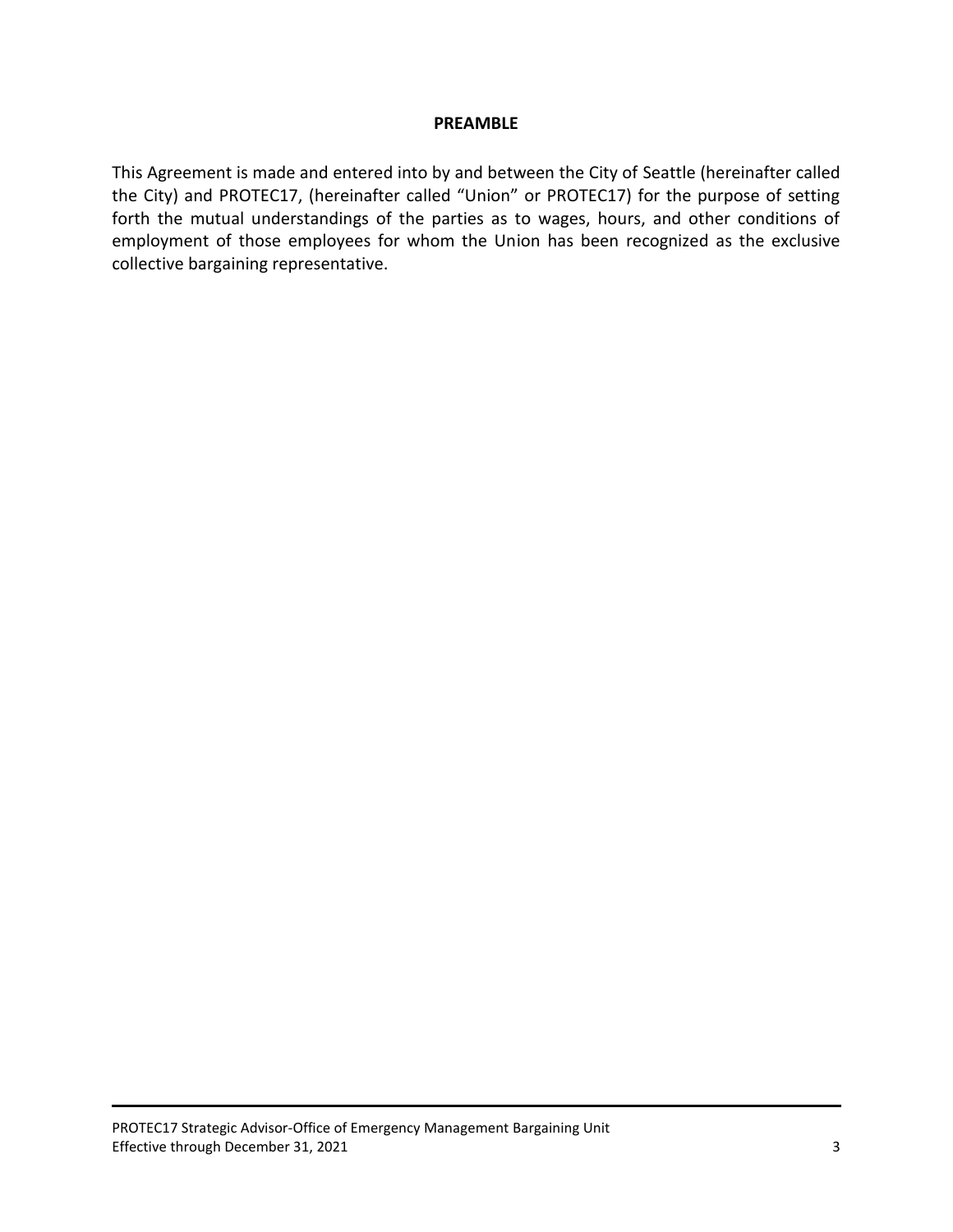#### **ARTICLE 1 – NONDISCRIMINATION**

- 1.1 The City and the Union agree that they will not discriminate against any employee by reason of race, color, age, sex, marital status, sexual orientation, gender expression, gender identity, genetic information, status as a disabled veteran, a covered veteran, political ideology, creed, religion, ancestry, or national origin; union activity; or the presence of any sensory, mental or physical disability, unless based on a bona fide occupational qualification reasonably necessary to the normal operation of the City.
- 1.2 Whenever words denoting the feminine or masculine gender are used in this Agreement, they are intended to apply equally to all genders.
- 1.3 The City and the Union are jointly committed to ensuring equal opportunity and building a workforce that reflects the whole community and creates a diverse workforce. The City and the Union are committed to diversity training. To the fullest extent practicable, the City and the Union are committed to promoting policies, programs, and procedures necessary to investigate claims and resolve illegal discriminatory practices. We are committed to ensuring that our actions individually and collectively support the spirit of this agreement. To that end, the City and the Union agree that the City will make a good faith effort to recruit a diverse applicant pool.
- 1.4 The City shall make a reasonable effort to accommodate employees with disabling conditions, whether incurred on- or off-the-job.
- 1.5 The Parties agree nothing in this Agreement shall serve to prevent a job placement or other reasonable accommodation, as may be made pursuant to state or federal law, for prevention of discrimination on the basis of disability.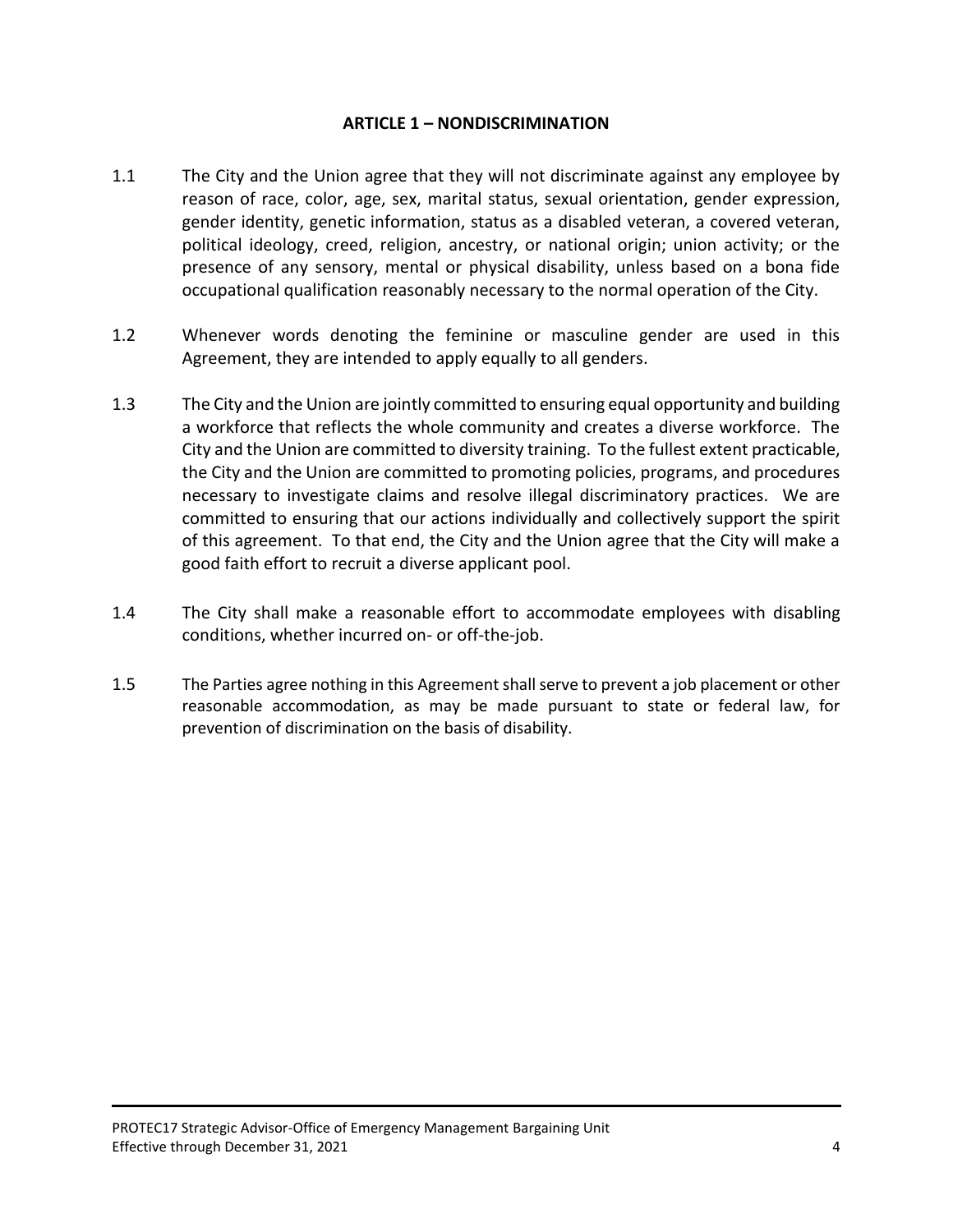# **ARTICLE 2 – RECOGNITION, BARGAINING UNITS & TEMPORARY EMPLOYEES**

- 2.1 The City hereby recognizes the Union as the exclusive collective bargaining representative of all temporary, regular full-time, and regular part time Strategic Advisor-Office of Emergency Management Bargaining Unit members employed by the City of Seattle.
- 2.2 Where those duties covered by this Agreement are assigned to a different or new classification in the classified service, the Union will continue to be recognized as exclusive bargaining representative for those duties. The City will notify the Union of any new job classifications and provide the Union with the classification specification, including job duties and minimum qualifications. Any disagreement between the parties over the application of this Section shall be processed and settled pursuant to RCW 41.56, WAC 391-35.
- 2.3 A. "*Position,*" as used in this Agreement, shall be defined as any group of duties and responsibilities in the service of the City, in which one person is required to perform as their employment. "*Budgeted position*" shall be defined as a specific position in the City's current annual budget normally filled through a regular appointment within the Civil Service.
	- B. The term "*employee*" shall be defined to include probationary employees, regular employees, full-time employees, part-time employees and temporary employees not otherwise excluded or limited in the following Sections of this Article.
	- C. The term "*probationary employee*" shall be defined as an employee who is within their first twelve (12) month trial period of employment following their initial regular appointment within the Civil Service.
	- D. The term "*regular employee*" shall be defined as an employee who has successfully completed a twelve (12) month probationary period and who has had no subsequent break in service as occasioned by quit, resignation, discharge for just cause, or retirement.
	- E. The term "*full-time employee*" shall be defined as an employee who has been regularly appointed and who has a usual work schedule of forty (40) hours per week.
	- F. The term "*part-time employee*" shall be defined as an employee who has been regularly appointed and who has a usual work schedule averaging at least twenty (20) hours but fewer than forty (40) hours per week.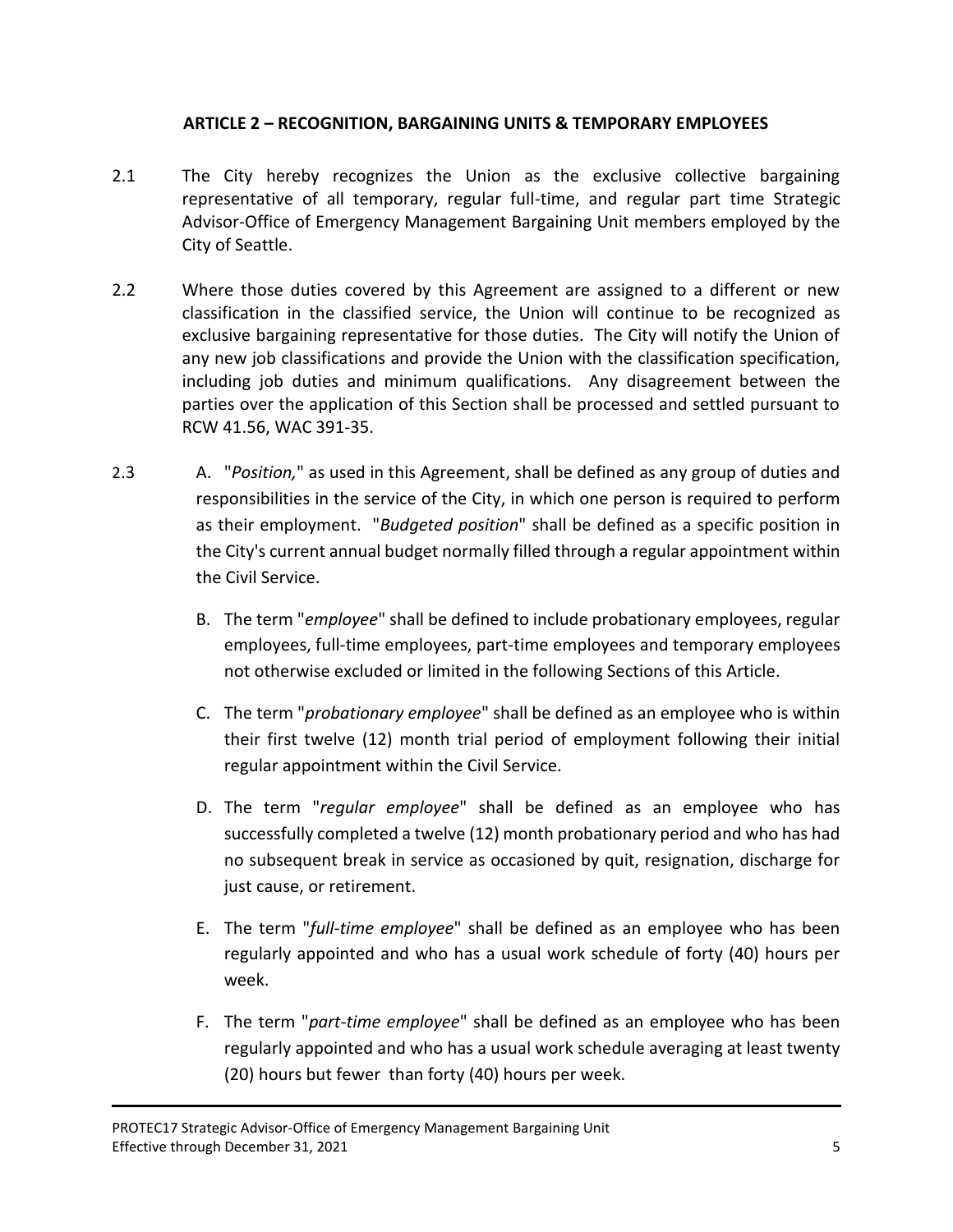- G. The terms "*temporary employee"* and "*temporary worker"* shall be defined to include both temporary and less than half-time employees and means a person who is employed in:
	- 1. An interim assignment(s) of up to one year to a vacant regular position to perform work associated with a regularly budgeted position that is temporarily vacant and has no incumbent; or
	- 2. An interim assignment for short-term replacement of a regular employee of up to one year when the incumbent is temporarily absent; or
	- 3. A short-term assignment of up to one year, which may be extended beyond one year only while the assignment is in the process of being converted to a regular position, to perform work that is not ongoing regular work and for which there is no regularly budgeted position; or
	- 4. A less than half-time assignment for seasonal, on-call, intermittent or regularly scheduled work that normally does not exceed one thousand forty (1040) hours in a year, but may be extended up to one thousand three hundred (1300) hours once every three (3) years and may also be extended while the assignment is in the process of being converted to a regular position; or
	- 5. A term-limited assignment for a period of more than one (1) but less than three years for time-limited work related to:
		- A. A specific project, grant or other non-routine substantial body of work, or for the replacement of a regularly appointed employee when that employee is absent on long-term disability time loss, medical or military leave of absence.
		- B. Replacement of a regularly appointed employee who is assigned to special term-limited project work.
- H. Temporary workers in the following types of assignments shall cease receiving premium pay at the time indicated and begin receiving wage progression and benefits as provided in SMC 4.20.055 D:
	- 1. Interim and short-term assignments after one thousand forty (1040) regular straight time hours for the remainder of the assignment unless the Seattle Human Resources Director determines that the assignment will terminate so imminently that the benefits package would be of minimal value to the worker;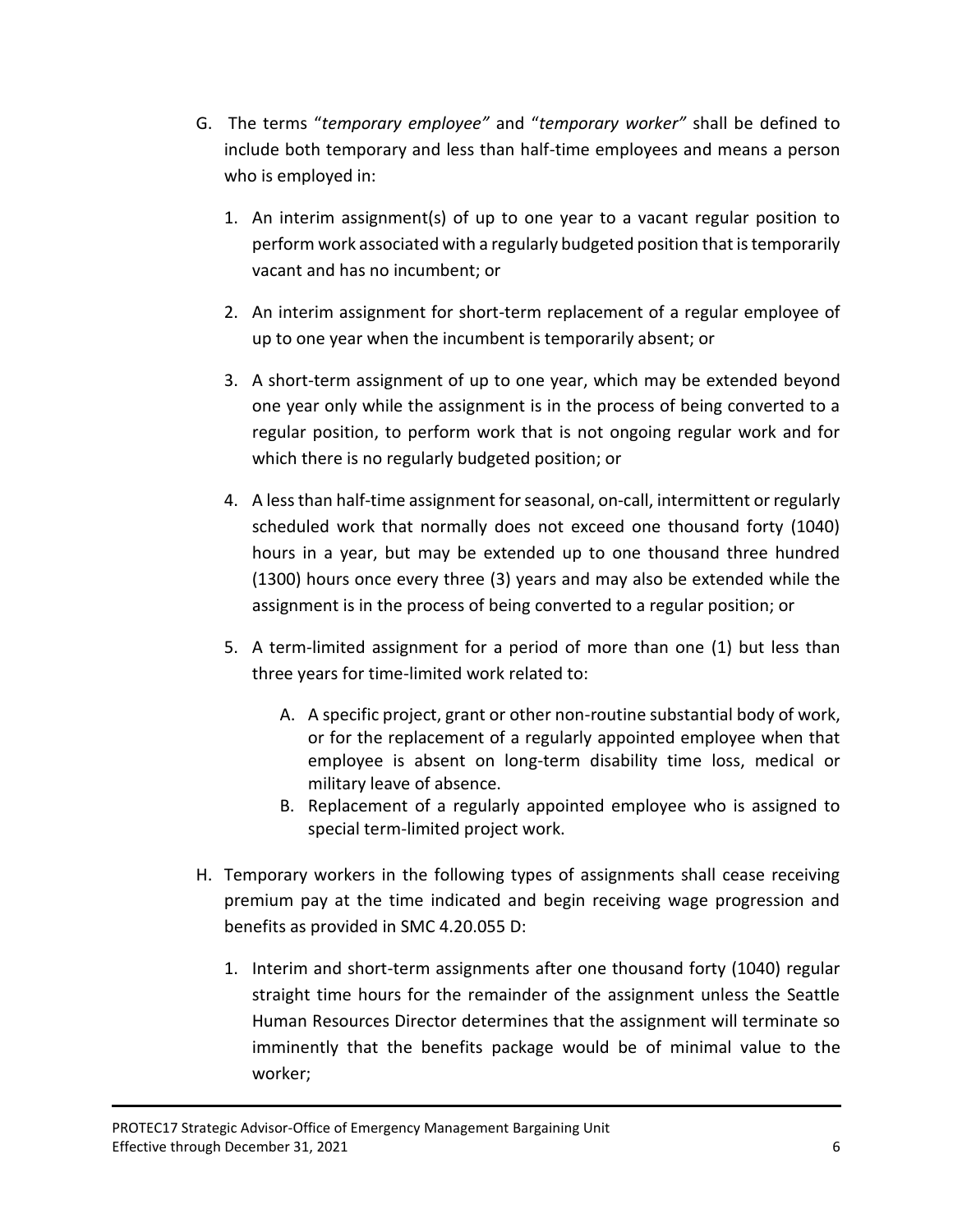- 2. Term-limited assignments starting with the first day and for the duration of the assignment; or,
- 3. Any assignments that the appointing authority has proposed be converted to regular position authority regardless of the number of hours worked.
- 2.4 The City may establish on-the-job training program(s) in a different classification and/or within another bargaining unit for the purpose of providing individuals an opportunity to compete and potentially move laterally and/or upward into new career fields. Prior to implementation of such a program(s) relative to bargaining unit employees, the City shall discuss the program(s) with the appropriate Union or Unions and the issue of bargaining unit jurisdiction and/or salary shall be a proper subject for negotiations at that time upon the request of either party.
- 2.5 A. The City and the Union agree that training and employee career development can

be beneficial to both the City and the affected employee. Training, career development, and educational needs may be identified by the City, by employees, and by the Union. The City shall provide legally-required and City-mandated training. Other available training resources shall be allocated in the following order: business needs and career development. The parties recognize that employees are integral partners in managing their career development.

- B. Labor-Management Committees per Article 7 will:
	- 1. Review and problem-solve training needs for employees;
	- 2. Determine how employees will be notified in a timely manner about training opportunities; and
	- 3. Discuss how employees will have equal access to appropriate and relevant training.
- 2.6 A. As part of its public responsibility, the City may participate in or establish public

employment programs to provide employment and/or training for and/or service to the City by various segments of its citizenry. Such programs may result in individuals performing work for the City that is considered bargaining unit work pursuant to RCW 41.56. Such programs have included and may include youth training and/or employment programs, adult training and/or employment programs, vocational rehabilitation programs, work study and student intern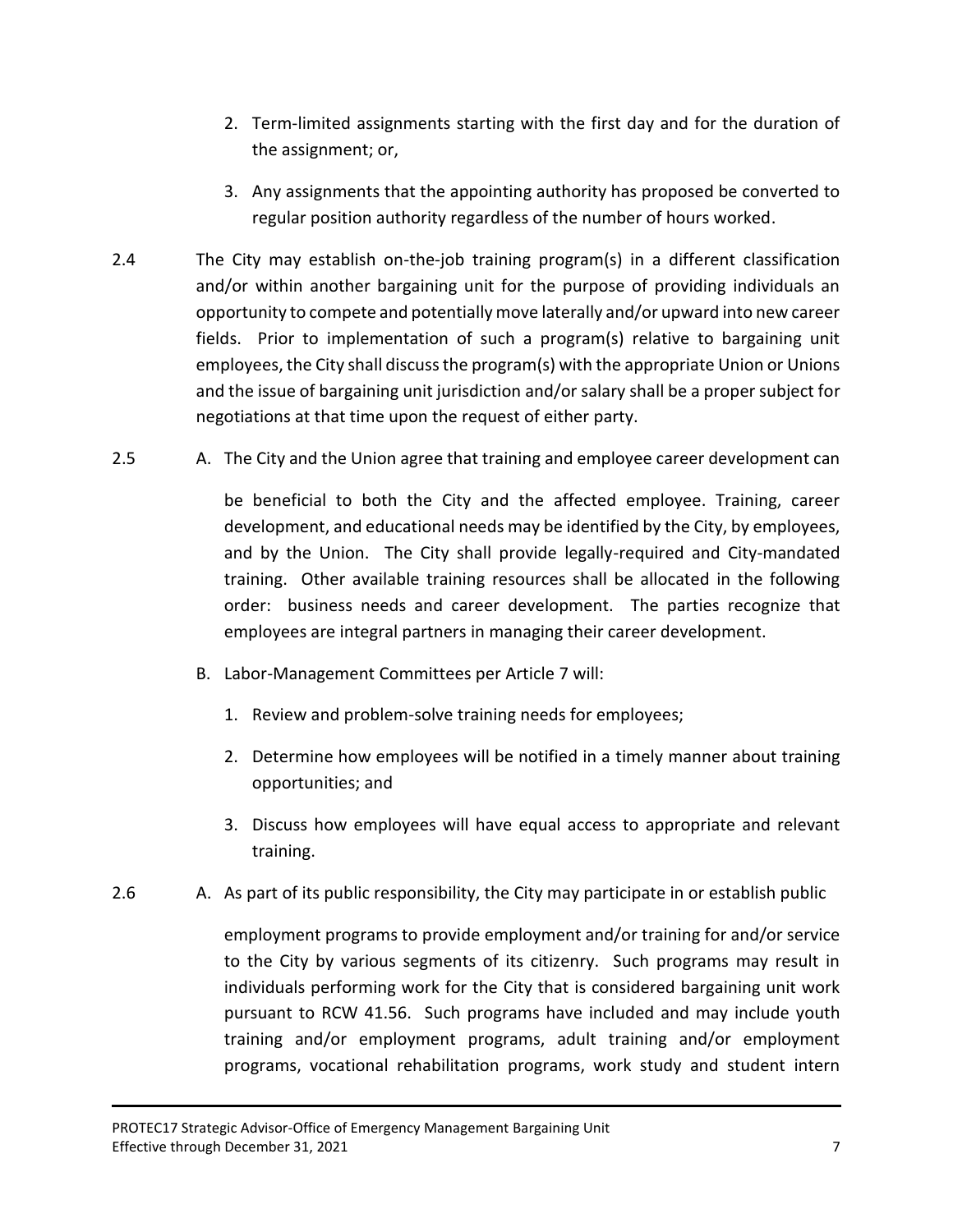programs, court-ordered community service programs, volunteer programs and other programs with similar purposes. Some examples of such programs already in effect include Seattle Youth Employment Program (SYEP), Youth Employment Training Program (YETP), Work Study, Adopt-a-Park, Seattle Conservation Corps, and court-ordered Community Service. Individuals working for the City pursuant to such programs shall be exempt from all provisions of this Agreement.

B. The City shall have the right to implement new public employment programs or expand its current programs beyond what exists as of the signature date of this Agreement, but where such implementation or expansion involves bargaining unit work and results in a significant departure from existing practice, the City shall give thirty (30) days' advance written notice to the Union of such and upon receipt of a written request from the Union thereafter, the City shall engage in discussions with the Union on concerns raised by the Union. Notwithstanding any provision to the contrary, the expanded use of individuals under such a public employment program that involves the performance of bargaining unit work within a given City department, beyond what has traditionally existed shall not be the cause of (1) a layoff of regular employees covered by this Agreement, or (2) the abrogation of a regular budgeted full-time position covered by this Agreement that recently had been occupied by a regular full-time employee that performed the specific bargaining unit work now being or about to be performed by an individual under one of the City's public employment programs.

# 2.7 TEMPORARY EMPLOYEES

- A. Temporary employees shall be exempt from all provisions of this Agreement except this Section, 2.7; Sections 1.1 and 1.2; Article 5; Section 14.6 for those temporary employees who are receiving benefits rather than premium pay; and Article 6, Grievance Procedure; provided however, temporary employees shall be covered by the Grievance Procedure for purposes of adjudicating grievances relating to Sections identified within this Section. Where the provisions in Personnel Rule 11 do not conflict with the expressed provisions of this Agreement, the Personnel Rule 11 shall apply and be subject to the grievance procedure as provided for in Article 6.
- B. Premiums Applicable To Temporary Employees Who Are Not in Benefits-Eligible Assignments- Each temporary employee shall receive premium pay as hereinafter set forth based upon the corresponding number of cumulative non-overtime hours worked by the temporary employee unless the employee is in a benefitseligible assignment: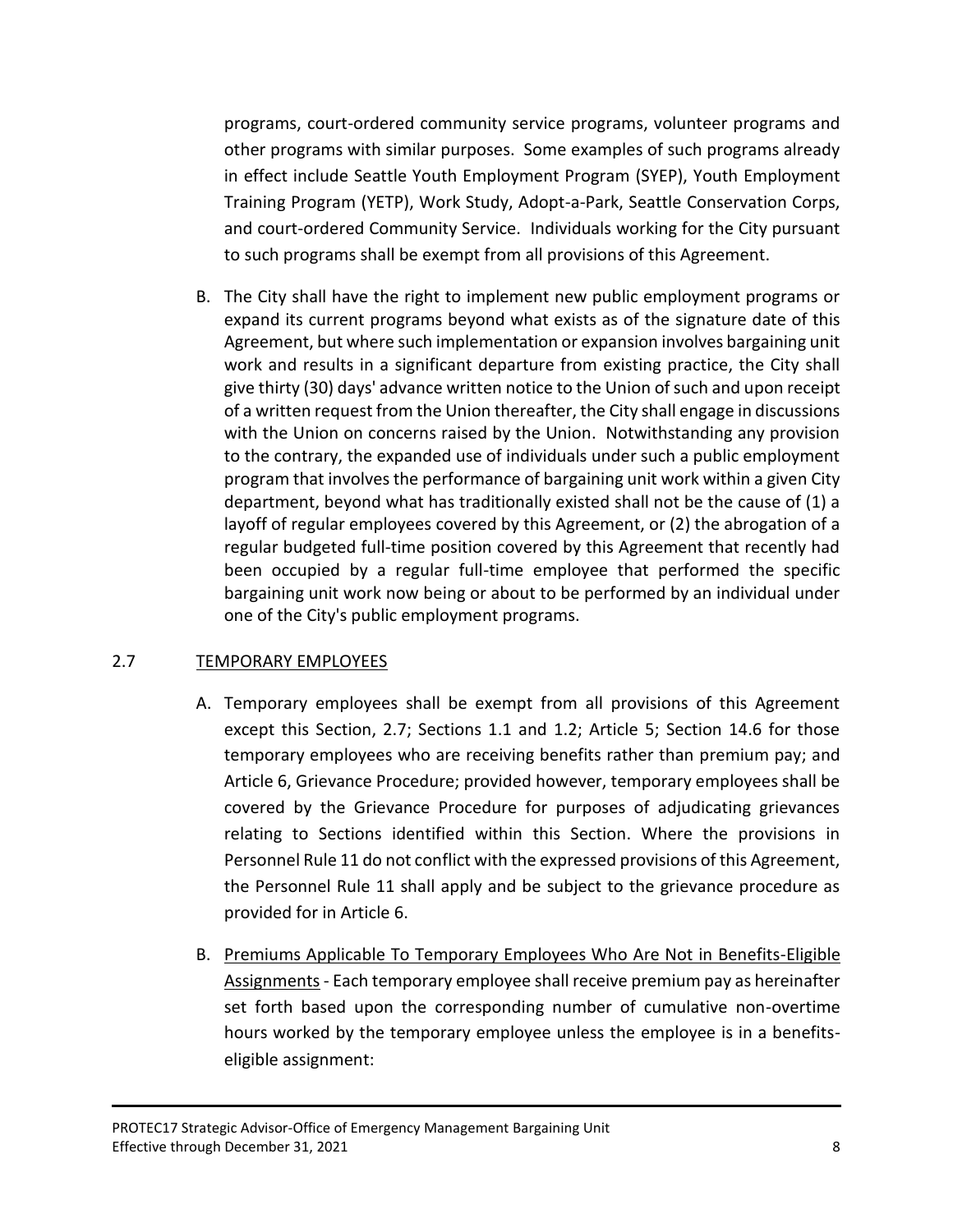| 0001st hour through 0520th hour 5% premium pay                    |                                                                                                                                                                                     |
|-------------------------------------------------------------------|-------------------------------------------------------------------------------------------------------------------------------------------------------------------------------------|
| 0521st hour through 1,040th hour 10% premium pay                  |                                                                                                                                                                                     |
| 1,041st hour through 2,080th hour 15% premium pay (If an employee | worked eight hundred [800] hours or<br>more in the previous twelve [12]<br>months, they shall receive twenty<br>percent [20%] premium pay.)                                         |
|                                                                   | 20% premium pay (If an employee<br>worked eight hundred [800] hours or<br>more in the previous twelve [12]<br>months, they shall receive twenty-five<br>percent [25%] premium pay.) |

The appropriate percentage premium payment shall be applied to all gross earnings.

- C. Once a temporary employee reaches a given premium level, the premium shall not be reduced for that temporary employee as long as the employee continues to work for the City without a voluntary break in service as set forth within Section 2.7K. Non-overtime hours already worked by an existing temporary employee shall apply in determining the applicable premium rate. In view of the escalating and continuing nature of the premium, the City may require that a temporary employee be available to work for a minimum number of hours or periods of time during the year.
- D. The premium pay in Section 2.7C does not include either increased vacation pay due to accrual rate increases or the City's share of any retirement contributions. Any increase in a temporary employee's vacation accrual rate percentage shall be added on to the premium pay percentages for the temporary employee to whom it applies.
- E. Medical, Dental and Vision Coverage to Temporary Employees Who Are Not in Benefits-Eligible Positions - Once a temporary employee has worked at least one thousand forty (1,040) cumulative non-overtime hours, and at least eight hundred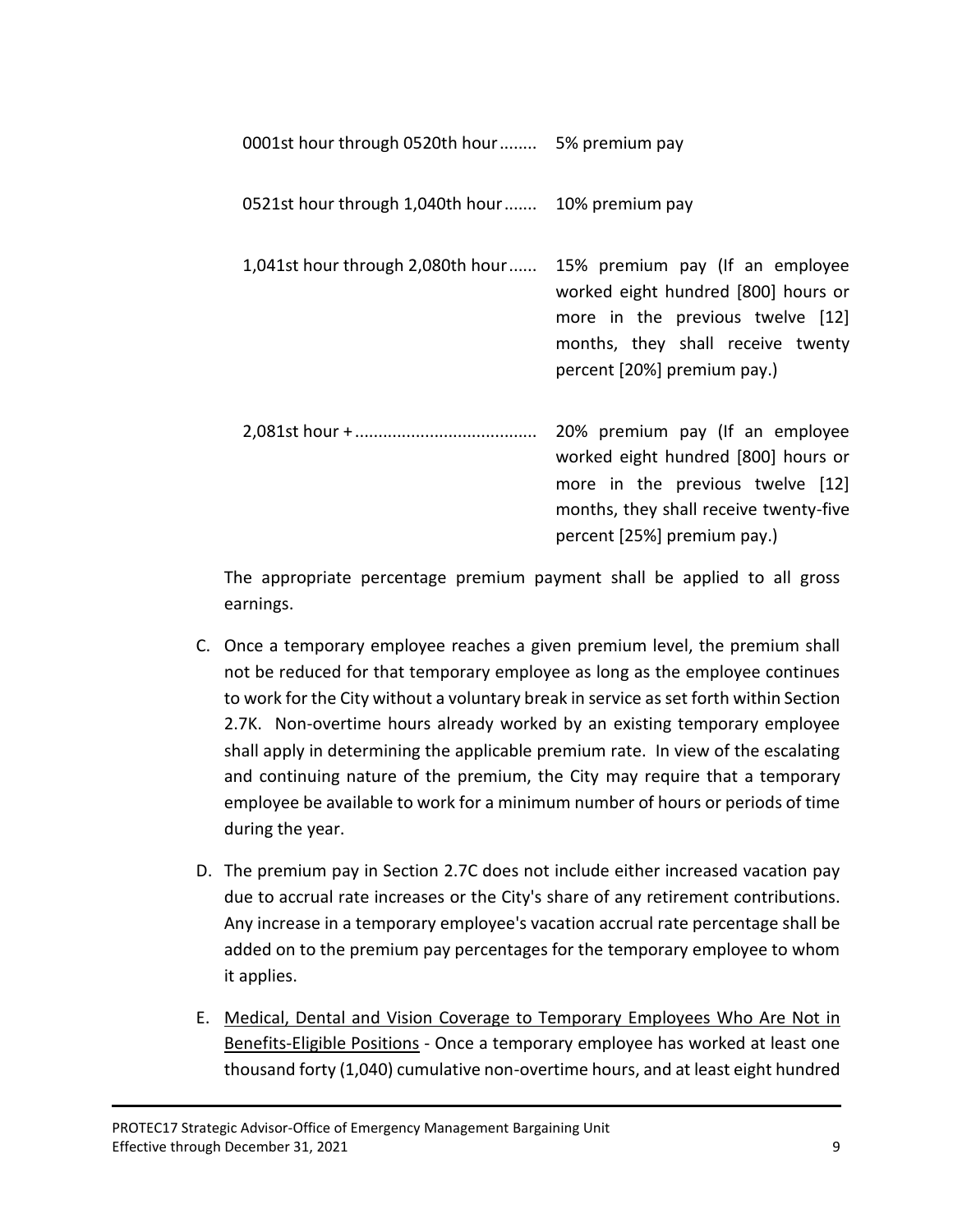(800) non-overtime hours or more in the previous twelve (12) months, the employee may within ninety (90) calendar days thereafter, elect to participate in the City's medical, dental and vision insurance programs by agreeing to pay the required monthly premium. To participate the temporary employee must agree to a payroll deduction equal to the amount necessary to pay the monthly health care premiums, or the City, at its discretion, may reduce the premium pay of the employee who chooses this option in an amount equal to the insurance premiums. The temporary employee must continue to work enough hours each month to pay the premiums and maintain eligibility. After meeting the requirements, as stated in this Section, a temporary employee shall also be allowed to elect this option during any subsequent open enrollment period allowed regular employees. An employee who elects to participate in these insurance programs and fails to make the required payments in a timely fashion shall be dropped from City medical, dental and vision coverage and shall not be able to participate again while employed by the City as a temporary, unless the employee is converted from receiving premium pay to receiving benefits. If a temporary employee's hours of work are insufficient for their pay to cover the insurance premium, the temporary employee may, on no more than one occasion, pay the difference, or self-pay the insurance premium, for up to three (3) consecutive months.

- F. Holiday Work for Non-Benefits-Eligible Temporary Employees A temporary employee who works on any of the specific calendar days designated by the City as paid holidays shall be paid at the rate of one and one-half (1-1/2) times their regular straight-time hourly rate of pay for hours worked during their scheduled shift. When a specific holiday falls on a weekend day and most regular employees honor the holiday on the preceding Friday or following Monday adjacent to the holiday, the holiday premium pay of one and one-half (1-1/2) times the employee's regular straight-time rate of pay shall apply to those temporary employees who work on the weekend day specified as the holiday.
- G. Benefits-Eligible Temporary Employee Holiday Pay A temporary employee shall be compensated at their straight-time rate of pay for all officially recognized City holidays that occur subsequent to the employee becoming eligible for fringe benefits, for as long as the employee remains in such eligible assignment.
	- 1. To qualify for holiday pay, the employee must be on active pay status the normally scheduled workday before or after the holiday as provided by Section 13.5.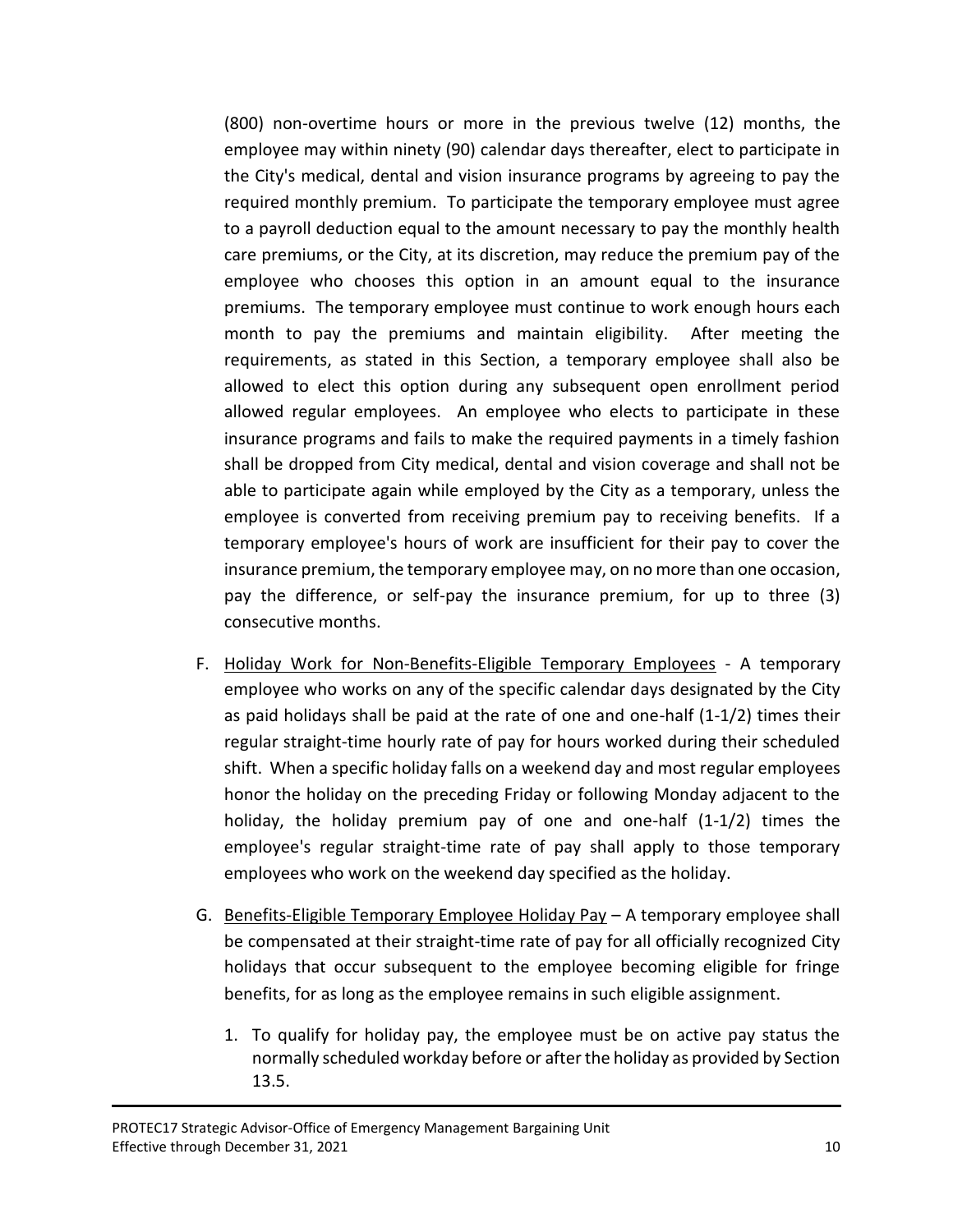- 2. Officially recognized City holidays that fall on Saturday shall be observed on the preceding Friday. Officially recognized City holidays that fall on Sunday shall be observed on the following Monday. If the City's observance of a holiday falls on a temporary employee's normal day off, they shall be eligible for another day off, with pay, during the same workweek.
- 3. Temporary employees who work fewer than eighty (80) hours per pay period shall have their holiday pay pro-rated based on the number of straight-time hours compensated during the preceding pay period.
- 4. A temporary employee shall receive two (2) personal holidays immediately upon becoming eligible for fringe benefits, provided the employee has not already received personal holidays in another assignment within the same calendar year.
- 5. Personal holidays cannot be carried over from calendar year to calendar year, nor can they be cashed out.
- 6. A temporary employee must use any personal holidays before their current eligibility for fringe benefits terminates. If an employee requests and is denied the opportunity to use their personal holidays during the eligibility assignment, the employing unit must permit the employee to use and be compensated for the holidays immediately following the last day worked in the assignment, prior to termination of the assignment.
- H. Non-Benefits-Eligible Temporary Employee Unpaid Leave A temporary employee who is scheduled to work regularly or on and off throughout the year and who has worked two thousand eighty (2,080) cumulative non-overtime hours without a voluntary break in service and who has also worked eight hundred (800) nonovertime hours or more in the previous twelve (12) months, and who is not benefits-eligible may request an unpaid leave of absence not to exceed the amount of vacation time they would have earned in the previous year if they had not received vacation premium pay in lieu of annual paid vacation. Where such requests are made, the timing and scheduling of such unpaid leaves must be agreeable to the employing department. The leave shall be handled in a manner similar to the scheduling of vacation for permanent employees. This provision shall not be applicable in cases where a temporary employee accrues vacation time rather than premium pay as set forth within Section 2.7K.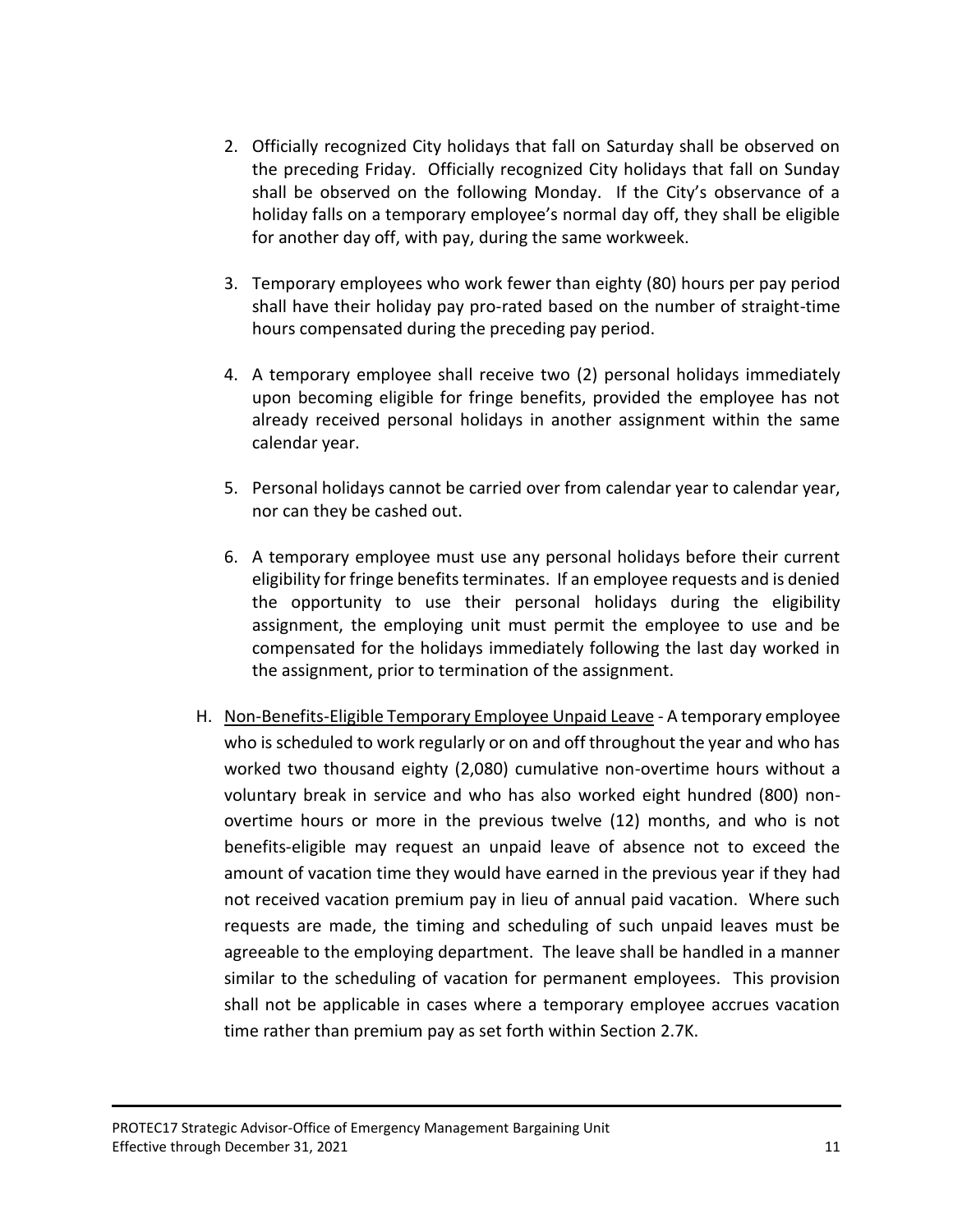- I. Premium pay set forth within Section 2.7C shall be in lieu of the base level of vacation and all other fringe benefits, such as sick leave, holiday pay, bereavement/funeral leave, military leave, jury duty pay, disability leave, and medical and dental insurance, except as otherwise provided in Sections 2.7E, F and G.
- J. The City may, at any time after ninety (90) calendar days' advance notification to and upon consultation with the affected collective bargaining representatives, provide all fringe benefits covered by the premium pay set forth within Section 2.7C to all or some groups (departmental or occupational) of temporary employees to the same extent that they are available to regular employees within the same group, and in such event the premium pay provision in Section 2.7C shall no longer be applicable to that particular group of temporary employees. The City, at its discretion, may also after ninety (90) calendar days' advance notification to and upon consultation with the affected collective bargaining representatives, provide paid vacation and/or sick leave benefits to all or some groups (departmental or occupational) of temporary employees to the same extent that they are available to regular employees without providing other fringe benefits and in such event the premium pay in Section 2.7C shall be reduced by a percentage amount equivalent to the value of vacation and/or sick leave benefits. The applicable amount for base-level vacation shall be recognized as four point eight one percent (4.81%), which could be higher dependent upon accrual rate increases. The applicable amount for base-level sick leave shall be four point six percent (4.6%). The City shall not use this option to change to and from premiums and benefits on an occasional basis. The City may also continue to provide benefits in lieu of all or part of the premiums in Section 2.7C where it has already been doing so and it may in such cases reduce the premium paid to the affected employees by the applicable percentage.
- K. A temporary employee who is assigned to a benefits-eligible assignment will receive fringe benefits in-lieu-of premium pay until the assignment is converted or terminated.
- L. The premium pay provisions set forth within Section 2.7C shall apply to cumulative non-overtime hours that occur without a voluntary break in service by the temporary employee. A voluntary break in service shall be defined as quit, resignation, service retirement or failure to return from an unpaid leave. If the temporary employee has not worked for at least one year (twelve [12] months or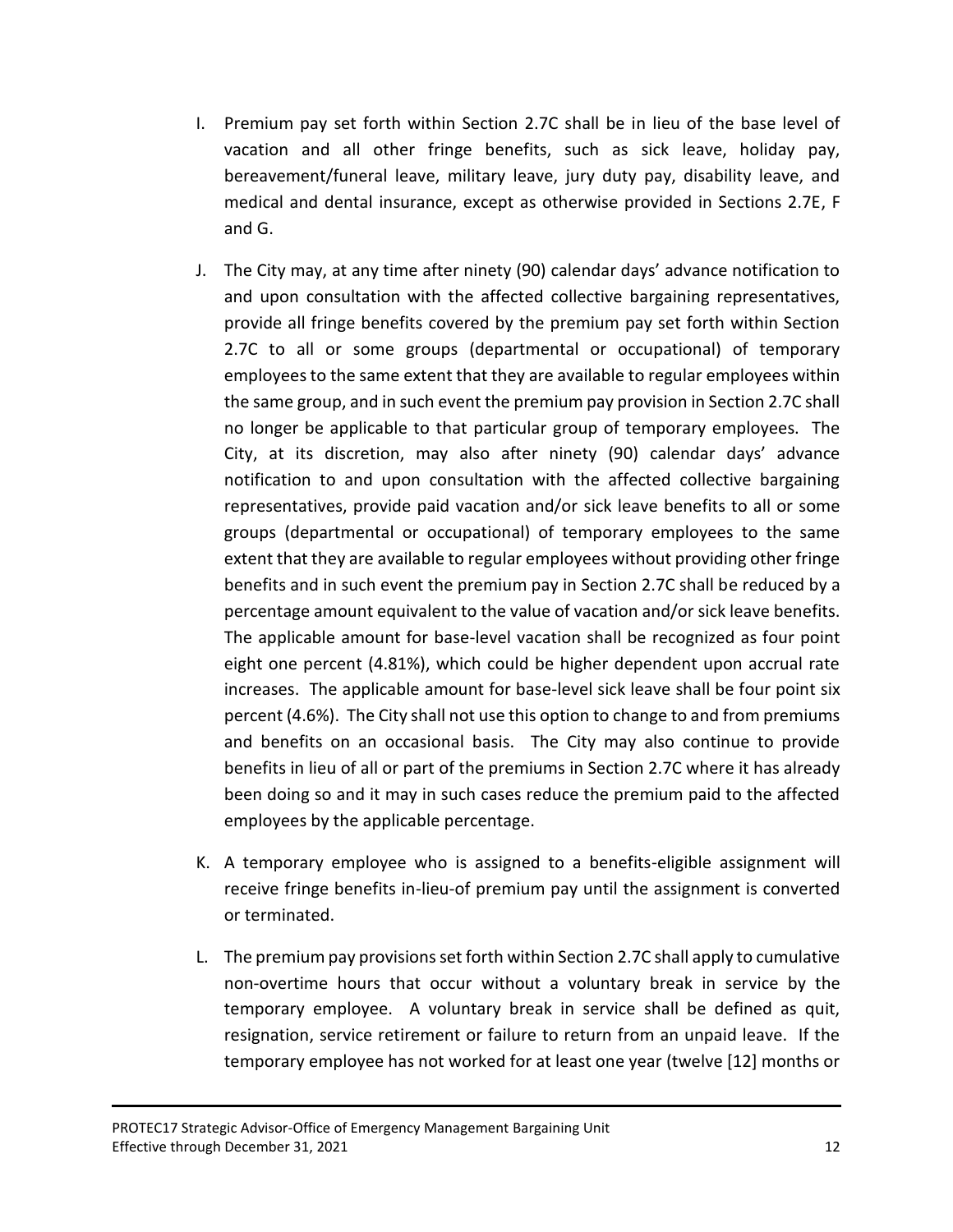twenty-six [26] pay periods) it shall be presumed that the employee's break in service was voluntary.

- M. The City may hire temporary employees subject to the terms set forth in Subsections (1), (2) and (3) below; provided however, the City shall not use temporary employees to supplant budgeted positions. The City shall not assign or schedule temporary employees (or fail to do so) solely to avoid accumulation of regular hours that would increase the premium pay provided for in Section 2.7C, or solely to avoid considering creation of budgeted positions.
	- 1. Upon request from the Union, the department will send the Union notice of any temporary employees working in a position for more than three (3) months but fewer than six (6) months.
	- 2. In the event that an interim assignment of a temporary employee to a vacant regular position accrues more than one thousand five hundred (1500) hours or accumulates hours in eighteen (18) or more consecutive pay periods, the City shall notify the union that a labor-management meeting shall take place within two (2) weeks for the purpose of discussing the status of filling the vacant position prior to one (1) year.
	- 3. Temporary employees may be worked in a position for more than six (6) months only if the Union and the department mutually agree, in advance, in writing.
- N. A temporary employee who has worked in excess of five hundred twenty (520) regular hours and who is appointed to a regular position in a Step Progression Pay Program without a break in service greater than thirty (30) days shall have their temporary service credited for purposes of salary step placement, provided the service was in a job title corresponding to the same or higher classification in the same series as the regular appointment and toward eligibility for medical and dental benefits under Article 15, where appropriate. In addition, a temporary employee who is in a term-limited assignment shall receive service credit for layoff purposes if the employee is immediately hired (within thirty [30] business days without a break in service) into the same job title and position after the term is completed.
- O. Temporary employees may be assigned to supervise or lead a regularly appointed employee (after out-of-class opportunities were offered to regular employees),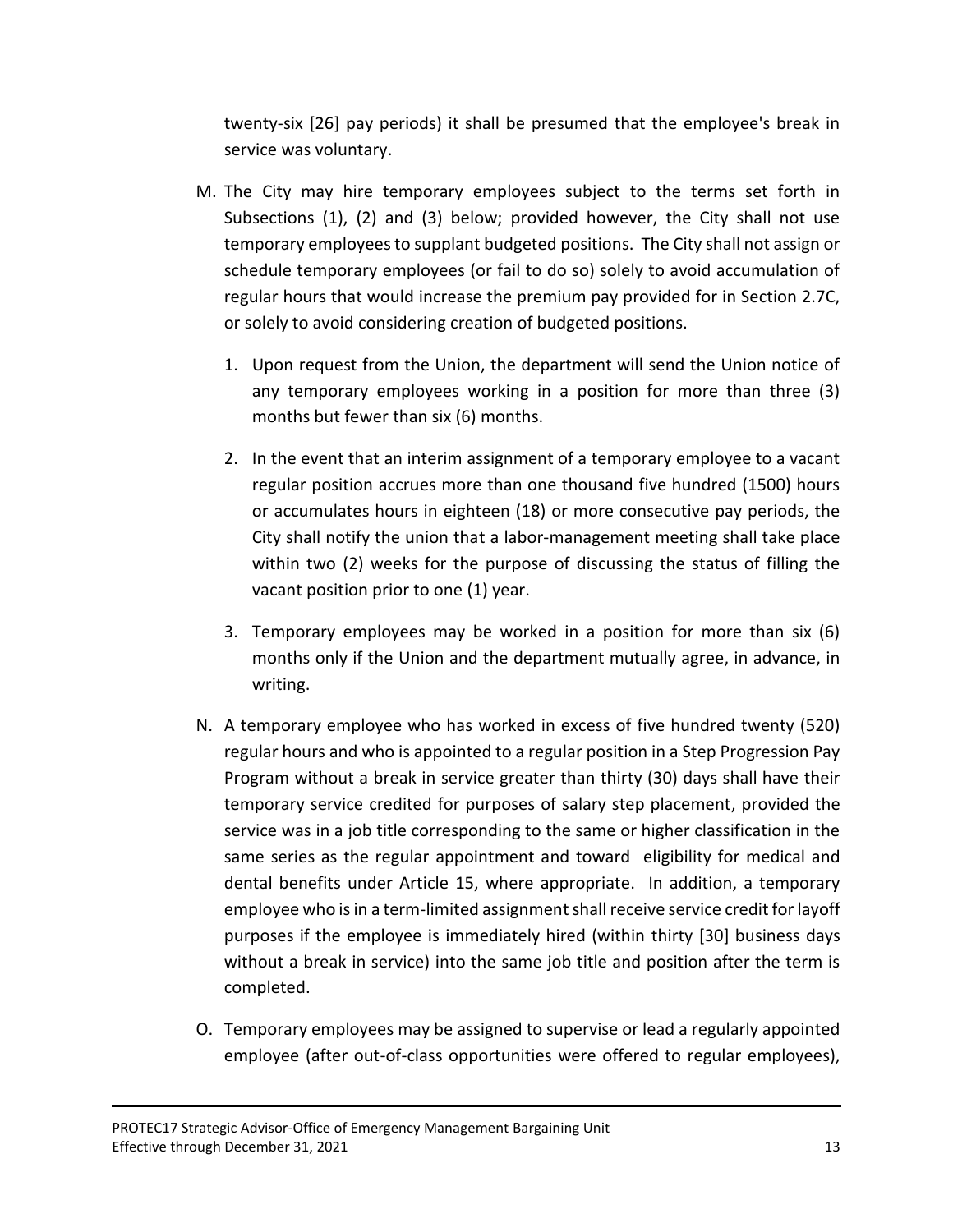and they may participate with the next higher level of supervision in conducting performance evaluations.

- P. Temporary employees covered by this Agreement are eligible to apply for all positions advertised internally.
- Q. A temporary employee who has worked one thousand forty (1040) straight-time hours and is receiving benefits from the City may by mutual agreement be allowed to accrue compensatory time if the work unit in which the temporary employee is assigned has a practice/policy of accruing compensatory time. Scheduling compensatory time shall be by mutual agreement with the supervisor. If the temporary employee does not use their accrued compensatory time prior to the termination of the benefits-eligible assignment, the compensatory time will be cashed out upon termination of the assignment.
- R. A temporary employee who receives fringe benefits in-lieu-of premium pay may be eligible for the sick leave transfer program.
- S. On an annual basis, the City will provide the Union with a copy of the Temporary Employee Utilization Report.
- NOTE: It is understood that the temporary employees hired will be included in the sixty percent (60%) requirement mentioned in Section 10.8.
- T. Cumulative sick leave with pay computed at the rate of 0.033 hours for all hours worked and with all benefits and conditions required by Ordinance 123698 shall be granted to all temporary employees not eligible for fringe benefits pursuant to Seattle Municipal Code subsection 4.20.055(C), except that "work study" employees as defined by the administrative rules promulgated by the Seattle Office of Civil Rights shall not be eligible for the sick leave benefit.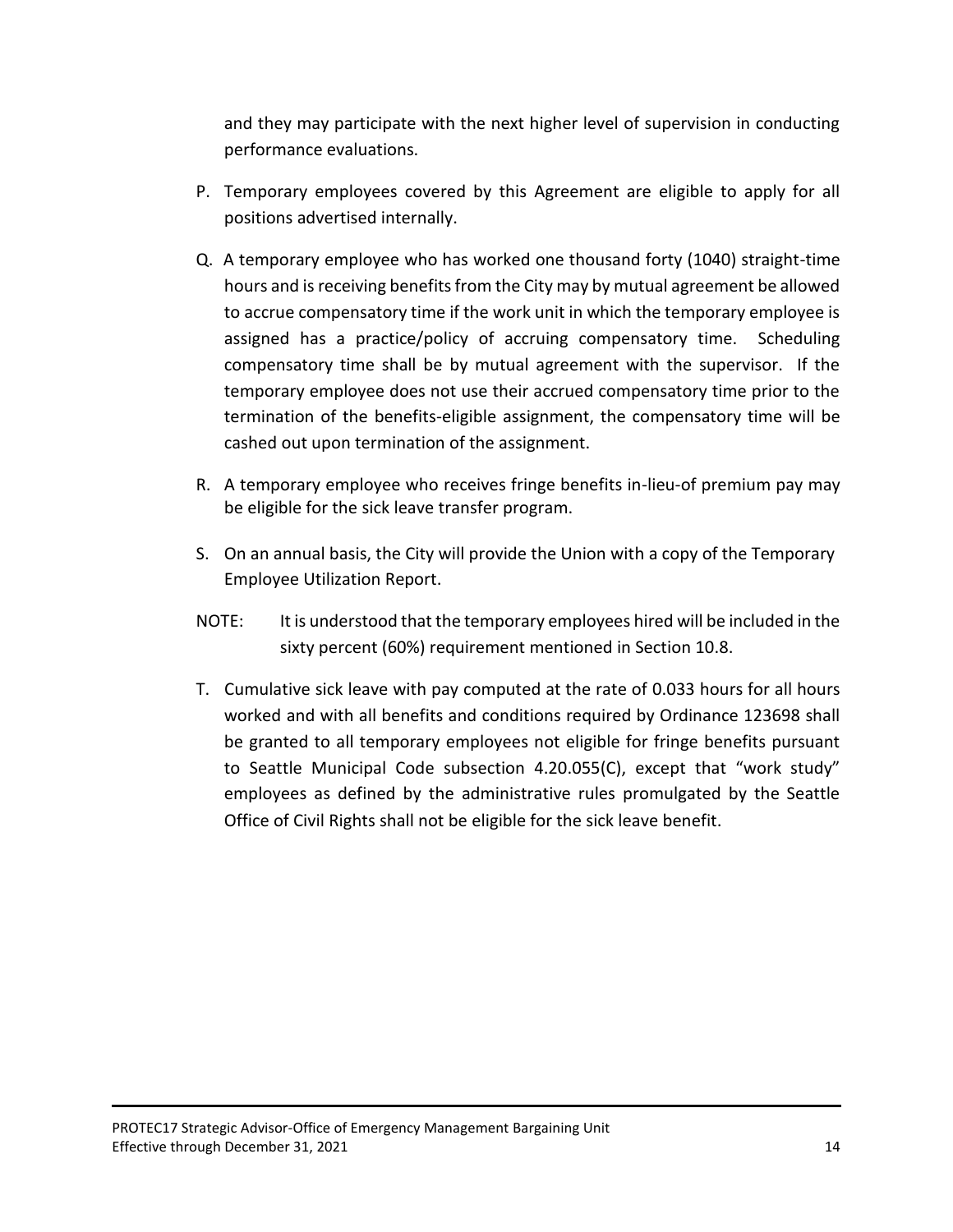# **ARTICLE 3 – UNION MEMBERSHIP AND DUES**

- 3.1 The City agrees to deduct from the paycheck of each employee, who has so authorized it, the regular initiation fee, regular monthly dues, assessments and other fees as certified by the Union. The amounts deducted shall be transmitted monthly to the Union on behalf of the employees involved.
- 3.2 The performance of this function is recognized as a service to the Union by the City and the City shall honor the terms and conditions of each worker's Union payroll deduction authorization(s) for the purposes of dues deduction only.
- 3.3 The Union agrees to indemnify and hold the City harmless from all claims, demands, suits or other forms of liability that arise against the City for deducting dues from Union members pursuant to this Article, including those that have communicated a desire to revoke a previous deduction authorization, along with all other issues related to the deduction of dues or fees.
- 3.4 The City will provide the Union access to all newly hired employees and/or persons entering the bargaining unit within thirty (30) days of such hire or entry into the bargaining unit.
- 3.5 The Union and a Union Steward/member leader will have at least thirty (30) minutes with such individuals during the employee's normal working hours and at their usual worksite or mutually agreed upon location within the first ninety (90) days of hiring or entry into the bargaining unit.
- 3.6 The City will require all new employees to attend a New Employee Orientation (NEO) within thirty (30) days of hire. The NEO will include an at-minimum thirty (30) minute presentation by a Union representative, Union Steward or member leader to all employees covered by a collective bargaining agreement.
- 3.7 At least five (5) business days before the date of the NEO, the City shall provide the Union with a list of names of the bargaining unit members attending the Orientation.
- 3.8 New Employee and Change in Employee Status Notification: The City shall supply the Union with the following information on a monthly basis for new employees:
	- A. Name
	- B. Home address
	- C. Personal phone
	- D. Personal email (if a member offers)
	- E. Job classification and title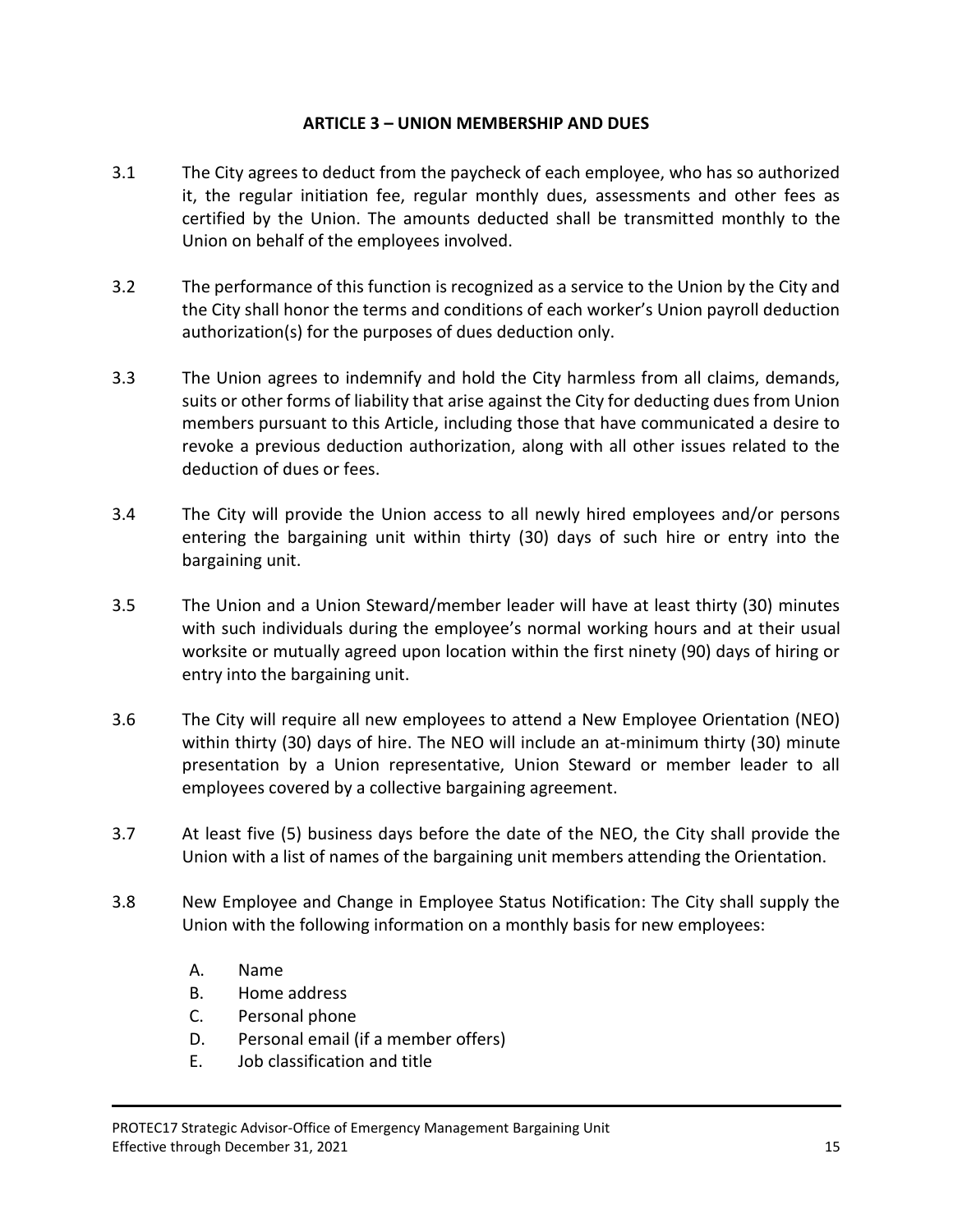- F. Department and division
- G. Work location
- H. Date of hire
- I. Compensation rate
- 3.9 Any employee may revoke their authorization for payroll deduction of payments to their Union by written notice to the Union in accordance with the terms and conditions of the Union dues authorization rules.
- 3.10 The Union shall transmit to the City, in writing, by the cutoff date for each payroll period, the name(s) of the Employee(s), as well as Employee ID Number, who have, since the previous payroll cutoff date, provided the Union with a written authorization for payroll deductions, or have changed their prior written authorization for payroll deductions.
- 3.11 Every effort will be made by the City to end the deductions effective on the first payroll, and not later than the second payroll, after receipt by the City of confirmation from the Union that the terms of the employee's authorization regarding dues deduction revocation have been met.
- 3.12 The City will refer all employee inquiries or communications regarding union dues to the Union. The City may answer any employee inquiry about process or timing of payroll deductions.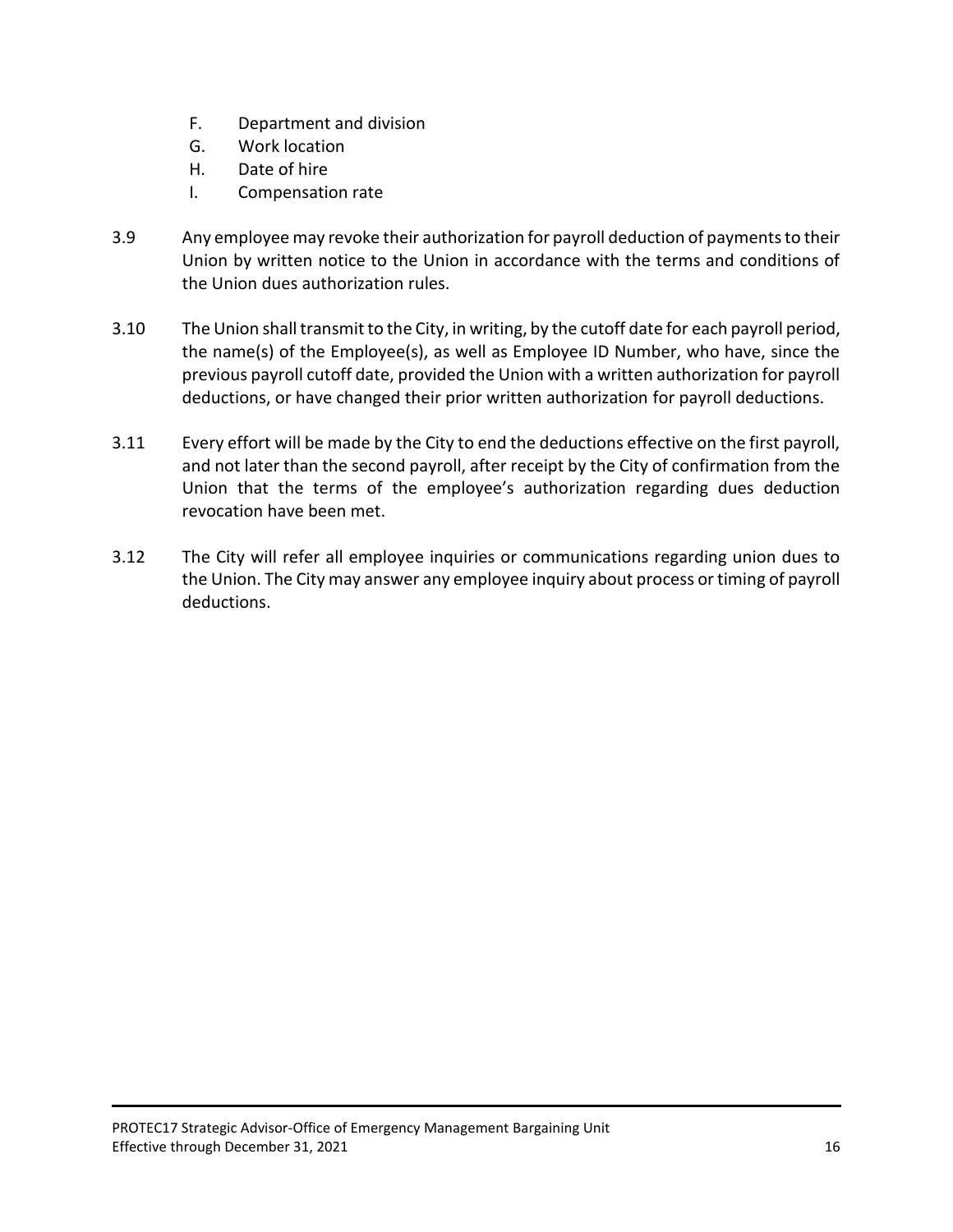### **ARTICLE 4 – RIGHTS OF MANAGEMENT**

- 4.1 The right to hire, determine qualifications, promote, discipline and/or discharge employees, improve efficiency, determine work schedules and location of Department headquarters are examples of management prerogatives. It is understood that the City retains its right to manage and operate its departments except as may be limited by the express provisions of this Agreement.
- 4.2 Delivery of municipal services in the most efficient, effective, and courteous manner is of paramount importance to the City and, as such, maximized productivity is recognized to be an obligation of employees covered by this Agreement. In order to achieve this goal, the parties hereby recognize the City's right to determine the methods, processes and means of providing municipal services, to increase or diminish the size of the workforce, to increase, diminish or change municipal equipment, including the introduction of any and all new, improved or automated methods, technology or equipment, the assignment of employees to specific jobs within the bargaining unit, the right to temporarily assign employees to specific jobs or positions outside the bargaining unit, and the right to determine appropriate work out-of-class assignments.
- 4.3 Probationary Period/Status of Employee The term "*probationary employee"* is defined as an employee who is within their first twelve (12) month trial period of employment following their initial regular appointment.

The probationary period shall provide the department with the opportunity to observe a new employee's work, to train and aid the new employee in adjustment to the position, and to terminate any employee whose work performance fails to meet the required standards. During the probationary period, the City will provide the employee with a written 3, 6, and 9-month performance evaluation.

- 4.4 The City and the Union agree that the above statement of management rights is for illustrative purposes only and is not to be construed as restrictive or interpreted so as to exclude those prerogatives not mentioned which are inherent to management.
- 4.5 The City will make every effort to utilize its employees to perform all work, but the City reserves the right to contract out for work under the following guidelines: (1) required expertise is not available within the City work force, or (2) the contract will result in cost savings to the City, or (3) the occurrence of peak loads above the work force capability.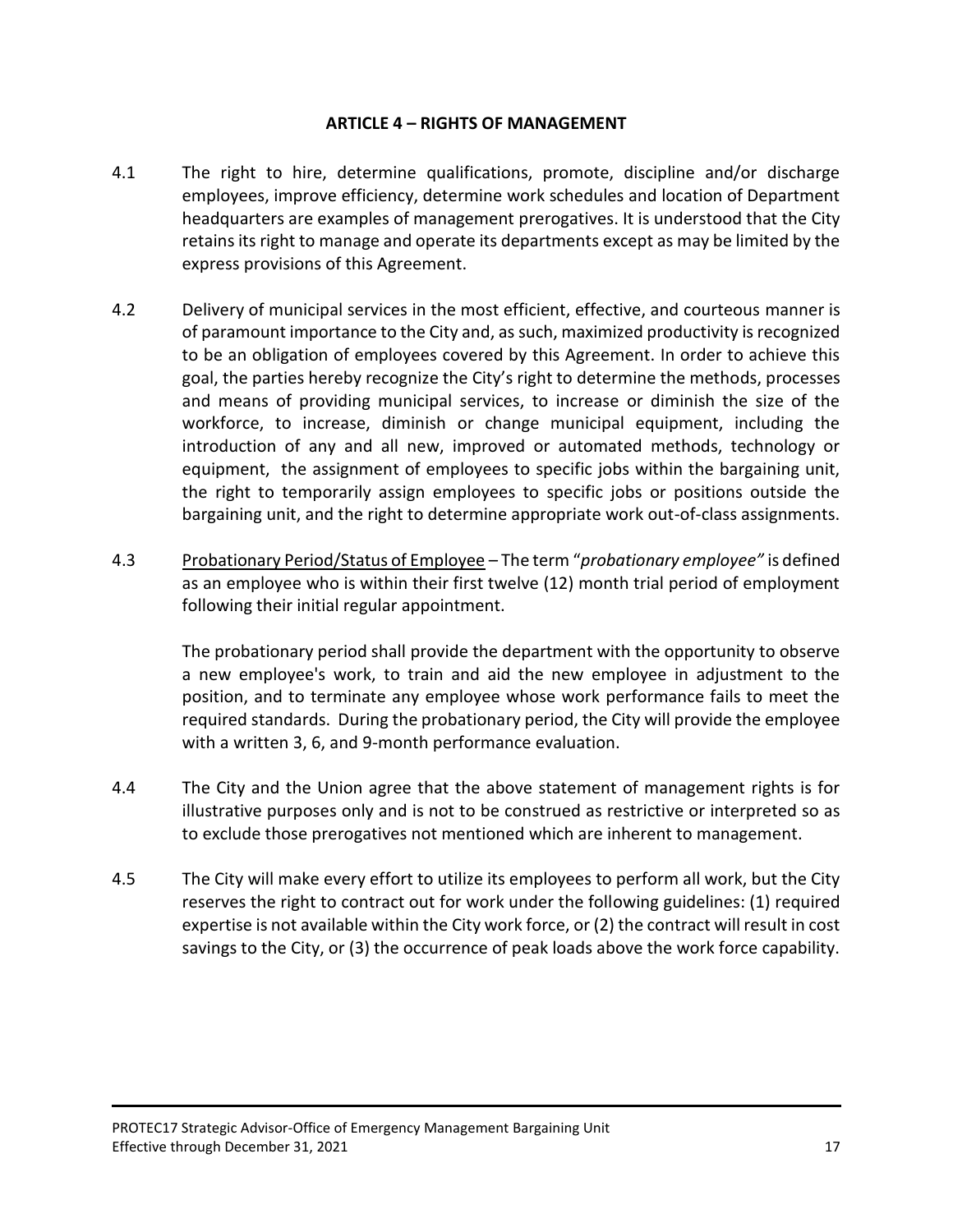Determination as to (1), (2), or (3) above shall be made by the department head involved. The Union shall be notified prior to approval by the department head involved to contract out work under this provision. The City shall provide consistent and uniform contracting out notice from each City department to the Union. The department head involved shall make available to PROTEC17 upon request (1) a description of the services to be so performed, and (2) the detailed factual basis supporting the reasons for such action. The Union may grieve contracting out for work as described in Section 4.5 of this Article, if such contract involves work normally performed by employees covered by this Agreement.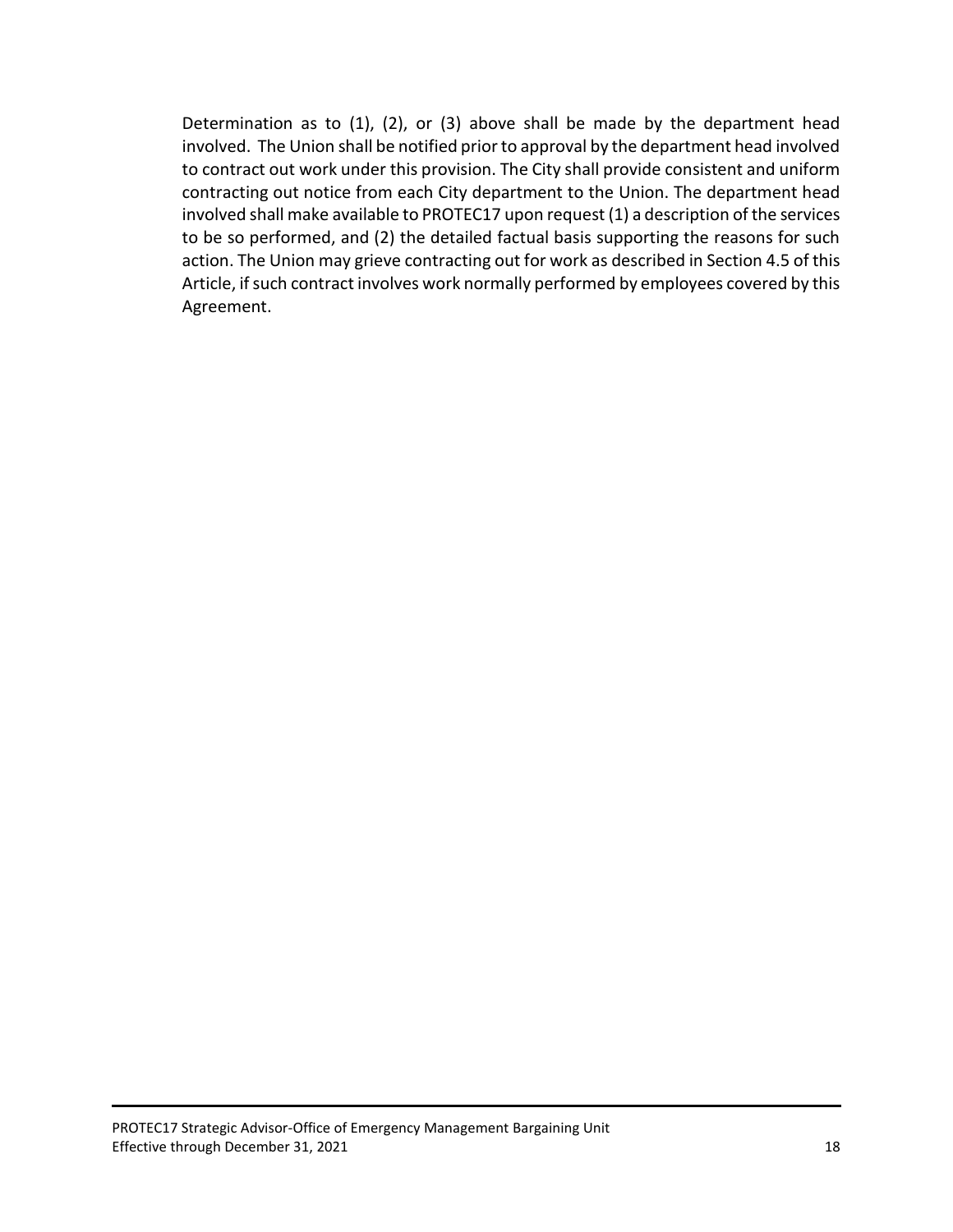# **ARTICLE 5 – EMPLOYEE RIGHTS & LABOR–MANAGEMENT COMMITTEE**

- 5.1 It is the purpose and intent of the Joint Labor-Management Committee to disclose, investigate, study, and develop proposed solutions to issues and interests affecting labor and/or management. The following represents the consensus of labor and management to enable the Joint Labor-Management Committee process to work, recognizing the interest and concerns of the parties.
- 5.2 During the term of the Collective Bargaining Agreement, both parties are mutually bound to use the Joint Labor-Management Committee process to disclose and address issues which either party recognizes as affecting wages, hours, and working conditions, and to complete the Joint Labor-Management Committee process before pursuing other statutory or contractual options.
- 5.3 Regular meetings to be scheduled on a quarterly basis, between the hours of 9 a.m. to 4 p.m., at a location mutually agreed to by the Committee. Interim meetings or subcommittee meetings may be held as mutually agreed to by the Committee.
- 5.4 Any performance standards used to measure the performance of employees shall be reasonable.
- 5.5 The employee who appears to have a substance abuse, behavioral, or other problem that is affecting job performance or interfering with the ability to do the job, shall be encouraged to seek information, counseling, or assistance through private sources that they may be aware of, or sources available through the City's Employee Assistance Program. Employees are encouraged to make use of such sources on a self-referral basis and supervisors will assist in maintaining confidentiality. No employee's job security will be placed in jeopardy as a result of seeking and following through with corrective treatment, counseling or advice.

It is the employee's responsibility to correct unsatisfactory job performance or behavioral problems interfering with the ability to perform the job, and failure to do so will result in disciplinary action commensurate with the lack of satisfactory performance or degree of infraction. The employee's department head may hold such disciplinary action in abeyance if the employee agrees:

- A. To meet with or advise the Employee Assistance Program Coordinator of the employee's preferred course of treatment; and
- B. To follow through on a course of action, treatment or counseling recommended and/or accepted by the Employee Assistance Program Coordinator; and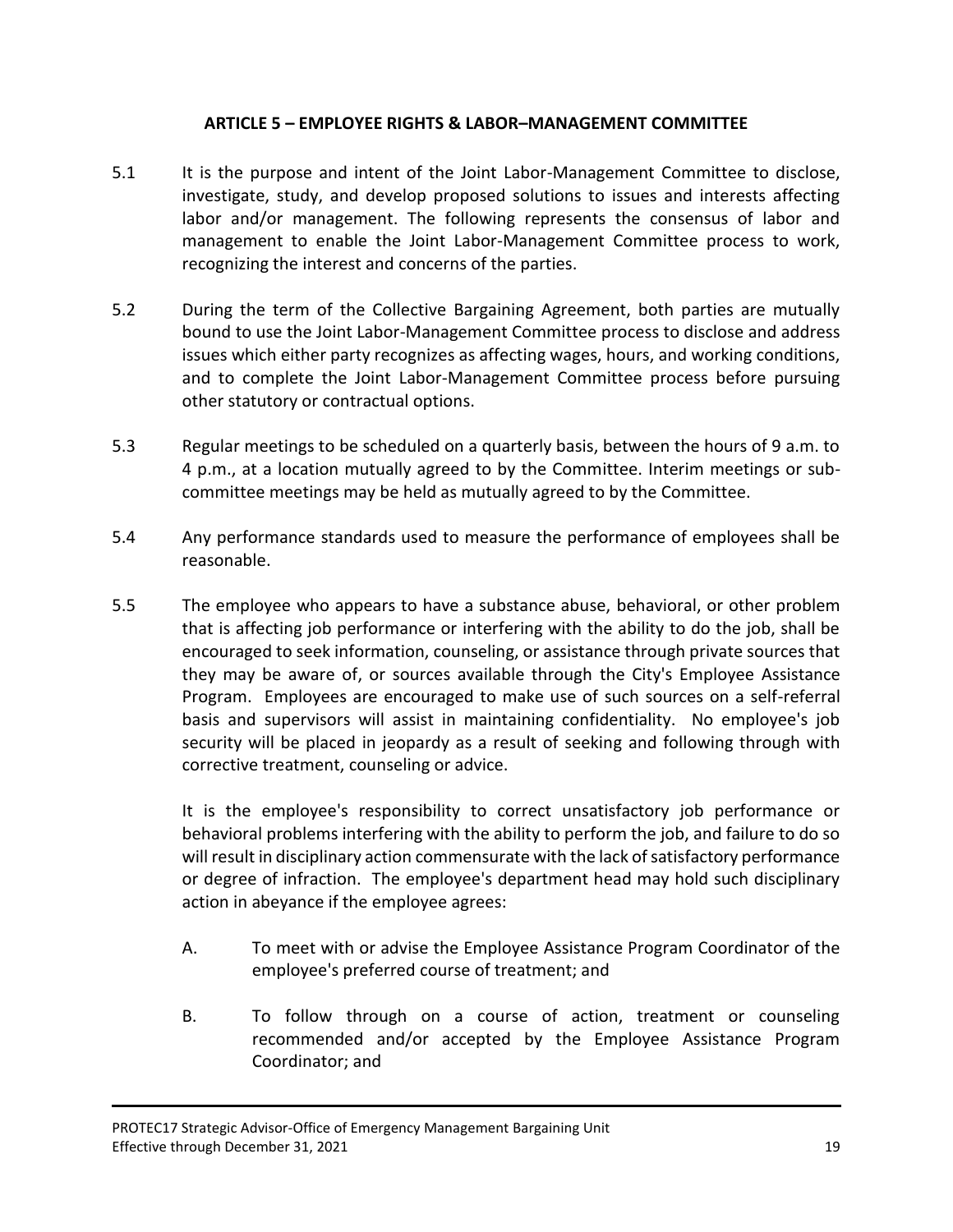C. To have such follow-through verified by the Employee Assistance Program Coordinator to the employee's department head or designee.

If the employee fails to follow through as recommended and does not correct their job performance or behavioral problems that interfere with the ability to perform the job, the discipline will be imposed as recommended.

- 5.6 The off-duty activities of employees shall not be cause for disciplinary action unless said activities are a conflict of interest or are detrimental to the employee's work performance or the program or image of the agency.
- 5.7 The employees covered by this Agreement may examine their personnel files in the departmental Human Resources Office in the presence of the Human Resources Business Partner or a designated supervisor. In matters of dispute regarding this Section, no other personnel files will be recognized by the City or the Union except that supportive documents from other files may be used. Materials to be placed into an employee's personnel file relating to job performance or personal conduct or any other material that may have an adverse effect on the employee's employment shall be reasonable and accurate and brought to their attention with copies provided to the employee upon request. Employees who challenge material included in their personnel files are permitted to insert material relating to the challenge.
- 5.8 Files maintained by supervisors regarding an employee are considered part of the employee's personnel file and subject to the requirements of state law, RCW 49.12.240, RCW 49.12.250 and RCW 49.12.260, and any provisions of this Agreement applicable to personnel files, including allowing employee access to such files. In the event the City initiates or causes to initiate an investigation that could lead to discipline, the City will notify any employee covered by this CBA if their personnel file will be reviewed and considered. In the event the City fails to provide said notification and the investigation results in any disciplinary action, the City will specifically identify the record or records within the employee's file that were considered in reaching its determination. The City's failure to provide proper notice will not be subject to the grievance procedure under this CBA.
- 5.9 The City agrees that when an employee covered by this Agreement attends a meeting for purposes of discussing an incident that may lead to suspension, demotion or termination of that employee because of that particular incident, the employee shall be advised of their right to be accompanied by a representative of the Union. If the employee desires Union representation in said matter, they shall so notify the City at that time and shall be provided reasonable time to arrange for Union representation.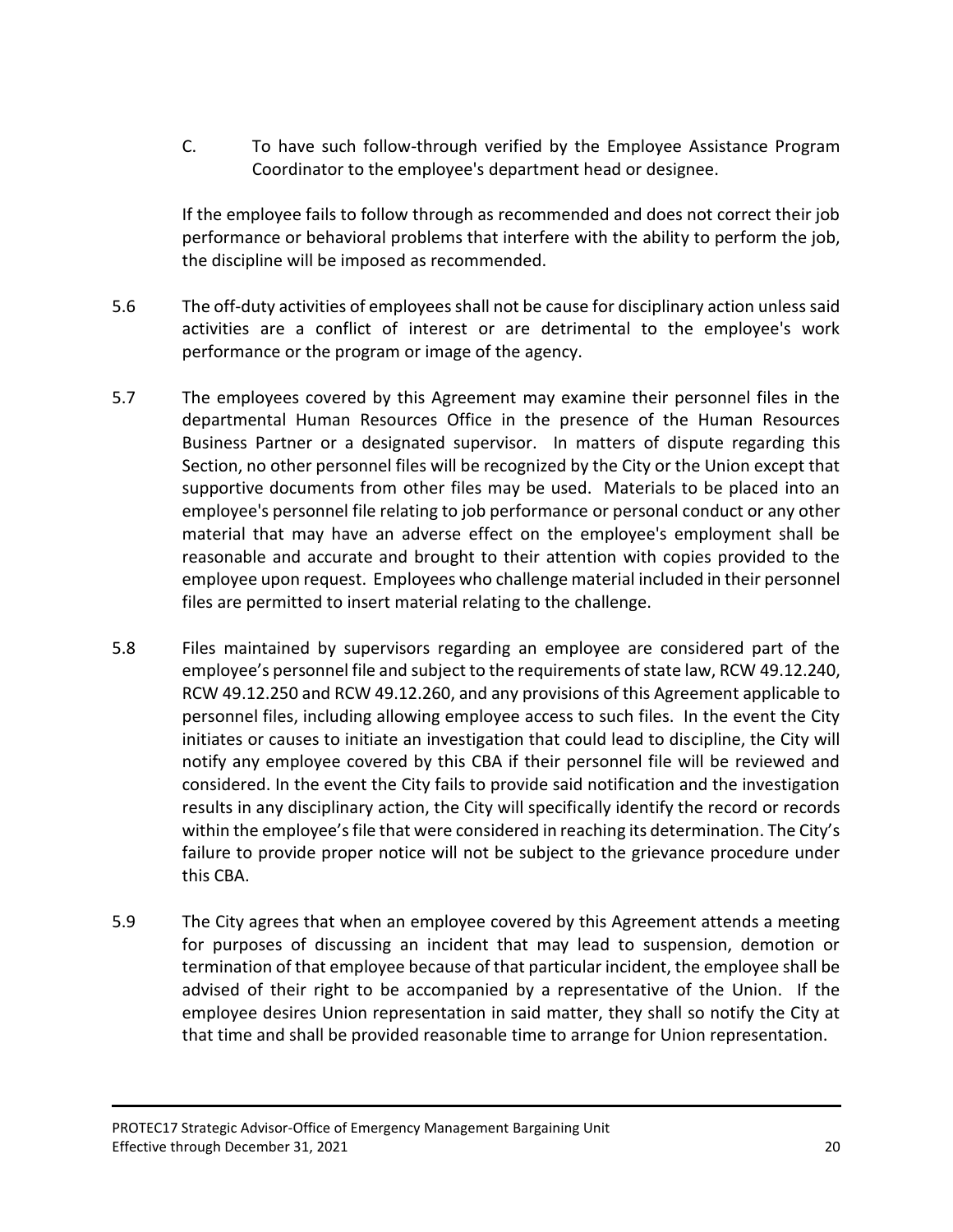5.10 The right to representation shall not extend to discussions with an employee in the normal course of business, such as giving instructions, assigning, or evaluating work; informal discussions; delivery of paperwork; staff or work unit meetings; or other routine communications with an employee.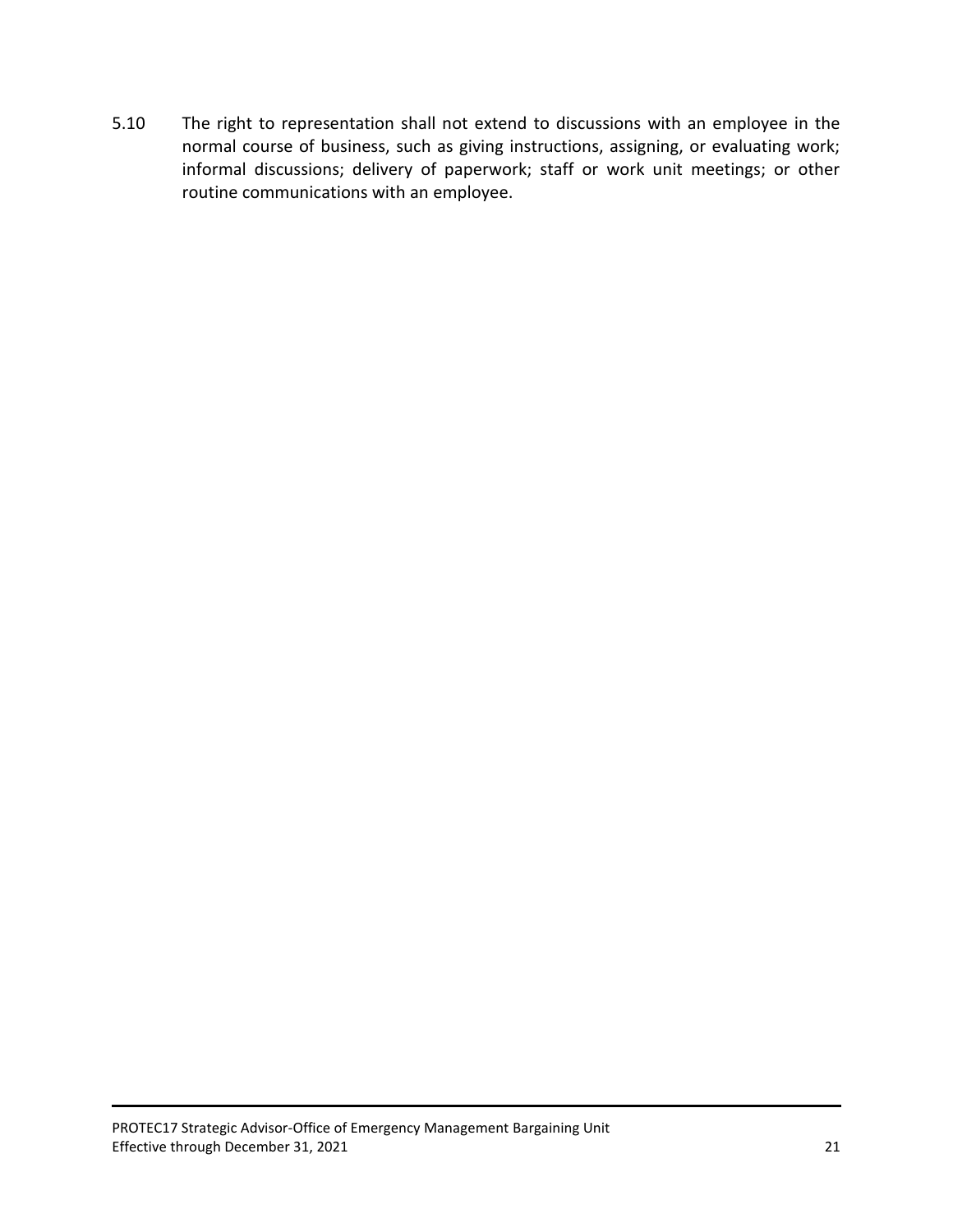# **ARTICLE 6 – DISCIPLINARY ACTIONS & GRIEVANCE PROCEDURES**

- 6.1 This article shall not apply to discipline and/or discharge of employees who are exempt from Civil Service. The City may discipline an employee who is not exempt from Civil Service only for just cause. The parties agree that in their respective roles primary emphasis shall be placed on preventing situations requiring disciplinary actions through effective employee-management relations. The primary objective of discipline shall be to correct and rehabilitate, not punish or penalize. To this end, in order of severity, the disciplinary actions that the City may take against an employee include:
	- A. Verbal warning;
	- B. Written reprimand;
	- C. Suspension;
	- D. Demotion; or
	- E. Termination
- 6.1.1 Which disciplinary action is taken depends on the seriousness of the affected employee's conduct.
- 6.1.2 In cases of suspension or discharge, the specified charges and duration, where applicable, of the action shall be furnished to the employee in writing not later than one (1) working day after the action became or becomes effective. An employee may be suspended for just cause pending demotion or discharge.
- 6.1.3 An employee covered by this Agreement must, upon initiating objections relating to the disciplinary action, use either the grievance procedure contained herein or pertinent procedures regarding disciplinary appeals to the Civil Service Commission. Under no circumstances may an employee use both the contract grievance procedure and Civil Service Commission procedure relative to the same disciplinary action.
- 6.1.4 Nothing in this Article shall be construed as being in conflict with Section 6.9 of this Agreement and therein referenced Memorandum of Agreement.
- 6.1.5 The City will not reduce a regular employee's hours as a means of and/or in lieu of addressing disciplinary matters.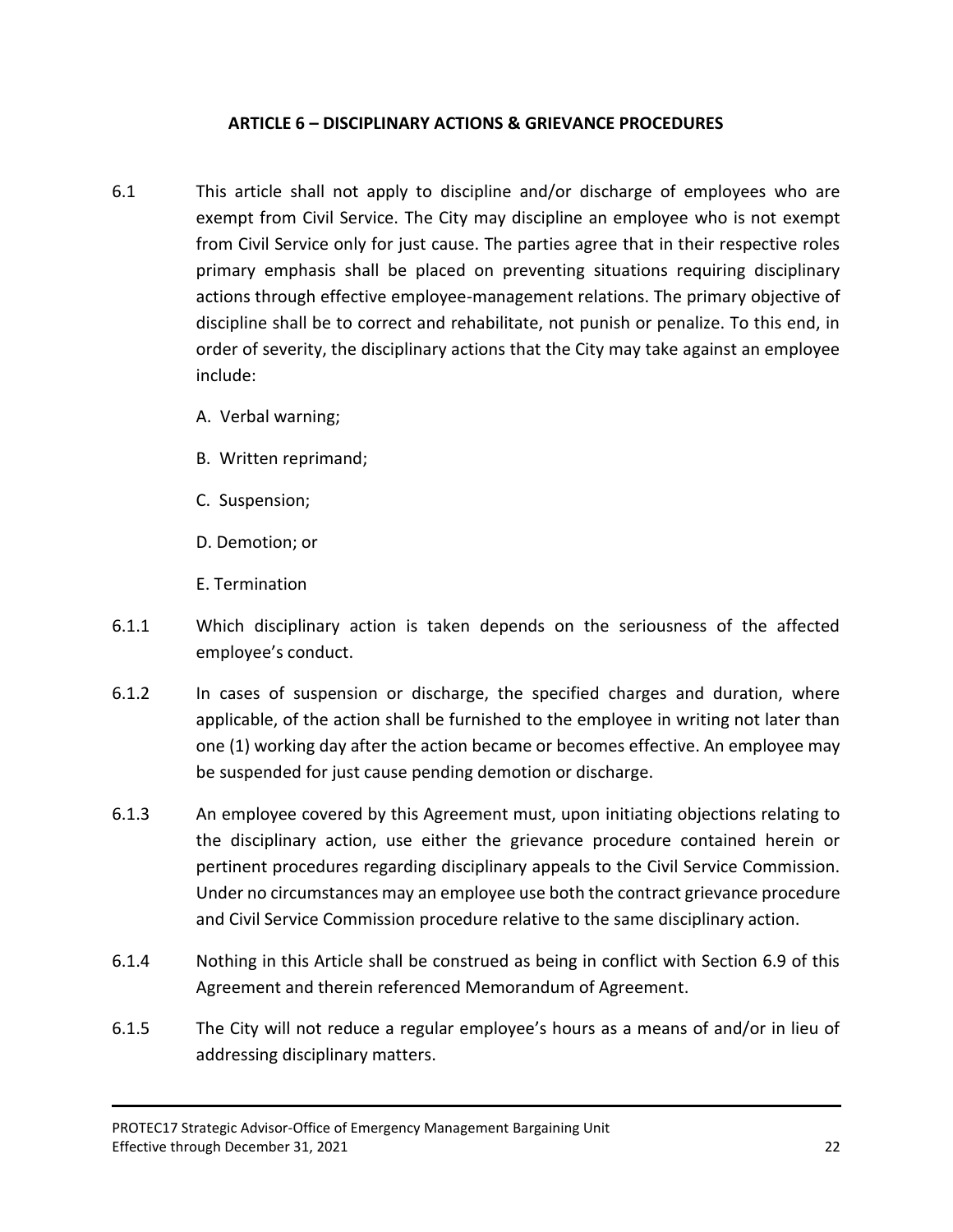- 6.1.6 Provided an employee has received no further or additional discipline in the intervening period, a verbal warning or written reprimand may not be used for progressive discipline after two (2) years other than to show notice of any rule or policy at issue.
- 6.1.7 Discipline that arises as a result of a violation of workplace policies of City Personnel Rules regarding harassment, discrimination, retaliation, or workplace violence, shall not be subject to Section 6.1.6.
- 6.2 Any dispute between the City and the Union or between the City and any employee covered by this Agreement concerning the interpretation, application, claim of breach or violation of the express terms of this Agreement shall be deemed a grievance. The following outline of procedure is written as for a grievance of the Union against the City, but it is understood the steps are similar for a grievance of the City against the Union.
- 6.2.1 Reclassification grievances shall be processed per Section 6.10.
- 6.3 Every effort will be made to settle grievances at the lowest possible level of supervision with the understanding grievances will be filed at the step in which there is authority to adjudicate, provided the immediate supervisor is notified. Employees will be unimpeded and free from restraint, interference, coercion, discrimination, or reprisal in seeking adjudication of their grievance.
- 6.4 Grievances processed through Step 3 of the grievance procedure shall be heard during normal City working hours unless stipulated otherwise by the parties. Employees involved in such grievance meetings during their normal City working hours shall be allowed to do so without suffering a loss in pay. No more than one (1) Union Steward, other than the grievant, shall attend the grievance meeting, except through prior approval of the City official convening the meeting.
- 6.5 Any time limits stipulated in the grievance procedure may be extended for stated periods of time by the appropriate parties by mutual agreement in writing.

Failure by an employee and/or the Union to comply with any time limitation of the procedure in this Article shall constitute withdrawal of the grievance. Failure by the City to comply with any time limitation of the procedure in this Article shall allow the Union and/or the employee to proceed to the next step without waiting for the City to reply at the previous step, except that employees may not process a grievance beyond Step 3.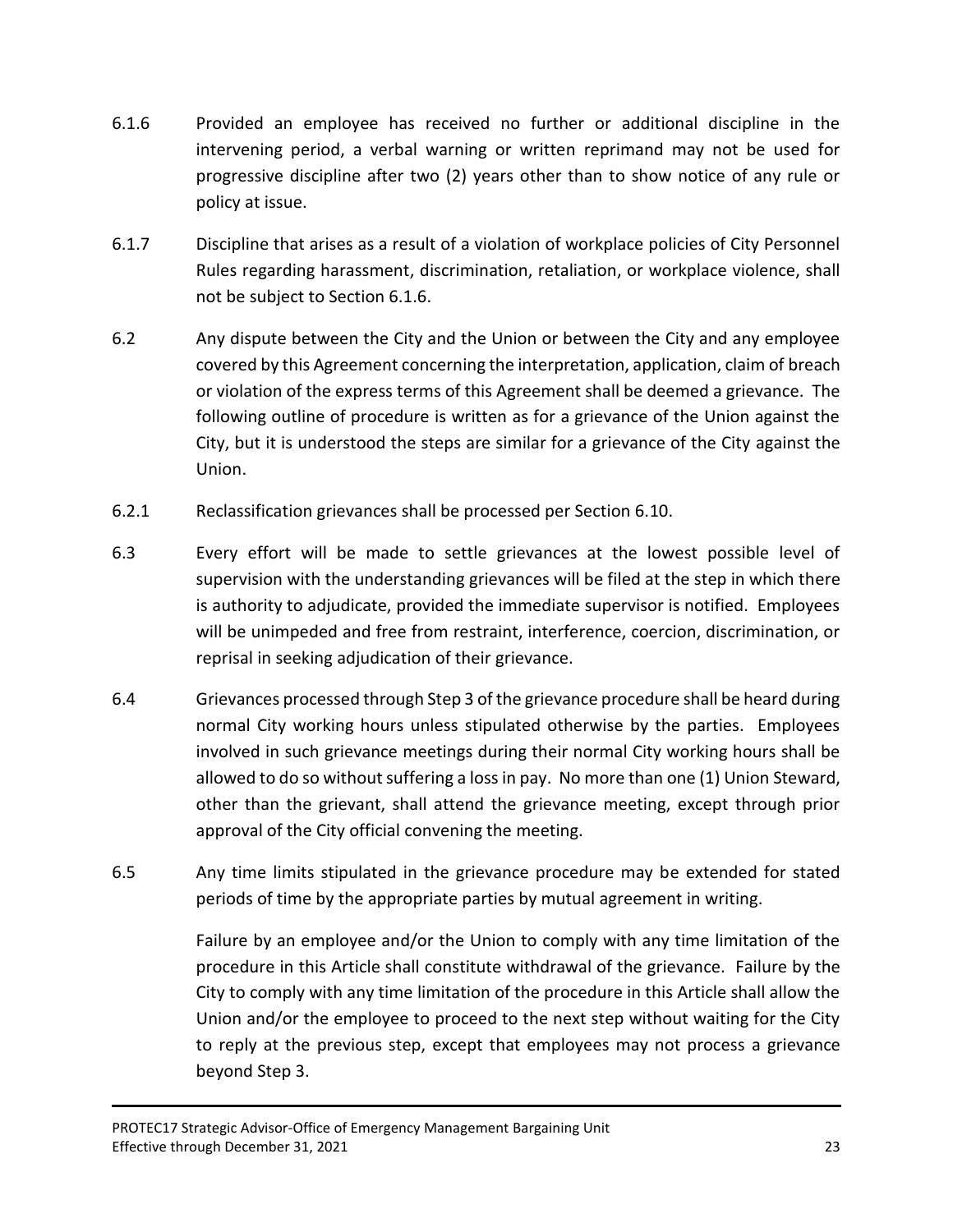6.6 A grievance in the interest of a majority of the employees in a bargaining unit shall be reduced to writing by the Union and may be introduced at Step 3 of the grievance procedure and be processed within the time limits set forth herein.

> As a means of facilitating settlement of a grievance, either party may by mutual consent include an additional member on its committee.

6.7 A grievance shall be processed in accordance with the following procedure:

Step 1 - A grievance shall be submitted in writing by the aggrieved employee or the employee and/or Union Steward within twenty (20) business days of the alleged contract violation to the employee's immediate supervisor. The grievance shall include a description of the incident and the date it occurred. The immediate supervisor should consult and/or arrange a meeting with their supervisor(s) if necessary to resolve the grievance. The parties agree to make every effort to settle the grievance at this stage promptly. The immediate supervisor(s) shall answer the grievance in writing within ten (10) business days after being notified of the grievance.

Step 2 - If the grievance is not resolved as provided in Step 1 above, or if the grievance is initially submitted at Step 2 per Section 6.3, it shall be reduced to written form, citing the Section(s) of the Agreement allegedly violated, the nature of the alleged violation and the remedy sought. The Executive Director or their designee and/or aggrieved employee shall then forward the written grievance to the division head with a copy to the City Director of Labor Relations within ten (10) business days after the Step 1 answer.

# With Mediation

At the time the aggrieved employee and/or the Union submits the grievance to the division head, the Executive Director or their designee or the aggrieved employee or the division head may submit a written request for voluntary mediation assistance, with a copy to the Alternative Dispute Resolution (ADR) Coordinator, the City Director of Labor Relations and the Executive Director or designee. If the ADR Coordinator determines that the case is in line with the protocols and procedures of the ADR process, within fifteen (15) business days from receipt of the request for voluntary mediation assistance, the ADR Coordinator or their designee will schedule a mediation conference and make the necessary arrangements for the selection of a mediator(s). The mediator(s) will serve as an impartial third party who will encourage and facilitate a resolution to the dispute. The mediation conference(s) will be confidential and will include the parties. The Executive Director or designee and a Labor Negotiator from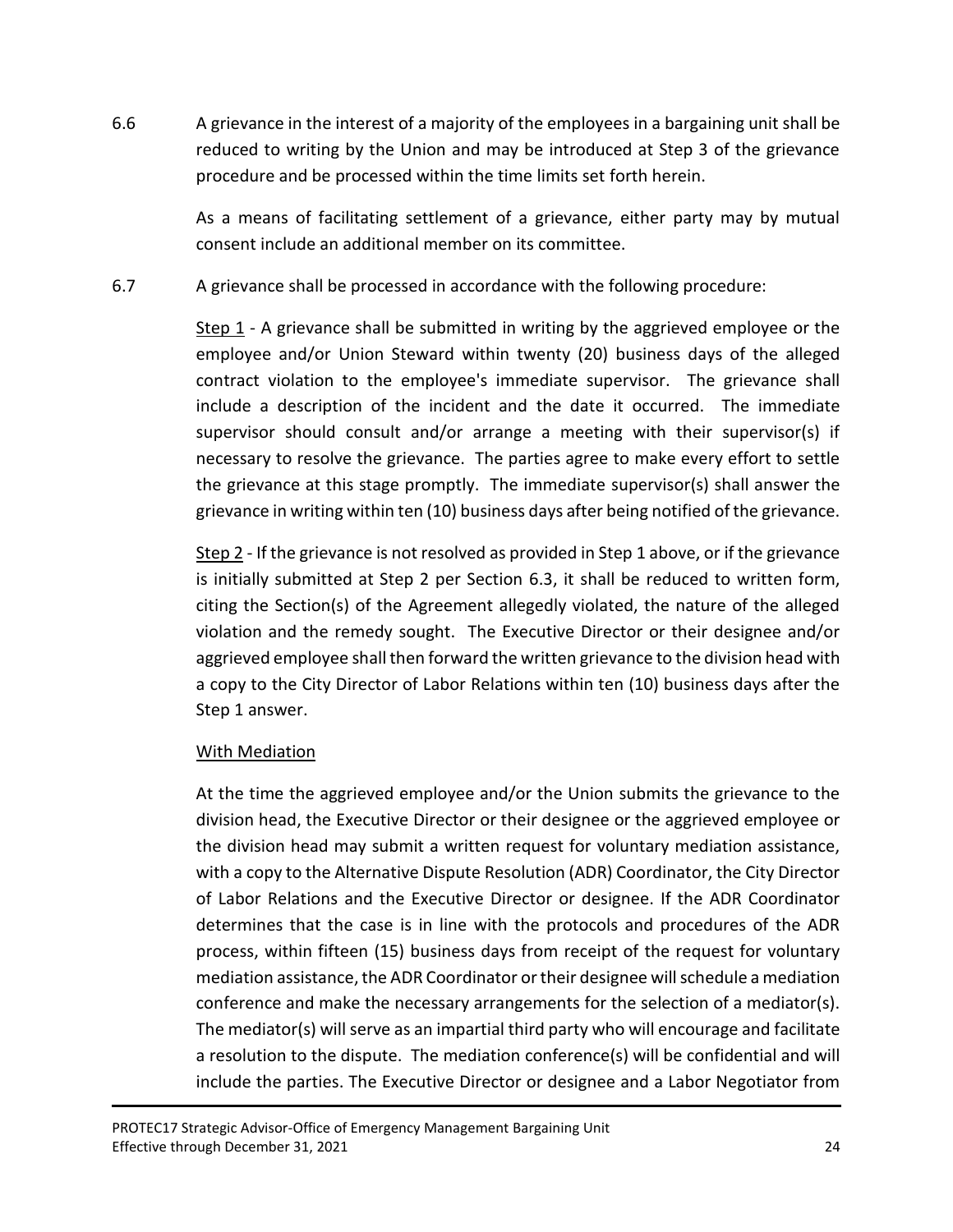City Labor Relations may attend the mediation conference(s). Other persons may attend with the permission of the mediator(s) and both parties. If the parties agree to settle the matter, the mediator(s) will assist in drafting a settlement agreement, which the parties shall sign. An executed copy of the settlement agreement shall be provided to the parties, with either a copy or a signed statement of the disposition of the grievance submitted to the City Director of Labor Relations and the Union. The relevant terms of the settlement agreement shall be provided by the parties to the department's designated officials who need to assist in implementing the agreement. If the grievance is not settled within ten (10) business days of the initial mediation conference date, the City Director of Labor Relations, the appropriate division head and the Executive Director or designee shall be so informed by the ADR Coordinator.

The parties to a mediation shall have no power through a settlement agreement to add to, subtract from, alter, change, or modify the terms of the collective bargaining agreement or to create a precedent regarding the interpretation of the collective bargaining agreement or to apply the settlement agreement to any circumstance beyond the explicit dispute applicable to said settlement agreement.

If the grievance is not resolved through mediation, the division head shall convene a meeting within ten (10) business days after receipt of notification that the grievance was not resolved through mediation between the aggrieved employee, Union Steward and/or Union Representative, together with the division head, section manager, and departmental labor relations officer. The City Director of Labor Relations or their designee may attend said meeting. Within ten (10) business days after the meeting, the division head shall forward a reply to the Union.

Step 3 - If the grievance is not resolved as provided in Step 2 above or if the grievance is initially submitted at Step 3 per Sections 6.3 or 6.6, the grievance shall be reduced to written form, which shall include the same information specified in Step 2 above. The grievance shall be forwarded within ten (10) business days after receipt of the Step 2 answer or if the grievance was initially submitted at Step 3 it shall be submitted within twenty (20) business days of the alleged contract violation. Said grievance shall be submitted by the Executive Director or their designee and/or aggrieved employee to the City Director of Labor Relations with a copy to the appropriate department head. The Director of Labor Relations or their designee shall investigate the grievance and, if deemed appropriate, they shall convene a meeting between the appropriate parties. They shall thereafter make a confidential recommendation to the affected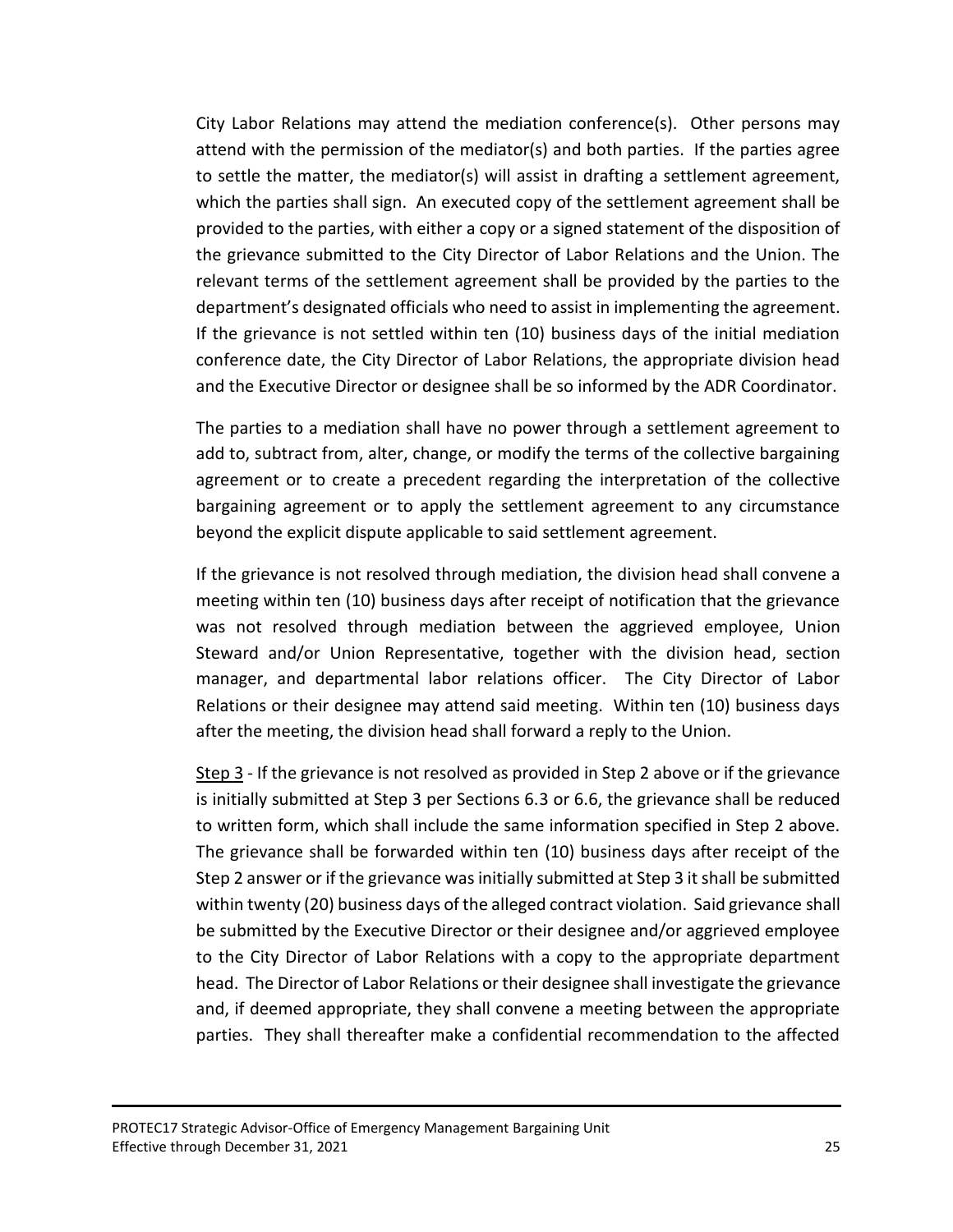department head who shall in turn give the Union an answer in writing ten (10) business days after receipt of the grievance or the meeting between the parties.

Mediation can be requested at Step 3 in the same manner as outlined in Step 2. The grievance must be filed in the time frame specified in Step 3 and responded to in the time frame specified in Step 3 after receipt of notification from the ADR Coordinator that the grievance was not resolved through mediation.

Step 4 - If the grievance is not settled at Step 3, either of the signatory parties to this Agreement may submit the grievance to binding arbitration.

Within twenty (20) business days of the Union's receipt of the City's Step 3 response or the expiration of the City's time frame for responding at Step 3, the Union shall file a Demand for Arbitration with the City Director of Labor Relations.

Mediation can be requested at Step 4 in the same manner as outlined in Step 2. The grievance must be submitted to binding arbitration within the time frame specified in Step 4 and processed within the time frame specified in Step 4 after receipt of notification from the ADR Coordinator that the grievance was not resolved in mediation.

After the Demand for Arbitration is filed, the City and the Union will meet to select, by mutual agreement, an arbitrator to hear the parties' dispute. In the event the parties are unable to agree upon an arbitrator, then the arbitrator shall be selected by alternately striking names from a list of seven (7) arbitrators supplied by FMCS or the American Arbitration Association.

Demands for Arbitration will be accompanied by the following information:

- A. Identification of Sections of the Agreement allegedly violated
- B. Nature of the alleged violation
- C. Remedy sought in connection with any arbitration proceeding held pursuant to this Agreement, it is understood as follows:
	- 1. The arbitrator shall have no power to render a decision that will add to, subtract from, alter, change, or modify the terms of this Agreement, and their power shall be limited to the interpretation or application of the express terms of this Agreement, and all other matters shall be excluded from arbitration.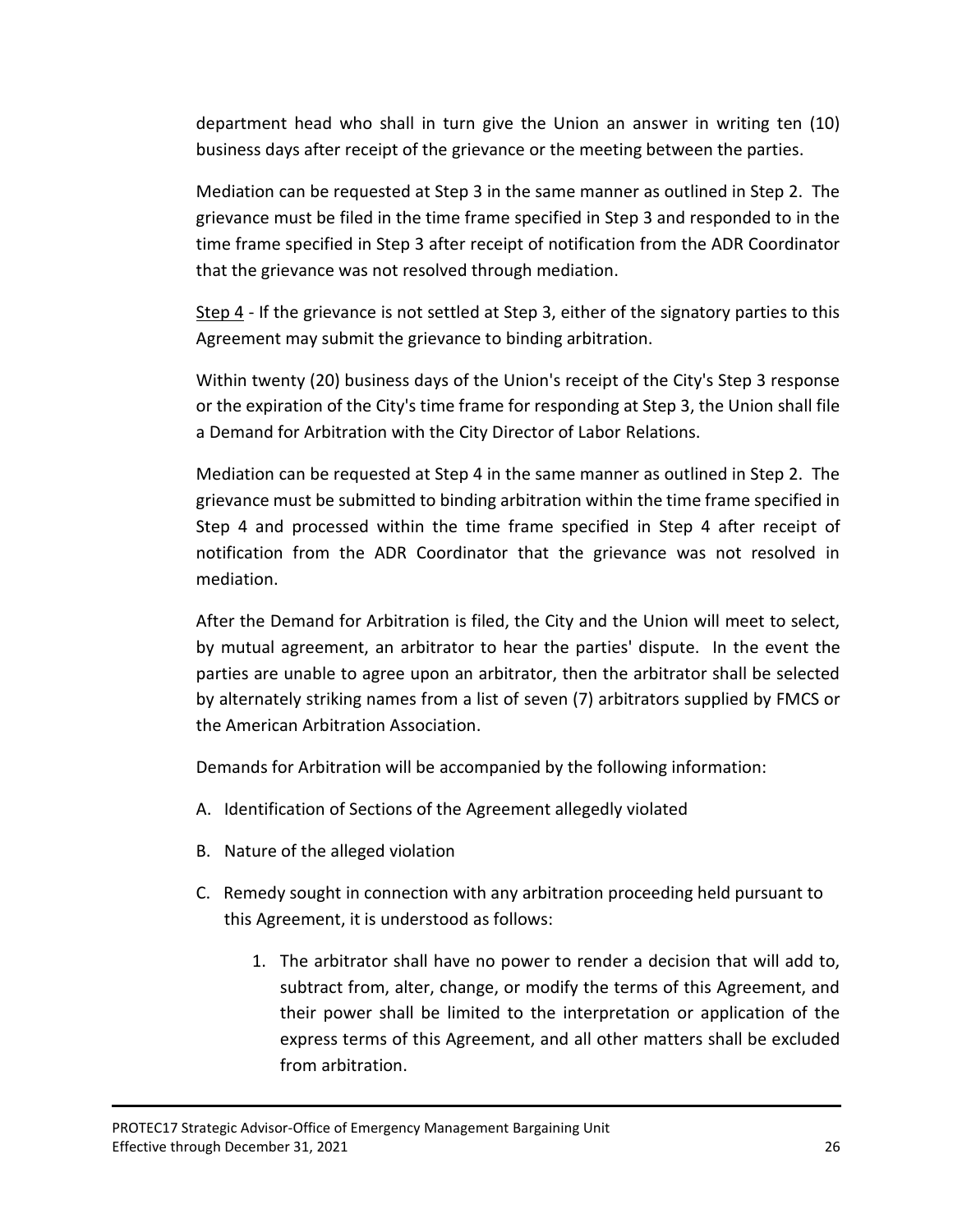- 2. The decision of the arbitrator shall be final, conclusive and binding upon the City, the Union, and the employee involved.
- 3. The cost of the arbitrator shall be borne equally by the City and the Union, and each party shall bear the cost of presenting its own case.
- 4. The arbitrator's decision shall be made in writing and shall be issued to the parties within thirty (30) calendar days after the case is submitted to the arbitrator.
- 5. Any arbitrator selected under Step 4 of this Article shall function pursuant to the voluntary labor arbitration regulations of the American Arbitration Association unless stipulated otherwise in writing by the parties to this Agreement.

The negotiated grievance procedure will be used to adjudicate the terms of this agreement, except for the provisions in this paragraph concerning discipline. An employee covered by this Agreement must upon initiating objections relating to disciplinary action or other actions subject to appeal through either the contract grievance procedure or pertinent Civil Service appeal procedures use either the grievance procedure contained herein or pertinent procedures regarding such appeals to the Civil Service Commission. Under no circumstances may an employee use both the contract grievance procedure and Civil Service Commission procedures relative to the same action. If there are dual filings with the grievance procedure and the Civil Service Commission, the City will send a notice of such dual filings by certified mail to the employee(s) and the Union. The Union will notify the City within fifteen (15) calendar days from receipt of the notice if it will use the grievance procedure. If no such notice is received by the City, the contractual grievance shall be deemed to be withdrawn.

- 6.8 Arbitration awards or grievance settlements shall not be made retroactive beyond the date of the occurrence or non-occurrence upon which the grievance is based, that date being twenty (20) business days or less prior to the initial filing of the grievance.
- 6.9 The parties have agreed, through a Memorandum of Agreement, to adopt the following procedures attached thereto that were developed by the Citywide Labor-Management Committee on Progressive Discipline:
	- A. Either party may request that grievances submitted to arbitration be subjected to a confidential Peer Review by a committee of peers from management or labor,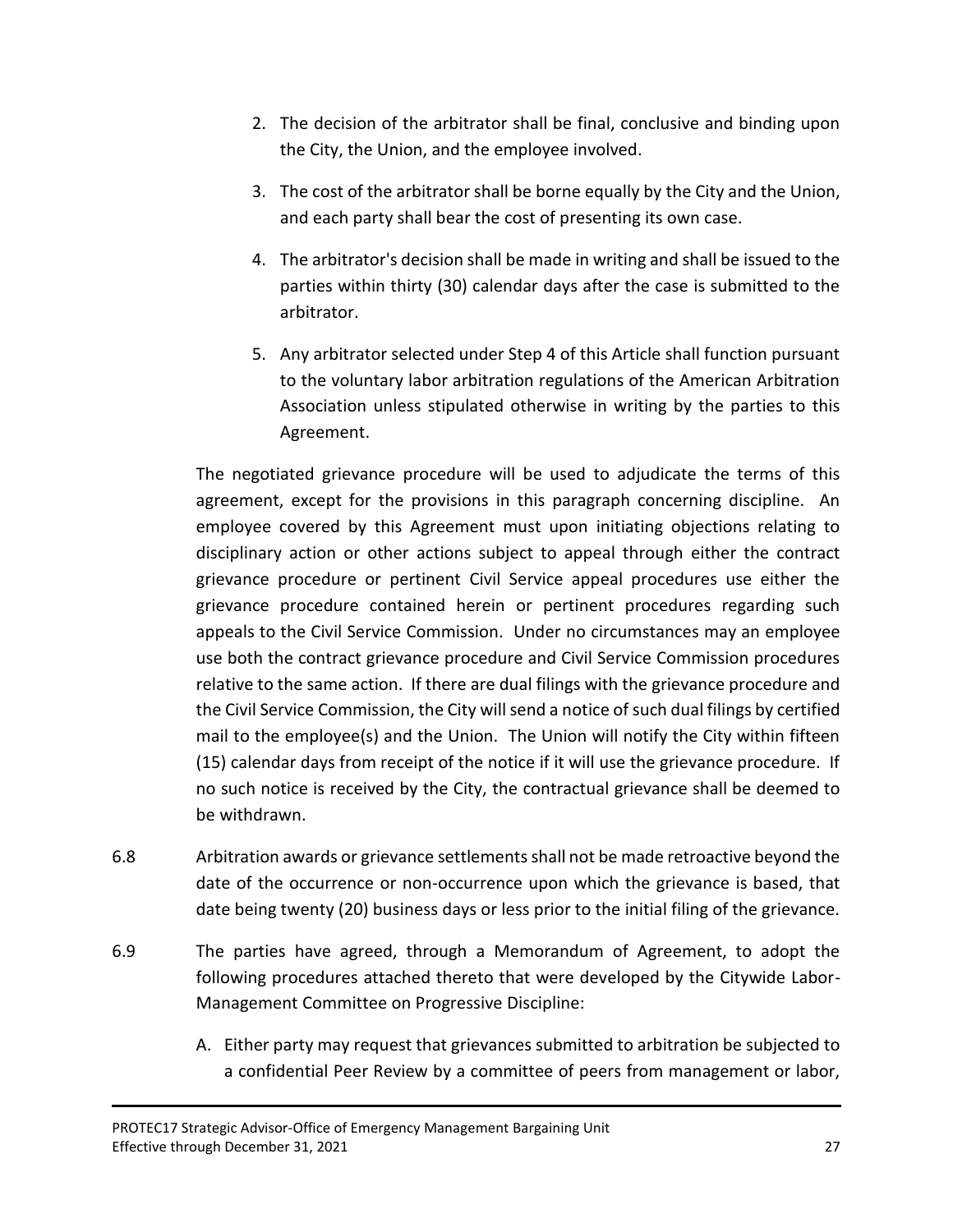respectively, in which case the timelines of the grievance procedure will be held in abeyance pending the completion of the Peer Review process; and

B. Either party may make an Offer of Settlement to encourage settlement of a grievance in advance of a scheduled arbitration hearing, with the potential consequence that the party refusing to accept an Offer of Settlement may be required to bear all of the costs of arbitration, excluding attorney and witness fees, contrary to Section 6.7, Step 4, Number 3, above.

The parties may mutually agree to alter, amend, or eliminate these procedures by executing a revised Memorandum of Agreement.

- 6.10 A reclassification grievance will be initially submitted by the Union in writing to the Director of Labor Relations, with a copy to the Department. The Union will identify in the grievance letter the name(s) of the grievant(s), their current job classification, and the proposed job classification. The Union will include with the grievance letter a Position Description Questionnaire (PDQ) completed and signed by the grievant(s). At the time of the initial filing, if the PDQ is not submitted, the Union will have sixty (60) business days to submit the PDQ to Labor Relations. After initial submittal of the grievance, the procedure will be as follows:
	- A. The Director of Labor Relations, or designee, will notify the Union of such receipt and will provide a date (not to exceed five [5] months from the date of receipt of the PDQ signed by the grievant[s]) when a proposed classification determination report responding to the grievance will be sent to the Union.

The Director of Labor Relations, or designee, will provide notice to the Union when, due to unforeseen delays, the time for the classification review will exceed the five (5) month period.

- B. The Department Director, upon receipt of the proposed classification determination report from the Director of Labor Relations, or designee, will respond to the grievance in writing.
- C. If the grievance is not resolved, the Union may, within twenty (20) business days of the date the grievance response is received, submit to the Director of Labor Relations a letter designating one of the following processes for final resolution:
	- 1. The Union may submit the grievance to binding arbitration per Section 6.6 (Step 4); or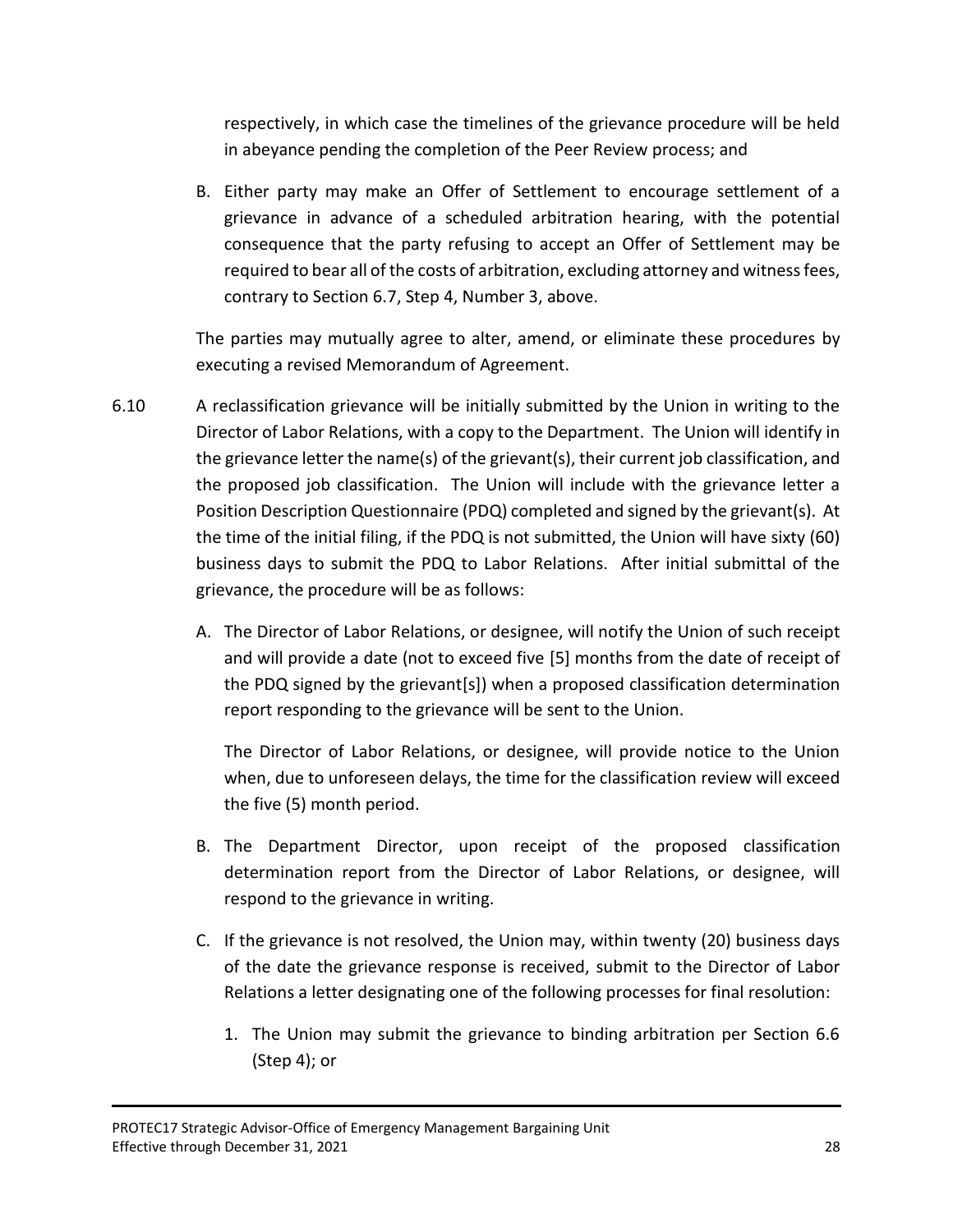2. The Union may request the classification determination be reviewed by the Classification Appeals Board, consisting of two members of the Classification/Compensation Unit and one human resource professional from an unaffected department. The Classification Appeals Board will, whenever possible, within ten (10) business days of receipt of the request, arrange a hearing; and, when possible, convene the hearing within thirty (30) business days. The Board will make a recommendation to the Seattle Human Resources Director within forty-five (45) business days of the appeal hearing. The Director of Labor Relations, or designee, will respond to the Union after receipt of the Seattle Human Resources Director's determination. If the Seattle Human Resources Director affirms the Classification Board recommendation, that decision shall be final and binding and not subject to further appeal. If the Seattle Human Resources Director does not affirm the Classification Appeals Board recommendation within fifteen (15) business days, the Union may submit the grievance to arbitration per Section 6.7 (Step 4).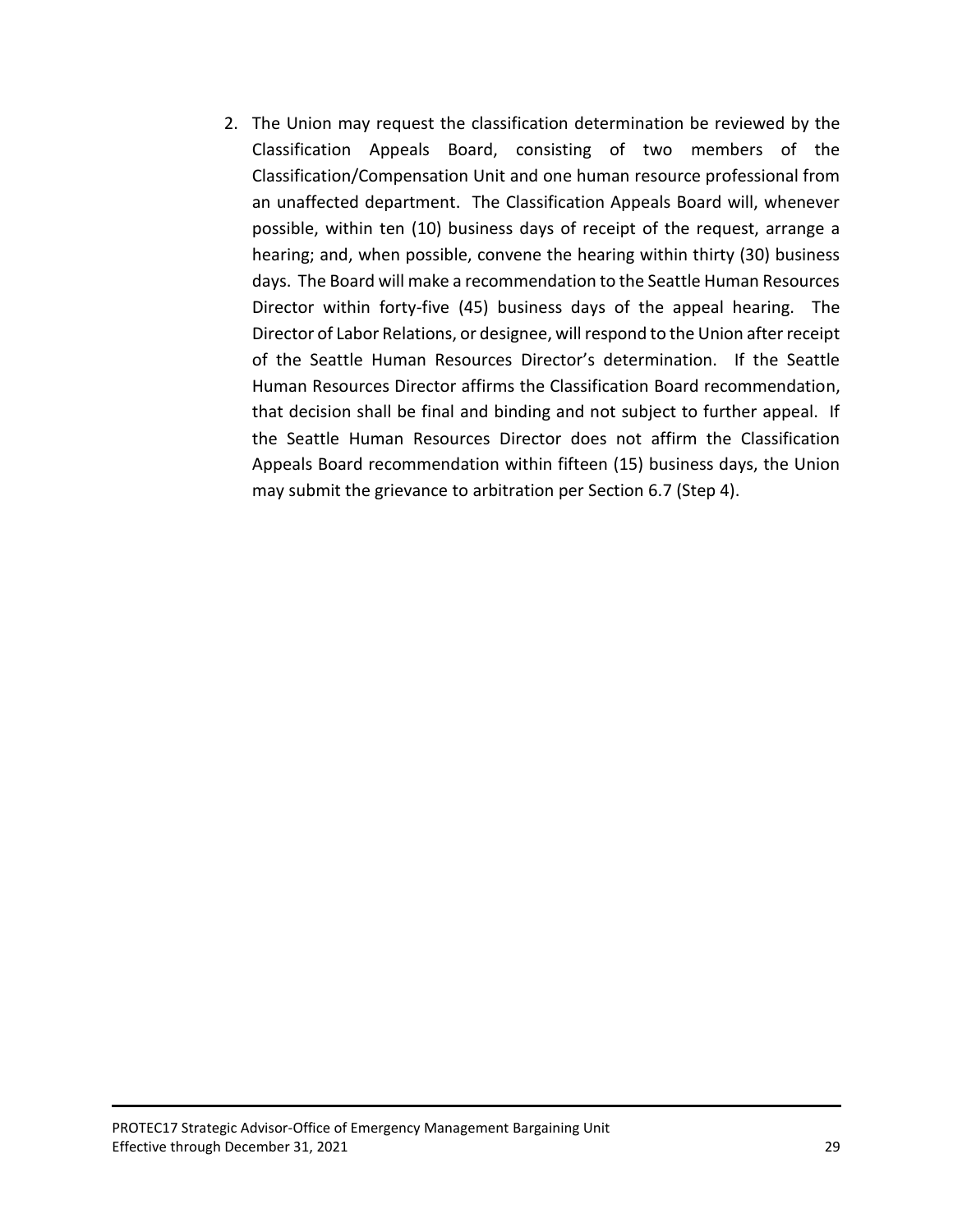#### **ARTICLE 7 – PERFORMANCE MANAGEMENT**

7.1 The Union recognizes the City's right to establish and/or revise performance evaluation systems. Such systems may be used to determine acceptable performance levels, prepare work schedules, and measure the performance of employees. In establishing new and/or revising existing performance evaluation systems, the City shall meet prior to implementation with the Labor-Management Committee to jointly discuss such performance standards. The City agrees that performance standards shall be reasonable.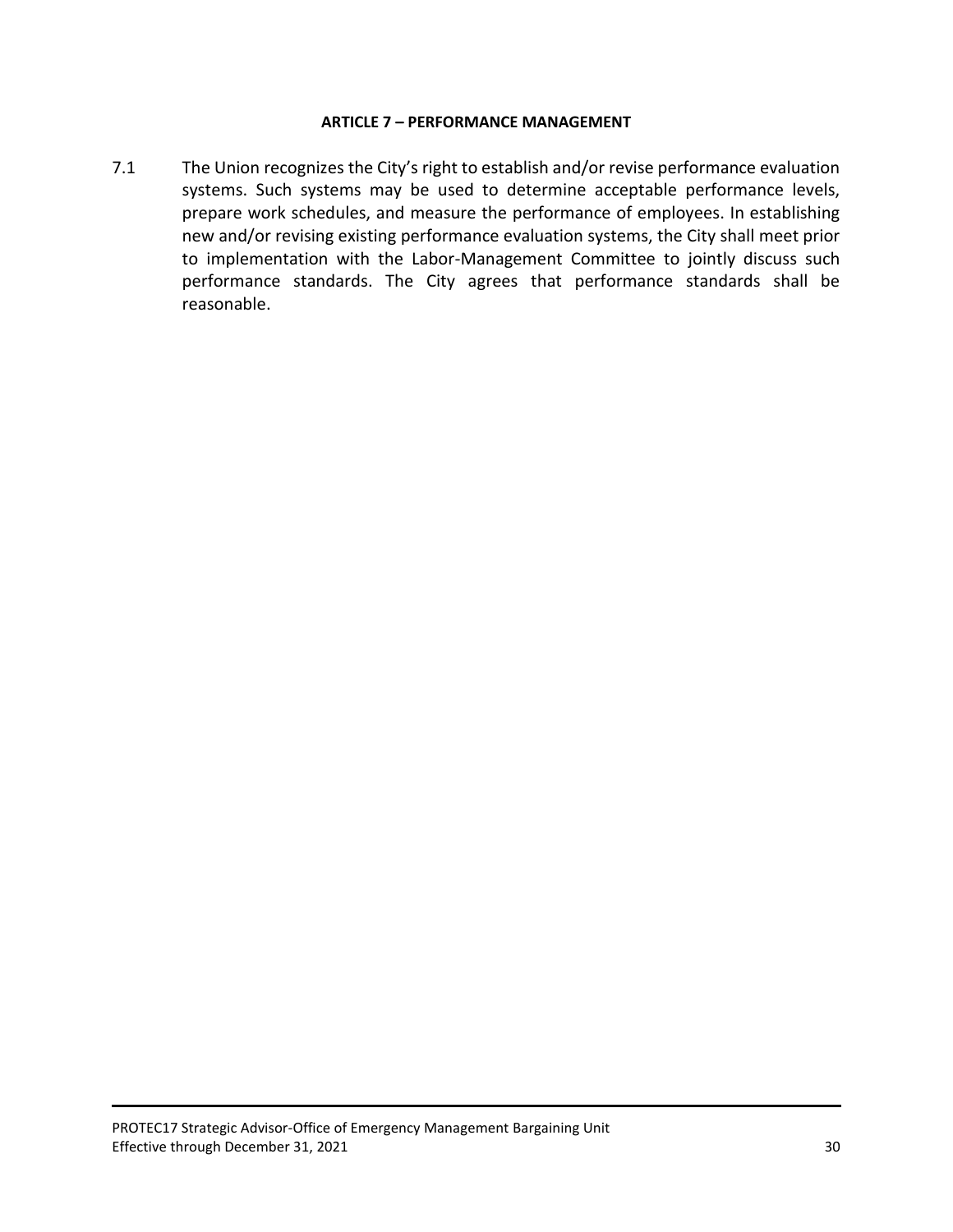#### **ARTICLE 8 – UNION REPRESENTATIVES**

- 8.1 The Union Executive Director or Union Representative of the Union may, after notifying the City official in charge, visit the work location of employees covered by this Agreement at any reasonable time for the purpose of investigating grievances. Such representative shall limit their activities during such investigations to matters relating to this Agreement. City work hours shall not be used by employees or Union Representatives for the conduct of Union business or the promotion of Union affairs.
- 8.2 The Union Executive Director and/or Union Representatives shall have the right to appoint a Union Steward at any location where members are employed under the terms of this Agreement. The department shall be furnished by the Union with the names of Union Stewards so appointed. Immediately after appointment of its Union Steward(s), the Union shall furnish the Seattle Department of Human Resources with a list of those employees who have been designated as Union Stewards. Said list shall be updated as when any new Union Steward is appointed. The Union Steward shall see that the provisions of this Agreement are observed and shall be allowed reasonable time to perform these duties during regular working hours without suffering a loss in pay. This shall not include processing grievances at Step 3 of the Non-Disciplinary Grievance Procedure enumerated in Article 6 of this Agreement. Under no circumstances shall Union Stewards countermand orders of or directions from the City officials or have the authority to change working conditions.
- 8.3 Any charges by management that indicate a Union Steward is spending an unreasonable amount of time in handling grievances or disputes or performing other duties for the Union shall be referred to the Director of Labor Relations or a designee for discussions with the Union Executive Director or designee. The City shall have the right to require the Union to refrain from excessive activities, or if after discussion with the Union Executive Director or designee, the Union Steward or Union Representative continues to spend an unreasonable amount of time handling grievances and disputes, management may require written authorization from the steward's supervisor for these activities.
- 8.4 Where available and after prior arrangements have been made, the City may make available to the Union, meeting space, rooms, etc., for the purpose of conducting Union business, where such activities would not interfere with the normal work of the department.
- 8.5 Any individual member in one of the bargaining units who is directly involved through individual appeal, in a matter being reviewed by the Civil Service Commission, shall be allowed time during working hours without loss of pay to attend such meeting if called to testify.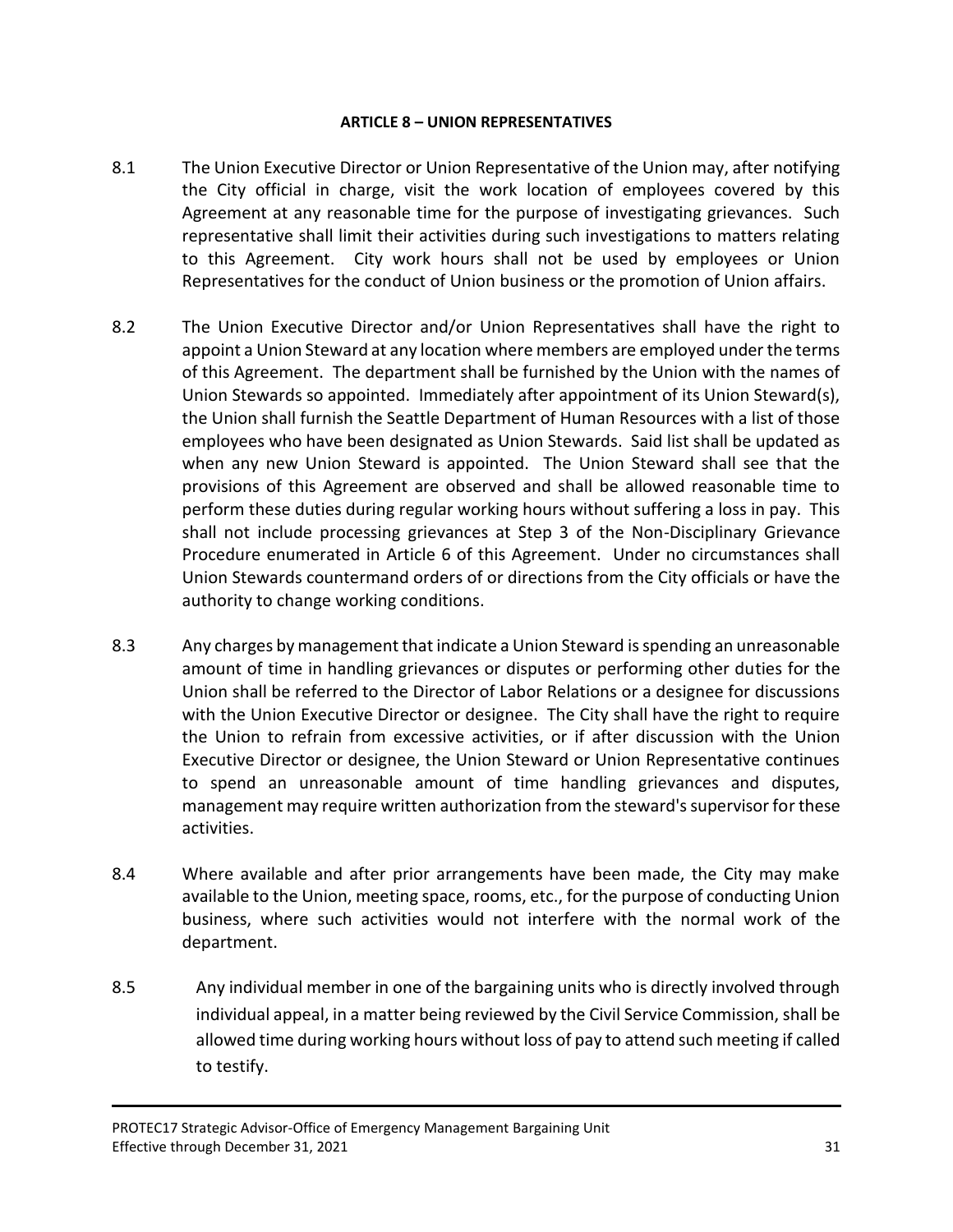- 8.6 The parties to this agreement recognize the value to both the Union and the City of having employee(s) express their perspective(s) as part of the negotiations process. Therefore, employees who participate in bargaining as part of the Union's bargaining team during the respective employees' work hours shall remain on paid status without the Union having to reimburse the City for the cost of their time, PROVIDED the following conditions are met:
	- A. Bargaining preparation and meetings of the Union's bargaining team other than actual negotiations shall not be applicable to this provision,
	- B. No more than an aggregate of one hundred fifty (150) hours of paid time for the negotiation sessions resulting in a labor agreement, shall be authorized under this provision, and
	- C. If the aggregate of one hundred fifty (150) hours is exceeded, the Union shall reimburse the City for the cost of said employees' time.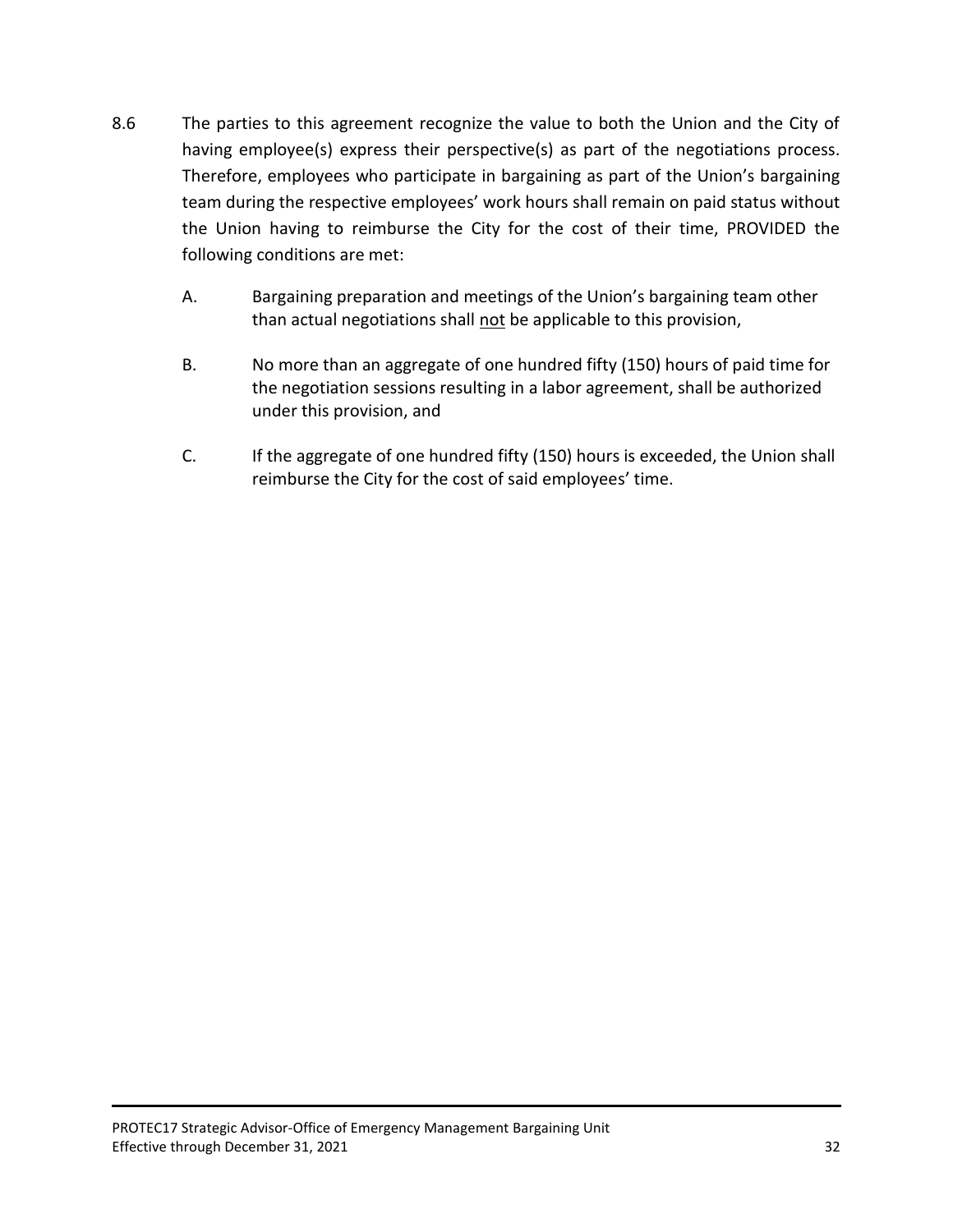#### **ARTICLE 9 – WORK STOPPAGE**

9.1 The City and the Union agree that the public interest requires the efficient and uninterrupted performance of all City services, and to this end pledge their best efforts to avoid or eliminate any conduct contrary to this objective. During the life of the Agreement, the Union shall not cause any work stoppage, strike, slowdown or other interference with City functions by employees under this Agreement, and should same occur, the Union agrees to take appropriate steps to end such interference. Employees shall not cause or engage in any work stoppage, strikes, slowdown or other interference with City functions for the term of this Agreement. Employees covered by this Agreement who engage in any of the foregoing actions shall be subject to such disciplinary actions as may be determined by the City; including but not limited to the recovery of any financial losses suffered by the City.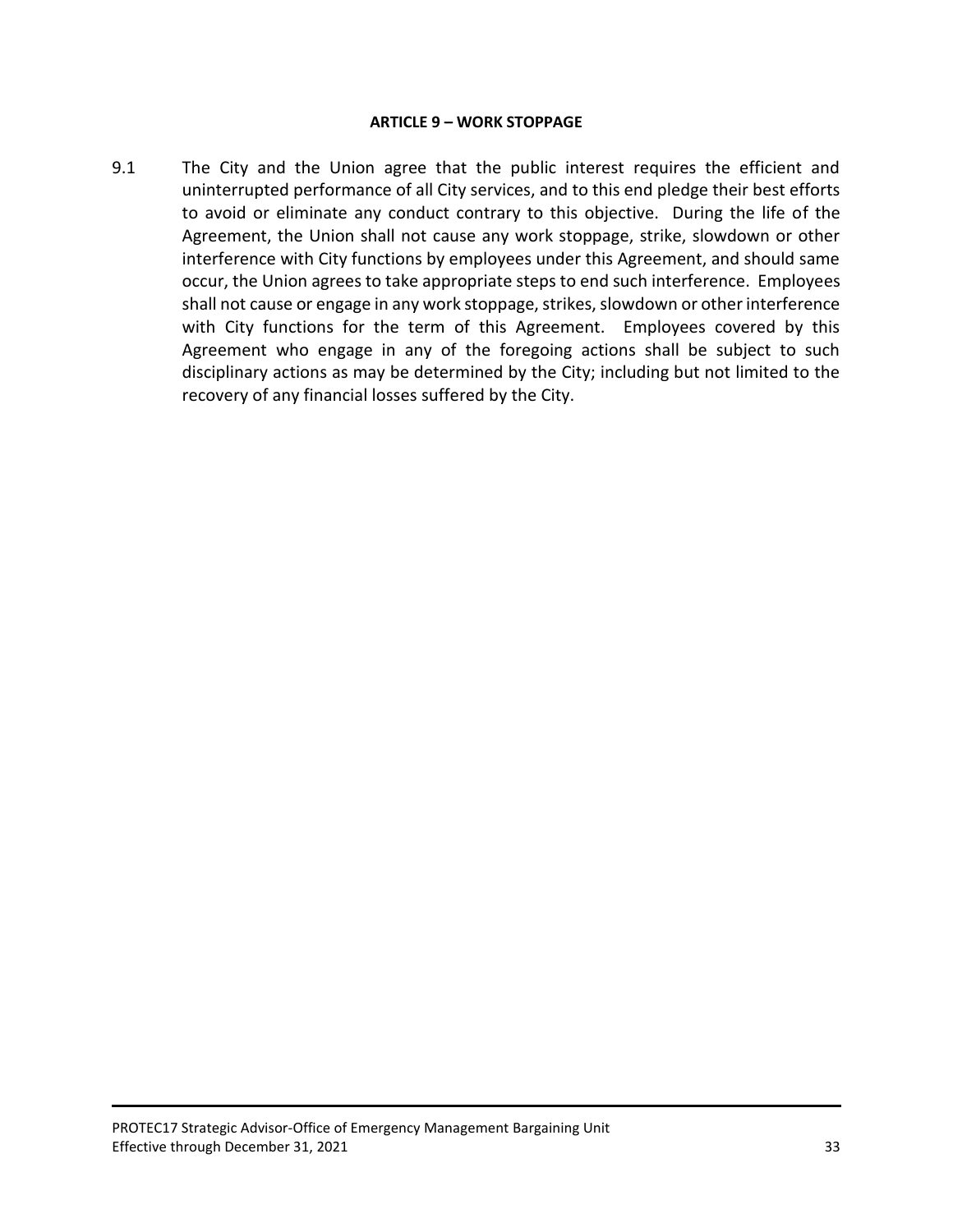### **ARTICLE 10 – SAFETY STANDARDS**

- 10.1 All work shall be done in a competent and safe manner, and in accordance with the State of Washington Safety Codes. Where higher standards are specified by the City than called for as minimum by state codes, City standards shall prevail.
- 10.2 At the direction of the City, it is the duty of every employee covered by this Agreement to comply with established safety rules, promote safety and to assist in the prevention of accidents. All employees covered by this Agreement are expected to participate and cooperate in the overall City Safety Program.
- 10.3 The City shall provide safe working conditions in accordance with WISHA and OSHA.
- 10.4 Each Union Steward will be allowed time off with pay to attend departmental safety meetings, pertinent to their work location as scheduled by the appropriate department.
- 10.5 The City and the Union are committed to maintaining a safe work environment. The City and the Union shall determine and implement mechanisms to improve effective communications between the City and the Union regarding safety and emergencyrelated information. The City shall communicate emergency plans and procedures to employees and the Union.
- 10.6 Safety Committee: PROTEC17 shall be notified in advance and included in any processes that are used by City Departments to determine employee membership on all departmental, divisional, and sectional Safety Committees. Union notification and engagement protocols will be facilitated through departmental labor management committees.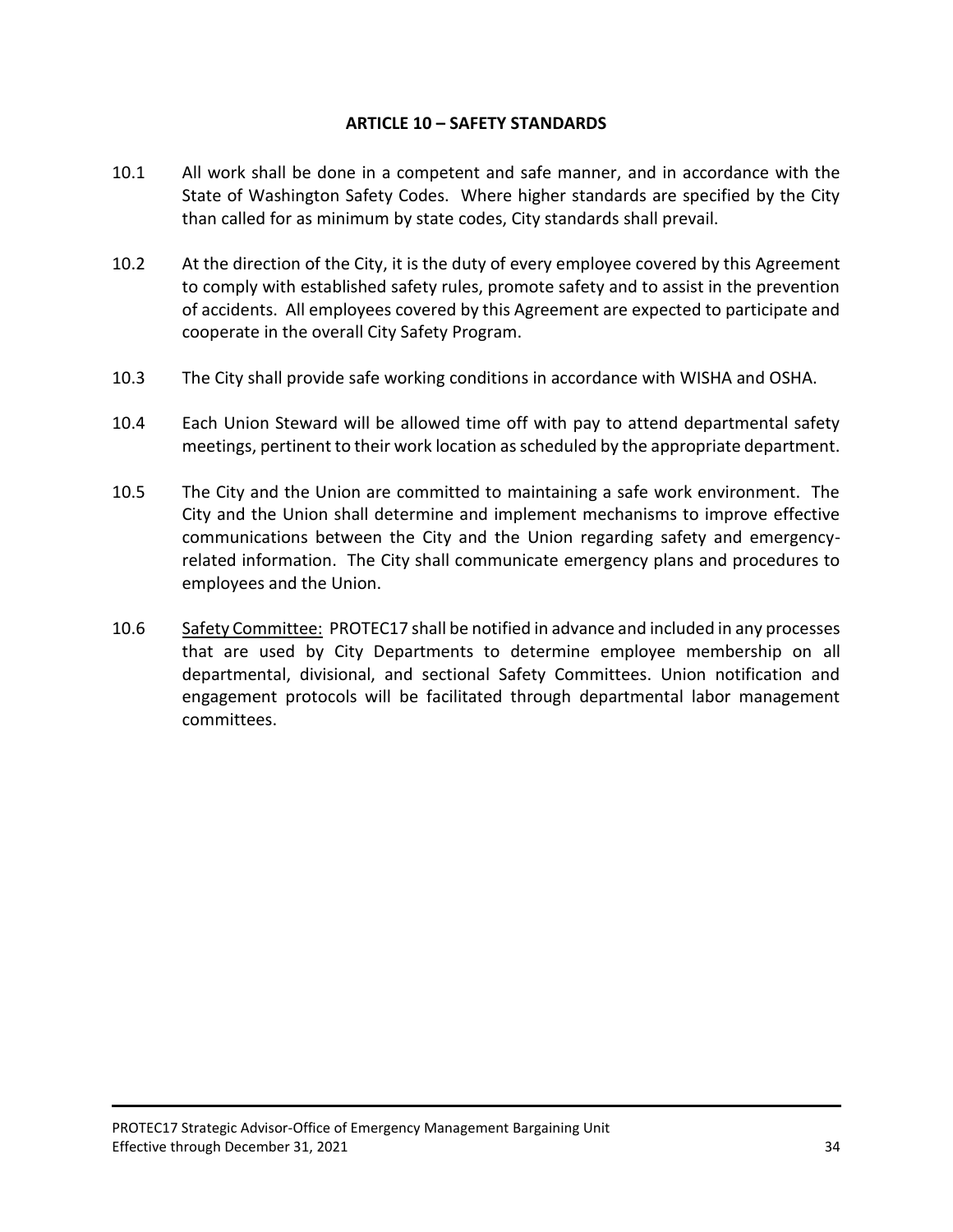# **ARTICLE 11 – HOLIDAYS**

11.1 The following days or days in lieu thereof shall be considered as paid holidays:

| New Year's Day                    | January 1                           |
|-----------------------------------|-------------------------------------|
| Martin Luther King Jr.'s Birthday | Third Monday in January             |
| President's Birthday              | Third Monday in February            |
| <b>Memorial Day</b>               | Last Monday in May                  |
| Independence Day                  | July 4                              |
| Labor Day                         | First Monday in September           |
| <b>Veterans Day</b>               | November 11                         |
| Thanksgiving Day                  | Fourth Thursday in November         |
| Day after Thanksgiving            | First Friday after Thanksgiving Day |
| Christmas                         | December 25                         |
| Two Personal Holidays, or         | $(0 - 9$ Years of Service)          |
| <b>Four Personal Holidays</b>     | (After Completion of 18,720 regular |
|                                   | Hours)                              |

- 11.1.1 Employees who have either:
	- A. Completed eighteen thousand seven hundred and twenty (18,720) hours or more on regular pay status (article 12.2), or
	- B. Are accruing vacation at a rate of .0615 days per hour or greater (Article 12.3)

on or before December  $31<sup>st</sup>$  of the current year shall receive an additional two (2) personal holidays for a total of four (4) personal holidays (per Article 11.1) to be added to their leave balance on the pay date of the first full pay period in January of the following year.

- 11.2 An employee must be on paid status on the regularly scheduled workday immediately preceding or immediately following a holiday to be entitled to holiday pay.
- 11.3 New employees and employees returning from unpaid leave starting work the day after a holiday shall not be entitled to pay for the holiday preceding their first day of work; provided, that short authorized absences of four (4) days or less shall not be considered in the application of the preceding portion of this Section, and provided further, that no combination of circumstances whereby two (2) holidays are affected by the foregoing provision may result in payment for more than one (1) of such holidays.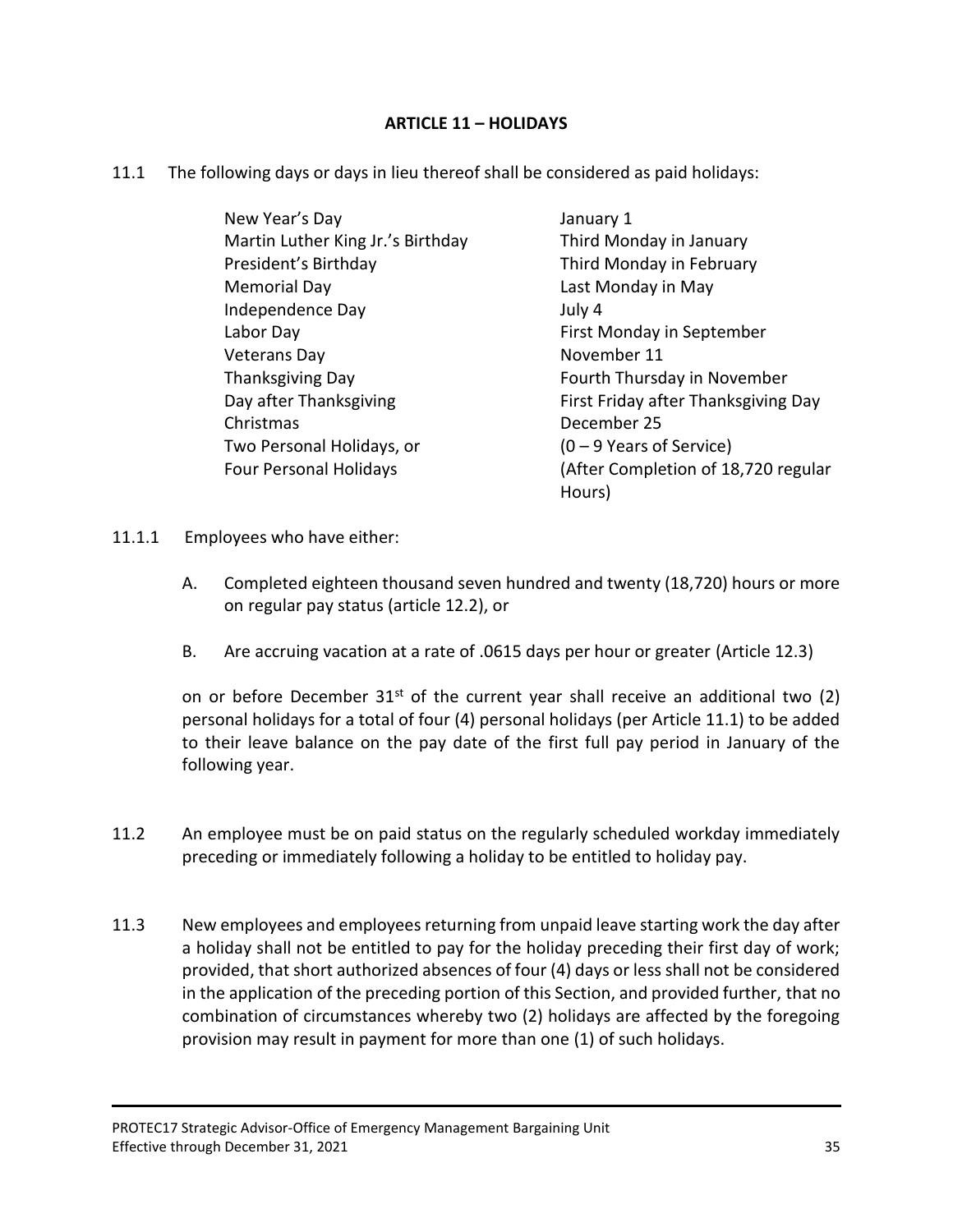- 11.4 Employees who work less than a full calendar year shall be entitled only to those holidays, Monday to Friday inclusive, which fall within their work period. Employees quitting work or discharged for cause shall not be entitled to pay for holidays following their last day of work.
- 11.5 Holidays falling on a Saturday or a Sunday shall be recognized and paid on those actual days for employees regularly scheduled to work those days. Payment will be made only once for any holiday. An employee whose normal day off falls on an officially observed holiday shall receive another day off, with pay, during the same workweek in which the holiday occurs. By mutual agreement between Management and the employee, an employee scheduled to work on an actual holiday may receive the day of an actual holiday off in lieu of receiving another day off later in the same pay period.
- 11.6 New employees shall be entitled to use the personal holidays as referenced in Section 11.1 of this Article during the calendar year of hire.
- 11.7 Employees may take their personal holidays at any time with supervisory approval.
- 11.8 Personal holidays cannot be carried over from year to year, nor can they be cashed out if not used by the end of the calendar year.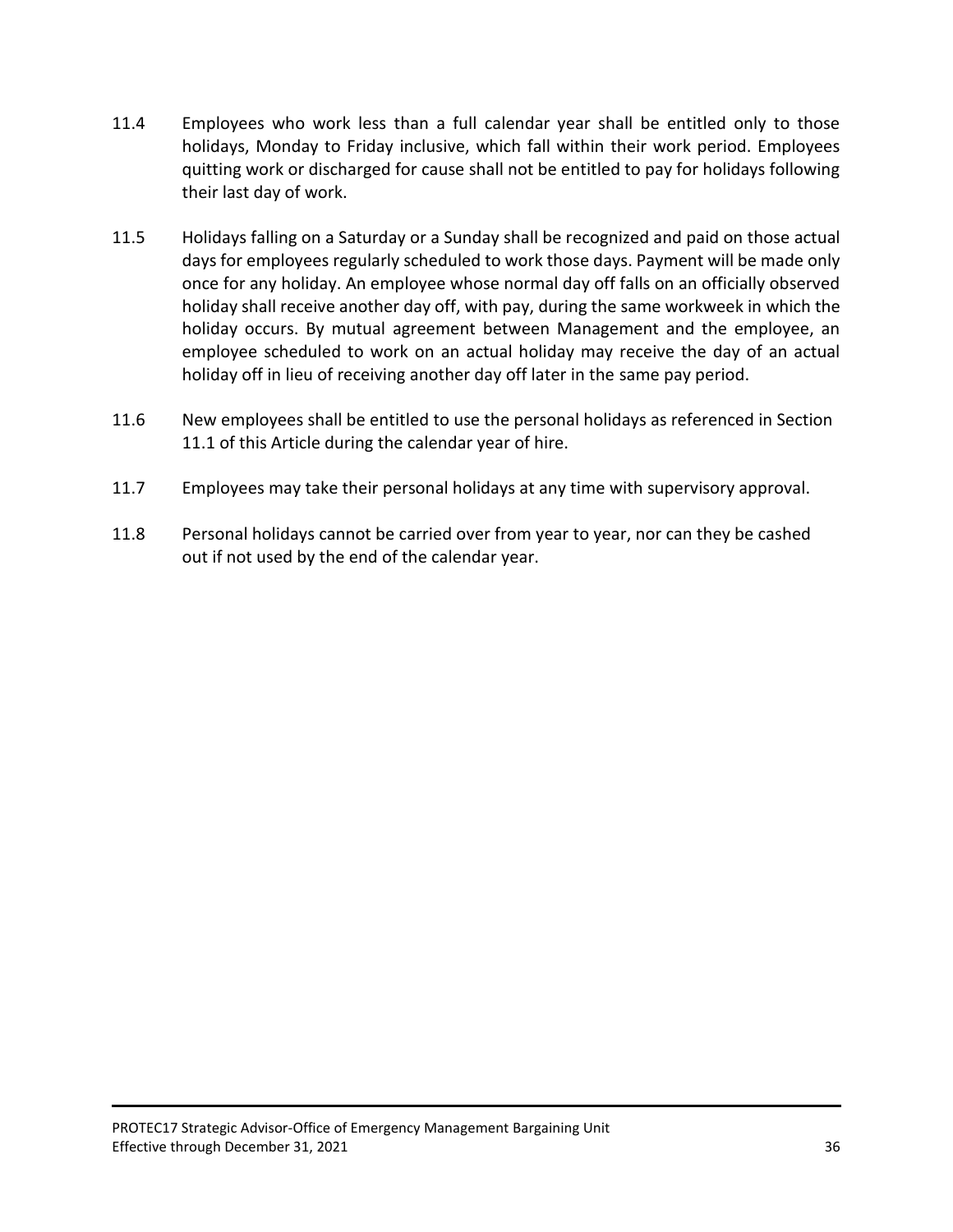# **ARTICLE 12 – VACATION, EXECUTIVE, AND MERIT LEAVE**

- 12.1 Annual vacations with pay shall be granted to eligible employees computed at the rate shown in Section 12.3 for each hour on regular pay status as shown on the payroll, pro-rated for part-time employees.
- 12.2 "Regular pay status" is defined as regular straight-time hours of work plus paid time off such as vacation time, holiday time off, compensatory time and sick leave.
- 12.3 The vacation accrual rate shall be determined in accordance with the rates set forth in Column No. 1. Column No. 2 depicts the corresponding equivalent annual vacation for a regular full-time employee. Column No. 3 depicts the maximum number of vacation hours that can be accrued and accumulated by an employee at any time.

|  | COLUMN NO. 1 | <b>COLUMN NO. 2</b> | COLUMN NO. |
|--|--------------|---------------------|------------|
|--|--------------|---------------------|------------|

3

| <b>ACCRUAL RATE</b>       | <b>EQUIVALENT ANNUAL VACATION</b> |                        | MAXIMUM |                       |                         |
|---------------------------|-----------------------------------|------------------------|---------|-----------------------|-------------------------|
|                           |                                   | FOR FULL-TIME EMPLOYEE |         | VACATION              |                         |
|                           |                                   |                        |         |                       | <b>BALANCE</b>          |
| <b>Regular Hours</b>      | Earned                            | Years of               |         | Vacation Days/        | <b>Maximum Vacation</b> |
| In Pay Status             | Per Hour                          | Work                   |         | <b>Vacation Hours</b> | <b>Accrued Hours</b>    |
|                           |                                   | Service                |         | Per Year              |                         |
| $\Omega$<br>through 08320 | .0460                             | 0 through 4            | 12      | (96)                  | 192                     |
| 08321 through 18720       | .0577                             | 5 through 9            | 15      | (120)                 | 240                     |
| 18721 through 29120       | .0615                             | 10 through 14          | 16      | (128)                 | 256                     |
| 29121 through 39520       | .0692                             | 15 through 19          | 18      | (144)                 | 288                     |
| 39521 through 41600       | .0769                             | 20                     |         | (160)                 | 320                     |
| 41601 through 43680       | .0807                             | 21                     |         | (168)                 | 336                     |
| 43681 through 45760       | .0846                             | 22                     |         | (176)                 | 352                     |
| 45761 through 47840       | .0885                             | 23                     |         | (184)                 | 368                     |
| 47841 through 49920       | .0923                             | 24                     |         | (192)                 | 384                     |
| 49921 through 52000       | .0961                             | 25                     |         | (200)                 | 400                     |
| 52001 through 54080       | .1000                             | 26                     |         | (208)                 | 416                     |
| 54081 through 56160       | .1038                             | 27                     |         | (216)                 | 432                     |
| 56161 through 58240       | .1076                             | 28                     |         | (224)                 | 448                     |
| 58241 through 60320       | .1115                             | 29                     |         | (232)                 | 464                     |
|                           |                                   |                        |         |                       |                         |

12.4 An employee who is eligible for vacation benefits shall accrue vacation from the date of entering City service or the date upon which they became eligible and may accumulate a vacation balance which shall never exceed at any time two (2) times the number of annual vacation hours for which the employee is currently eligible. Accrual and accumulation of vacation time shall cease at the time an employee's vacation balance reaches the maximum balance allowed and shall not resume until the employee's vacation balance is below the maximum allowed.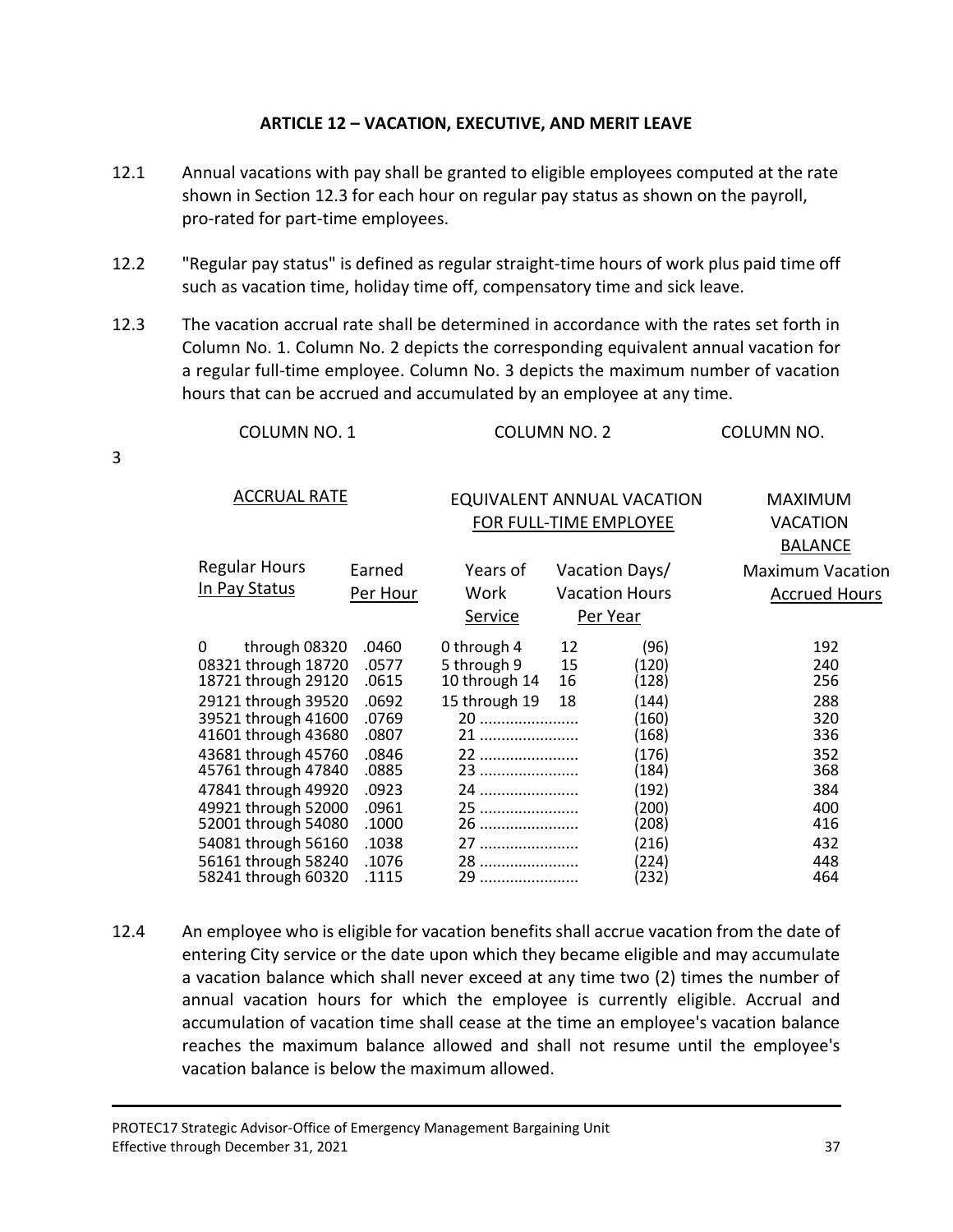- 12.5 When an employee must cancel a scheduled and approved vacation at the request of management and is not able to reschedule and use vacation prior to attaining their maximum allowance, the appointing authority, or their designee, may allow the employee to exceed the maximum allowance and continue to accrue vacation for up to three (3) months. If an employee is not approved to take vacation during that three (3) month period, management will meet with the employee and the Union to discuss options for mitigating any loss of vacation hours due to business needs.
- 12.6 An employee who is receiving disability compensation pursuant to SMC Chapter 4.44 continues to accrue vacation and may exceed their maximum allowance until the employee ceases to receive such compensation. If the employee does not return to work when their disability compensation eligibility ends, they shall run out their vacation balance. If the employee returns to regular pay status with a vacation balance that exceeds the maximum allowance, they shall have three (3) months from the date of return to reduce the balance, during which time they shall continue to accrue vacation.
- 12.7 The minimum vacation allowance to be taken by an employee shall be four (4) hours.
- 12.8 An employee who leaves the City service for any reason shall be paid in a lump sum for any unused vacation they had previously accrued.
- 12.9 Upon the death of an employee in active service, pay shall be allowed for any vacation earned in the preceding year and in the current year and not taken prior to the death of such employee.
- 12.10 Where an employee has exhausted their sick leave balance, the employee may use vacation for further leave for medical reasons, subject to verification by the employee's medical care provider and approval of the appointing authority or their designee. Where the terms of this Section are in conflict with Ordinance 116761 (Family and Medical Leave) as it exists or may be hereafter modified, the Ordinance shall apply.
- 12.11 The designated Management representative shall arrange vacation time for employees on such schedules as will least interfere with the functions of the work unit, but which accommodates the desires of the employee to the greatest degree feasible.
- 12.12 Employees with prior regular City service who are regularly appointed to positions within the City shall begin accruing vacation at the rate which was applicable upon their most recent separation from regular City service.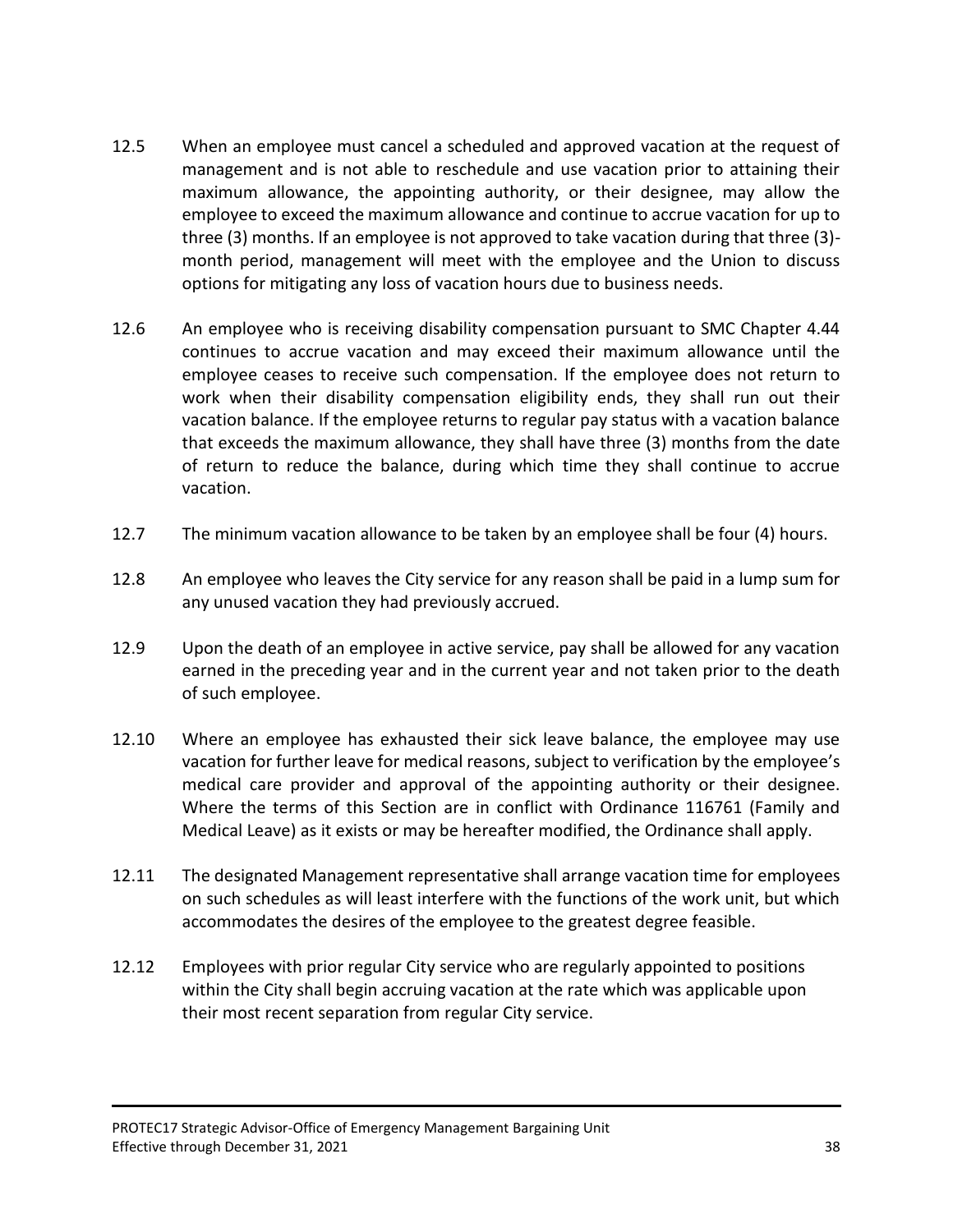# 12.13 Executive Leave

- A. Eligible full-time employees shall receive thirty-two (32) hours of paid executive leave annually. Eligible part-time employees shall receive executive leave proportionate to their part-time status annually. For example, a 75% employee shall receive 75% of thirty-two (32) hours, or twenty-four (24) hours annually.
- B. Executive Leave is prorated for employees who become eligible following the first full pay period in January at the rate of one (1) day of executive leave for each calendar quarter the employee is employed during the first full pay period of the quarter.
- C. Employees must use executive leave in increments of eight (8) hours. Part-time employees must use executive leave in increments equivalent to the length of their normal workday.
- D. Executive leave has no cash value and cannot be cashed out or carried over from year to year.

# 12.14 Merit Leave

- A. At their sole discretion, the appointing authority or designee may annually award eligible full-time employees a maximum of forty-eight (48) hours of paid merit leave in recognition of exceptional job performance.
- B. The appointing authority or designee may annually award eligible part-time employees paid merit leave proportionate to their part-time status in recognition of exceptional job performance. For example, a 75% employee may receive up to 75% of forty-eight (48) hours, or thirty-six (36) hours annually.
- C. Employees may be awarded up to forty-eight (48) hours of merit leave regardless of their length of service in a given year. Part-time employees may be granted up to their prorated maximum regardless of their length of service in a given year.
- D. Merit leave is awarded in December in recognition of the current year's performance. Employees may use the current year's award beginning in January of the year following the year of the award.
- E. Employees must use merit leave in increments of eight (8) hours. Part-time employees must use merit leave in increments equivalent to the length of their normal workday.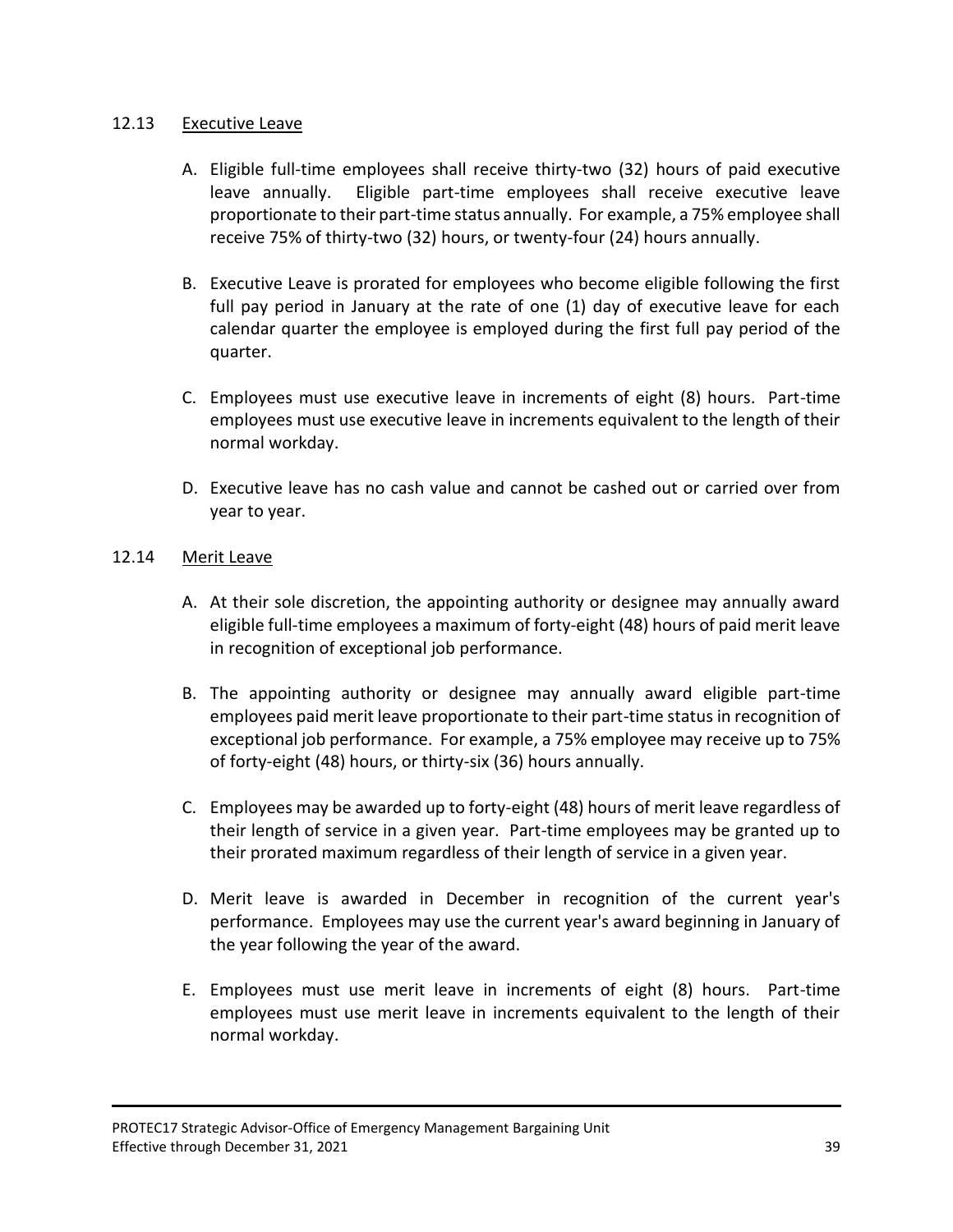- F. Merit leave has no cash value and cannot be cashed out or carried over from year to year.
- G. Employees who have not met performance expectations shall not be eligible for merit leave for the following year.

# 12.15 Occasional Absences of Fewer than Four Hours

Eligible salaried employees shall fulfill their professional responsibilities with no expectation of overtime compensation. The appointing authority shall allow them discretion in structuring their workday to ensure that they can fulfill those responsibilities. Eligible salaried employees shall not be required to use their paid leave balances for occasional absences of four hours or less during a work day, and shall be paid their regular salaries despite such absences. Eligible salaried employees shall notify their supervisors in advance of such absences and shall schedule such absences to cause the least impact on their work units. Such absences shall not interfere with the employee's ability to produce their expected work outcomes.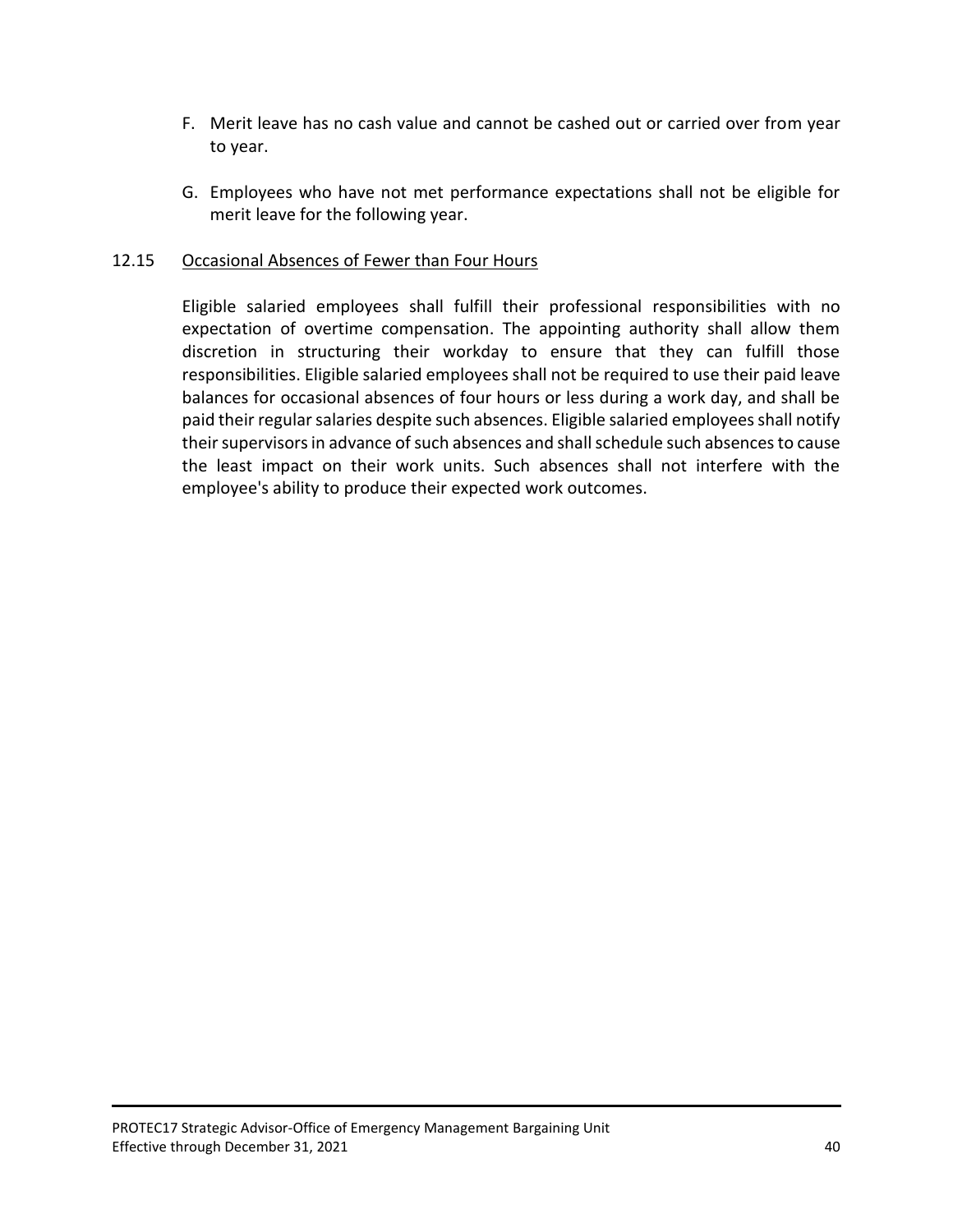# **ARTICLE 13 – SICK LEAVE AND INDUSTRIAL INJURY/ILLNESS**

- 13.1 Employees accumulate sick leave credit from the date of regular appointment to City service and are eligible to use sick leave for a qualifying reason after thirty (30) calendar days of employment. Employees covered by this Agreement shall accumulate sick leave credit at the rate of .046 hours for each hour on regular pay status as shown on the payroll, but not more than forty (40) hours per week.
- 13.2 Employees may accumulate sick leave with no maximum balance.
- 13.3 An employee may use accumulated sick leave if they must be absent from work because of:
	- A. A personal illness, injury or medical disability incapacitating the employee for the performance of their job, or personal health care appointments; or an absence resulting from an employee's mental or physical illness, injury, or health condition; to accommodate the employee's need for medical diagnosis, care, treatment of a mental or physical illness, injury, or health condition, or preventive care; or as otherwise required by Seattle Municipal Code 14.16 and other applicable laws such as RCW 49.46.210; or
	- B. Care of an employee's spouse or domestic partner, or the parent, child (as defined by SMC 4.24.005), sibling, dependent or grandparent of such employee or their spouse or domestic partner, in instances of an illness, injury, or health care appointment where the absence of the employee from work is required, or when such absence is recommended by a health care provider, and as required by City Ordinance as cited at SMC 4.24. To allow the employee to provide care for an eligible family member as defined by Seattle Municipal Code 49.46.210 with a mental or physical illness, injury, or health condition; or care for a family member who needs preventative medical care, or as otherwise required by Chapter 14.16 and other applicable laws such as RCW 49.46.210; or
	- C. Employee absence due to closure of the employee's worksite by order of a public official to limit exposure to an infectious agent, biological toxin or hazardous material. When the employee place of business has been closed by order of a public official for any health-related reason, or when an employee's or child's school or place of care has been closed for such reason, or as otherwise required by chapter 14.16 and other applicable laws such as RCW 49.46.210; or Employee absence from work to care for a child whose school or place of care has been closed by order of a public official to limit exposure to an infectious agent, biological toxin or hazardous material.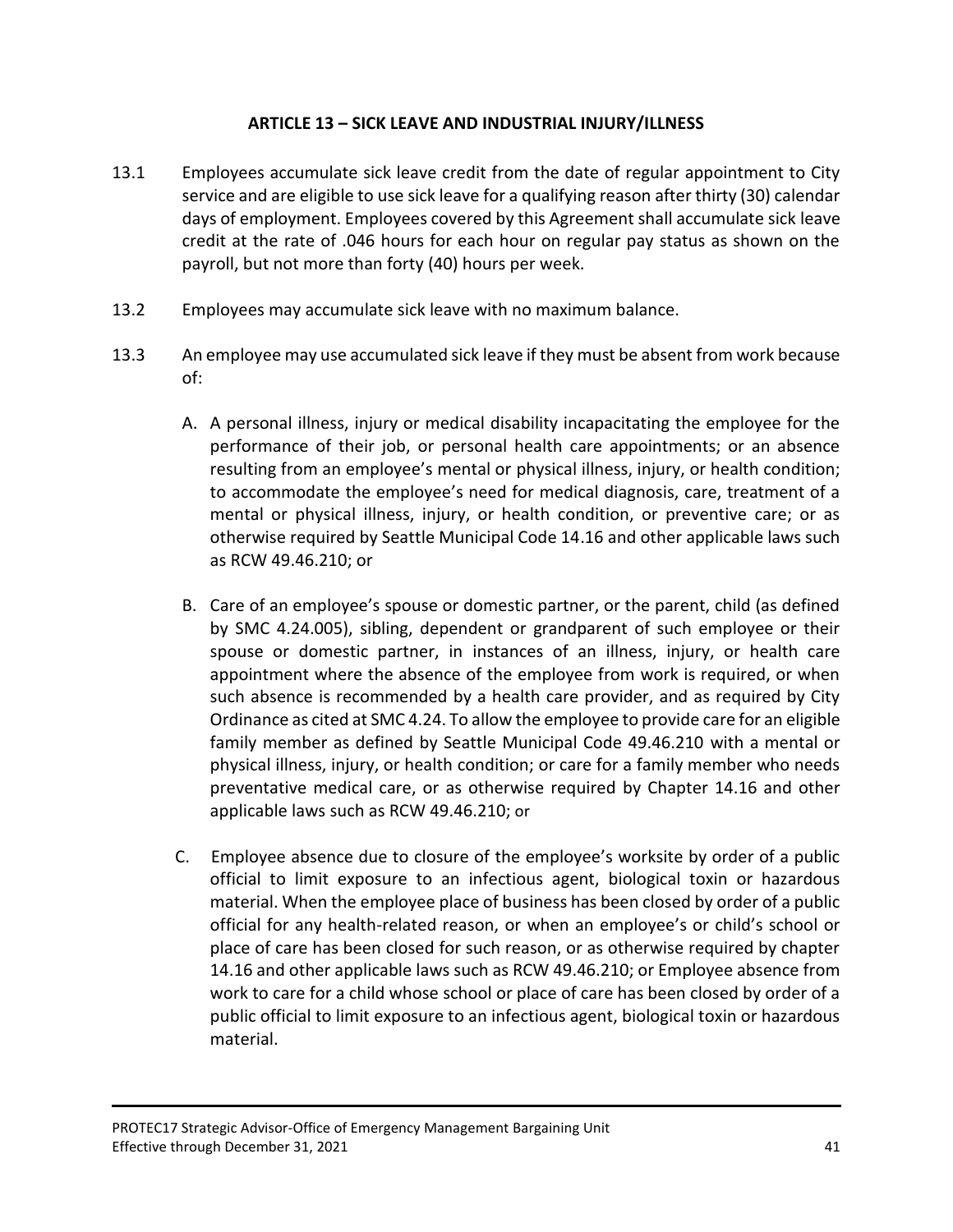- D. The non-medical care of a newborn child of the employee or the employee's spouse or domestic partner; or
- E. Eligible reasons related to domestic violence, sexual assault, or stalking as set forth in RCW 49.76.030.
- F. The non-medical care of a dependent child placed with the employee or the employee's spouse or domestic partner for purposes of adoption, including any time away from work prior to or following placement of the child to satisfy legal or regulatory requirements for the adoption.
- G. Sick leave used for the purposes contemplated by Sections 14.3.E and 14.3.G must end before the first anniversary of the child's birth or placement.
- H. Abuse of paid sick leave or use of paid sick leave not for an authorized purpose may result in denial of sick leave payment and/or shall be grounds for discipline up to and including dismissal in accordance with Article 8 of this collective bargaining agreement.
- 13.4 An employee may use accumulated sick leave in order to provide non-medical care to the newborn child of the employee or their spouse or domestic partner. With the appointing authority's approval, an employee may take sick leave under this Article to supplement a reduced work schedule, provided that the work schedule must be stable and predictable. Sick leave taken for the non-medical care of a newborn child must begin and end by the first anniversary of the child's birth.
- 13.5 An employee may request use of accumulated sick leave for the non-medical care of a dependent child placed with the employee or their spouse or domestic partner for adoption. Sick leave approved for this reason may also be used to cover the employee's absence(s) to satisfy legal and regulatory requirements prior to and after the placement, and reasonable travel time to claim and return home with the child. With the appointing authority's approval, an employee may take sick leave under this Article to supplement a reduced work schedule, provided that the work schedule must be stable and predictable. Sick leave taken for the non-medical care of a dependent child must begin and end by the first anniversary of the child's adoption.
- 13.6 An appointing authority, or designated management representative, may approve sick leave payment for an employee as long as the employee:
	- A. Makes prompt notification;
	- B. Claims use of sick leave time using the appropriate method(s);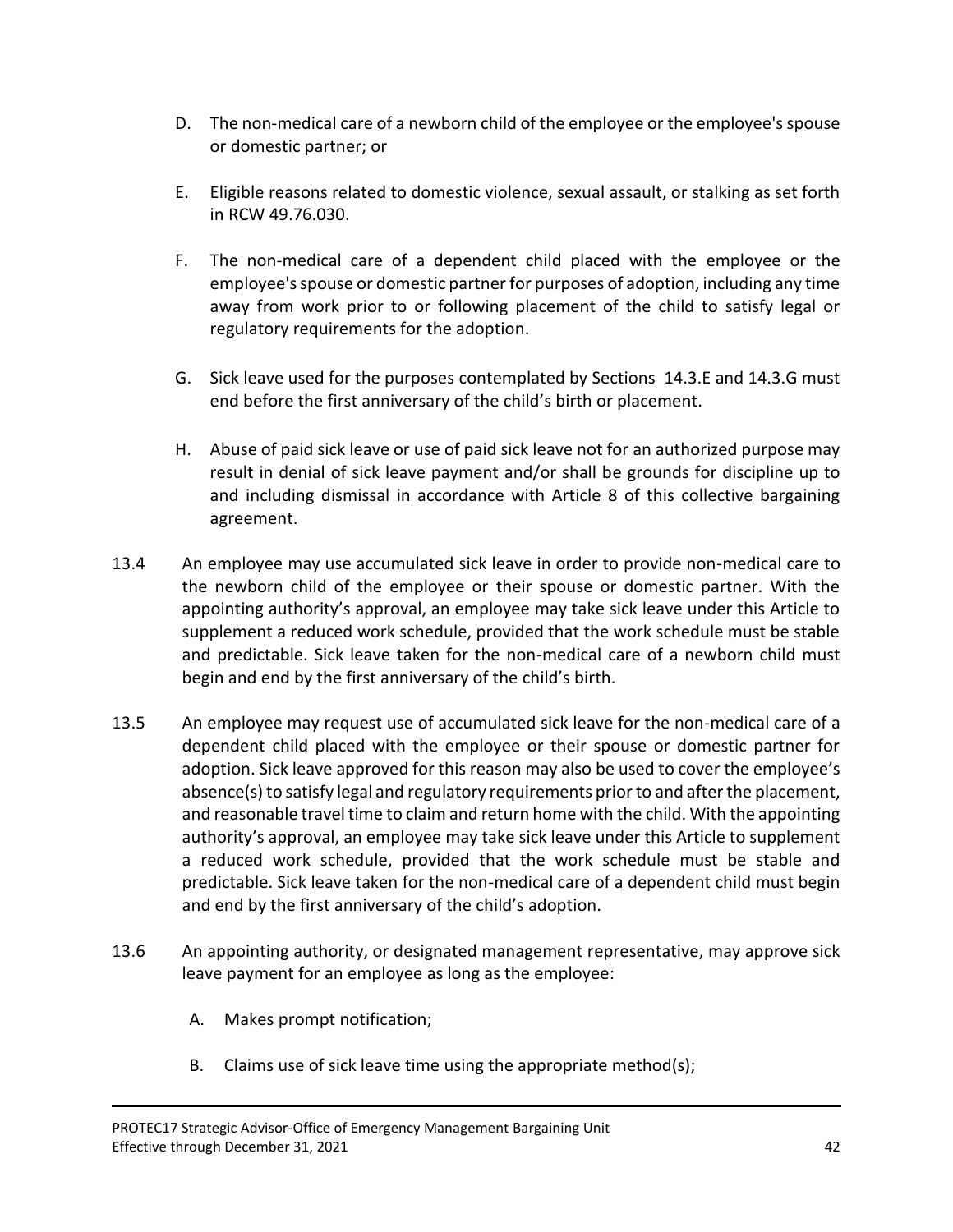- C. Limits claims to the actual amount of time lost due to illness or disability or for the reasons described in Sections 13.3, 13.4 and 13.5;
- D. Obtains such medical treatment as is necessary to hasten their return to work; and
- E. Provides medical certification of the job-related need for sick leave for absences of more than four (4) days. Medical certification should only include the information that the appointing authority, or designated management representative, needs to authenticate the employee's need for sick leave.
- 13.7 Sick leave pay may be denied, with justification, and/or medical certification may be required, for employees who are absent repeatedly or whose absences precede or follow regular days off or follow some other pattern without reason, or who abuse sick leave, or who obtain, attempt to obtain or use sick leave fraudulently, or whose absences are the result of misconduct during working hours. Abuse of sick leave shall be subject to the provisions of Article 13 of this Agreement.
- 13.8 Employees are not eligible to receive paid sick leave when on leave without pay, when laid off, or otherwise not on regular pay status. If an employee is injured or becomes ill while on paid vacation or compensatory time off, the employee shall provide a statement from their health care provider or other acceptable proof of illness or disability for the time involved substantiating the request for sick leave use in lieu of vacation or compensatory time off.
- 13.9 Return-to-Work Verification: An employee returning to work after an absence of more than four (4) consecutive days requiring sick leave, may be required to provide certification from their health care provider that the employee is able to perform the essential functions of the job with or without accommodation.
- 13.10 An employee who takes sick leave for a family and medical leave-qualifying condition shall comply with the notification, certification and release protocols of the Family and Medical Leave Program. Their properly certified absence shall be accorded the protections of family and medical leave, as long as it is for a condition that qualifies for both family and medical leave and sick leave.
- 13.11 An employee who is re-employed following separation from City employment shall have any unused sick leave balance from their prior period of employment restored unless the separation was due to resignation, quit or discharge.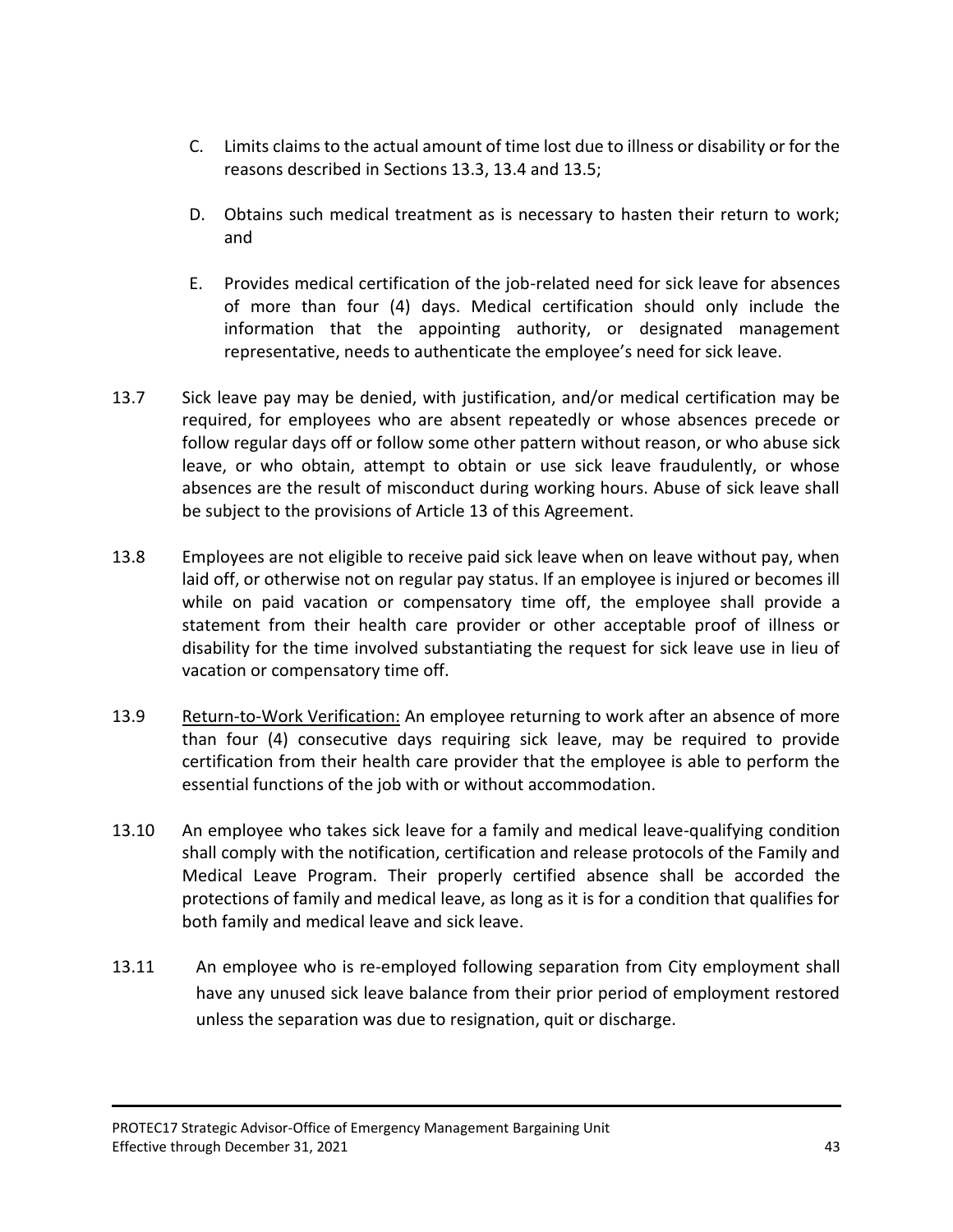- 13.12 An employee who was eligible for sick leave accumulation and use under this Article prior to appointment to a regular (non-temporary) position not covered under the sick leave plan, shall have their former unused sick leave credits restored upon return to a position that is covered under the sick leave plan.
- 13.13 An employee who has been granted a sabbatical leave may elect to take a lump sum cash-out of any or all of their unused sick leave balance in excess of two hundred and forty (240) hours at the rate of one (1) hour's pay for every four (4) hours of accumulated and unused sick leave. The employee forfeits all four (4) hours exchanged for each one (1) hour of pay. The employee must exercise this option at the beginning of their sabbatical leave.
- 13.14 Sick leave that is cashed out is paid at the rate of pay in effect for the employee's primary job classification or title at the time of the cash-out.
- 13.15 All employees who are included in the City's sick leave plan are eligible to participate as a recipient or donor in the Sick Leave Transfer Program, if the affected employee meets the eligibility conditions specified in Personnel Rule 7.7.9.
- 13.16 An employee may, with supervisory approval, participate as a non-compensated donor in a City-sponsored blood drive without deduction of pay or paid leave. Such participation may not exceed three (3) hours per occurrence for travel, actual donation and reasonable recuperation time. In order to qualify for time off under this Article, the employee must provide their name and department to the blood bank representative for verification of their participation by the appointing authority.

# 13.17 Industrial Injury or Illness:

- A. Any employee who is disabled in the discharge of their duties, and if such disablement results in absence from their regular duties, shall be compensated, except as otherwise hereinafter provided, in the amount of eighty percent (80%) of the employee's normal hourly rate of pay, not to exceed two hundred and sixty one (261) regularly scheduled workdays counted from the first regularly scheduled workday after the day of the on-the-job injury; provided, the disability sustained must qualify the employee for benefits under State Industrial Insurance and Medical Aid Acts.
- B. Whenever an employee is injured on the job and compelled to seek immediate medical treatment, the employee shall be compensated in full for the remaining part of the day of injury without effect to their sick leave or vacation account. Scheduled workdays falling within only the first three (3) calendar days following the day of injury shall be compensable through accrued sick leave. Any earned vacation may be used in a like manner after sick leave is exhausted, provided that,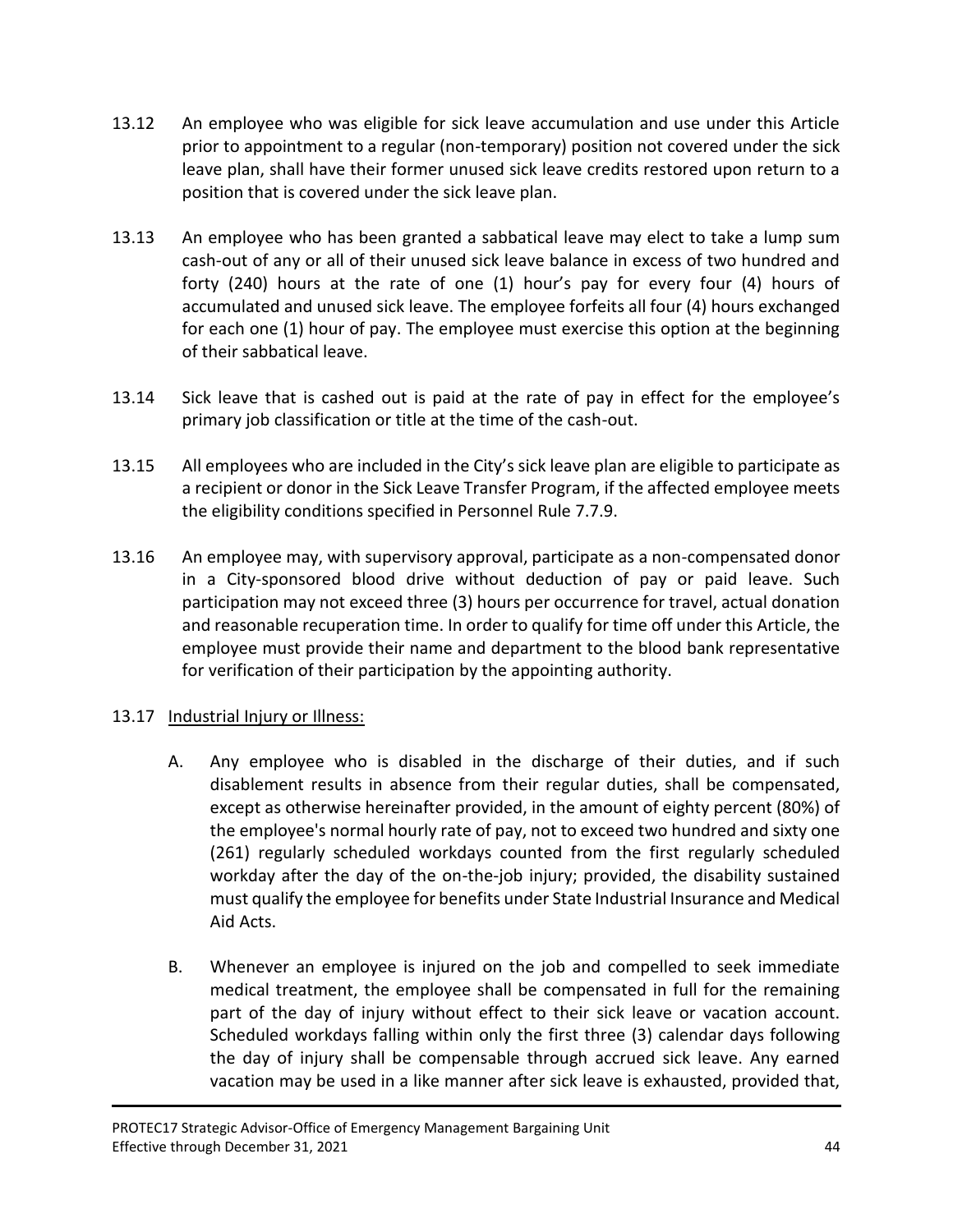if neither accrued sick leave nor accrued vacation is available, the employee shall be placed on no pay status for these three (3) days. If the period of disability extends beyond fourteen (14) calendar days, then (1) any accrued sick leave or vacation leave utilized that results in absence from their regular duties (up to a maximum of eighty percent (80%) of the employee's normal hourly rate of pay per day) shall be reinstated by Industrial Insurance, or (2) if no sick leave or vacation leave was available to the employee at that time, then the employee shall thereafter be compensated for the three (3) calendar days at the eighty percent (80%) compensation rate described in Section 13.17.A.

- C. In no circumstances will the amount paid under these provisions exceed an employee's gross pay minus mandatory deductions. This provision shall become effective when SMC 4.44, Disability Compensation, is revised to incorporate this limit.
- D. Employees must meet the standards listed in SMC 4.44.020 to be eligible for the benefit amount provided herein, which exceeds the rate required to be paid by state law, hereinafter referred to as supplemental benefits. These standards require that employees: (1) comply with all Department of Labor and Industries rules and regulations and related City of Seattle and employing department policies and procedures; (2) respond, be available for, and attend medical appointments and treatments and meetings related to rehabilitation, and work hardening, conditioning or other treatment arranged by the City and authorized by the attending physician; (3) accept modified or alternative duty assigned by supervisors when released to perform such duty by the attending physician; (4) attend all meetings scheduled by the City of Seattle Workers' Compensation unit or employing department concerning the employee's status or claim when properly notified at least five (5) working days in advance of such meeting, unless other medical treatment conflicts with the meeting and the employee provides twenty-four (24) hours' notice of such meeting or examination.
- E. The City will provide a copy of the eligibility requirements to employees when they file a workers' compensation claim. If records indicate two (2) no-shows, supplemental benefits may be terminated no sooner than seven (7) days after notification to the employee. The City's action is subject to the grievance procedure.
- F. Such compensation shall be authorized by the Seattle Human Resources Director or their designee with the advice of the employee's appointing authority on request from the employee, supported by satisfactory evidence of medical treatment of the illness or injury giving rise to the employee's claim for compensation under SMC 4.44, as now or hereinafter amended.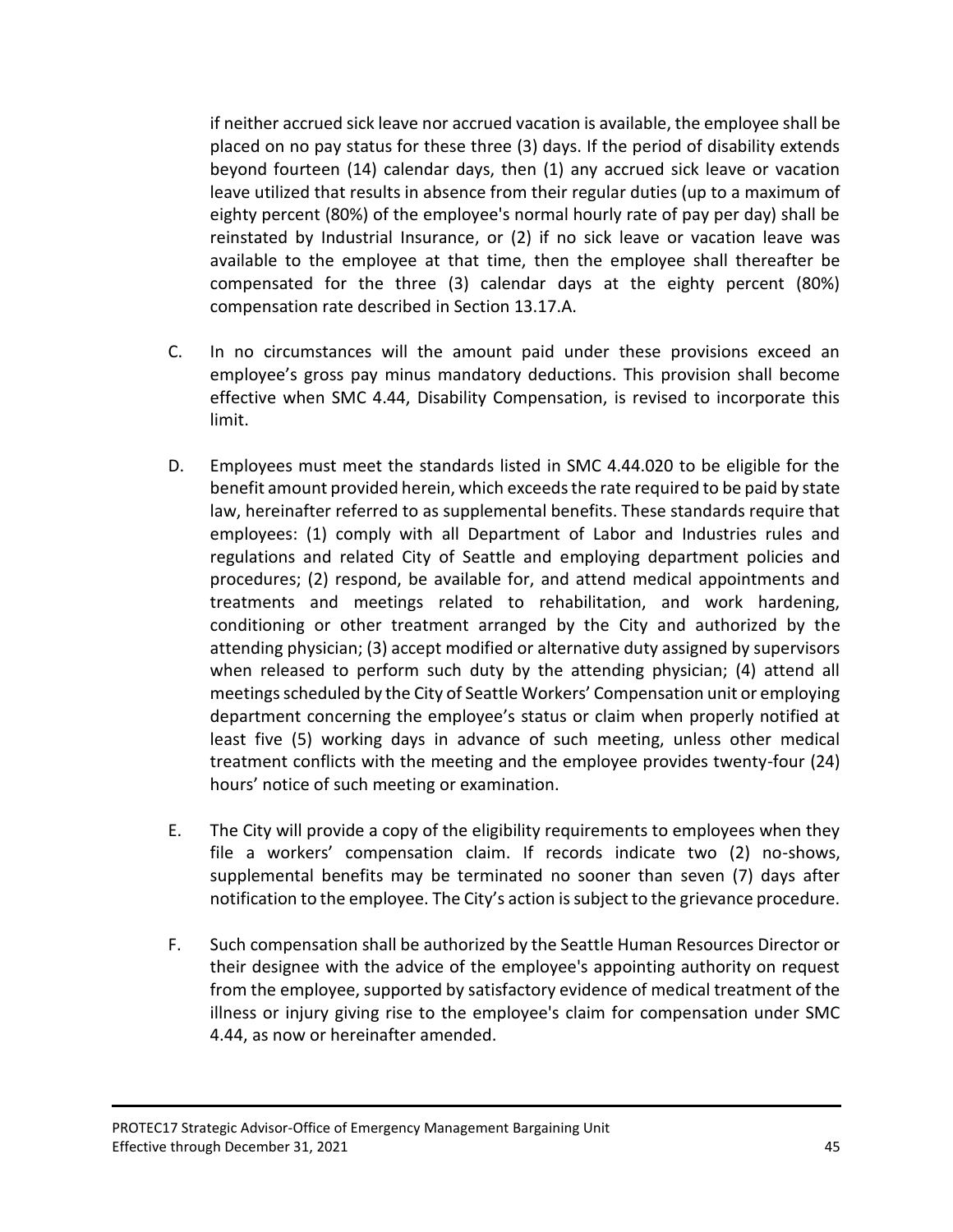G. Compensation for holidays and earned vacation falling within a period of absence due to such disability shall be at the normal rate of pay but such days shall not be considered as regularly scheduled workdays as applied to the time limitations set forth within Section 13.17.A. Disabled employees affected by the provisions of SMC 4.44 shall continue to accrue vacation and sick leave as though actively employed during the period set forth within Section 13.17.A.

H. Any employee eligible for the benefits provided by SMC 4.44.020 whose disability prevents them from performing their regular duties but, in the judgment of their physician could perform duties of a less strenuous nature, shall be employed at their normal rate of pay in such other suitable duties as the appointing authority shall direct, with the approval of such employee's physician, until the Seattle Human Resources Director requests closure of such employee's claim pursuant to SMC 4.44, as now or hereinafter amended.

I. Sick leave shall not be used for any disability herein described except as allowed in Section 13.17.B.

J. The afore-referenced disability compensation shall be understood to be in lieu of State Industrial Insurance Compensation and Medical Aid.

K. Appeals of any denials under this Article shall be made through the Department of Labor and Industries as prescribed in Title 51 RCW.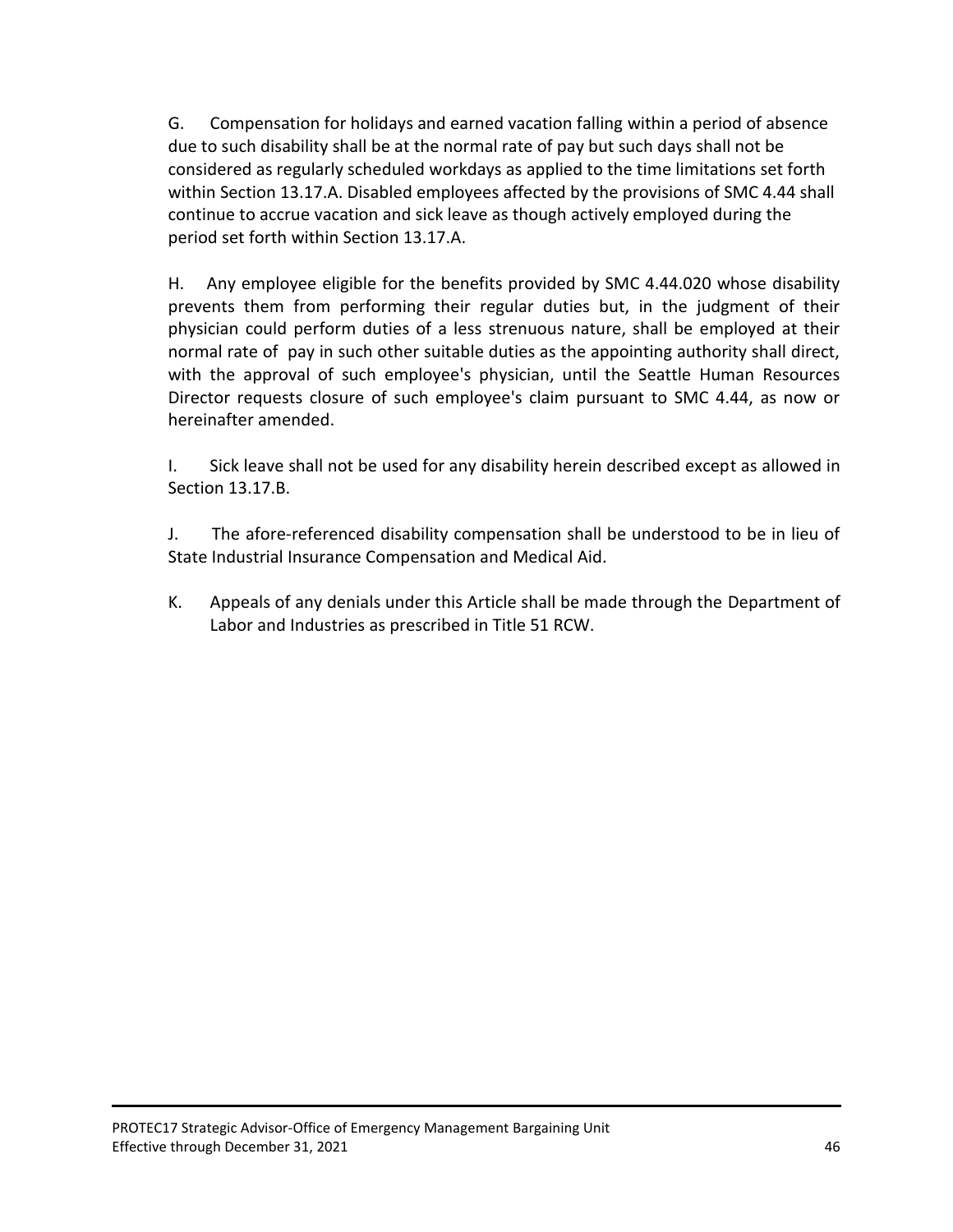# **ARTICLE 14 – LEAVES OF ABSENCE**

## 14.1 Bereavement/Funeral Leave:

Regular employees covered by this Agreement shall be allowed five (5) days off without salary deduction for bereavement purposes in the event of the death of any close relative.

In like circumstances and upon like application the appointing authority or their designee may authorize bereavement leave in the event of the death of a relative other than a close relative, not to exceed five (5) days chargeable to the sick leave account of an employee. For purposes of this Section, the term "*close relative*" shall mean the employee's spouse/domestic partner, or the child, parent, sibling, grandparent or grandchild of the employee or the employee's spouse/domestic partner, or legal guardian, ward or any person over whom the employee or employee's spouse/domestic partner has legal custody , and the term "*relative other than a close relative*" shall mean the cousin, parent's sibling, parent's sibling's child, spouse or domestic partner of a sibling, child, or grandchild.

14.2 Sabbatical Leave: Regular employees covered by this Agreement shall be eligible for sabbatical leave under the terms of Personnel Rule 7.4.

#### 14.3 Military Leave:

- A. A bargaining unit member in the Reserves, National Guard, or Air National Guard who is deployed on extended unpaid military leave of absence and whose military pay (plus adjustments) is less than one hundred percent (100%) of their base pay as a City employee shall receive the difference between one hundred percent (100%) of their City base pay and their military pay (plus adjustments). City base pay shall include every part of wages except overtime.
- B. The City will comply with the requirements of RCW 73.16 and the Uniformed Services Employment and Reemployment Rights Act of 1994 (USERRA), as amended, with respect to unpaid leave of absence and return rights for employees who leave City Service to serve in the Armed Forces of the United States. Military leave for such employees shall be administered in accordance with City Personnel Rule 7.9, Ordinance 124664, and SMC 4.20.180, as amended.
- 14.5 Paid Parental Leave: Employees who meet the eligibility requirements of the Seattle Municipal Code Chapter 4.27, "Paid Parental Leave," may take leave for bonding with their new child.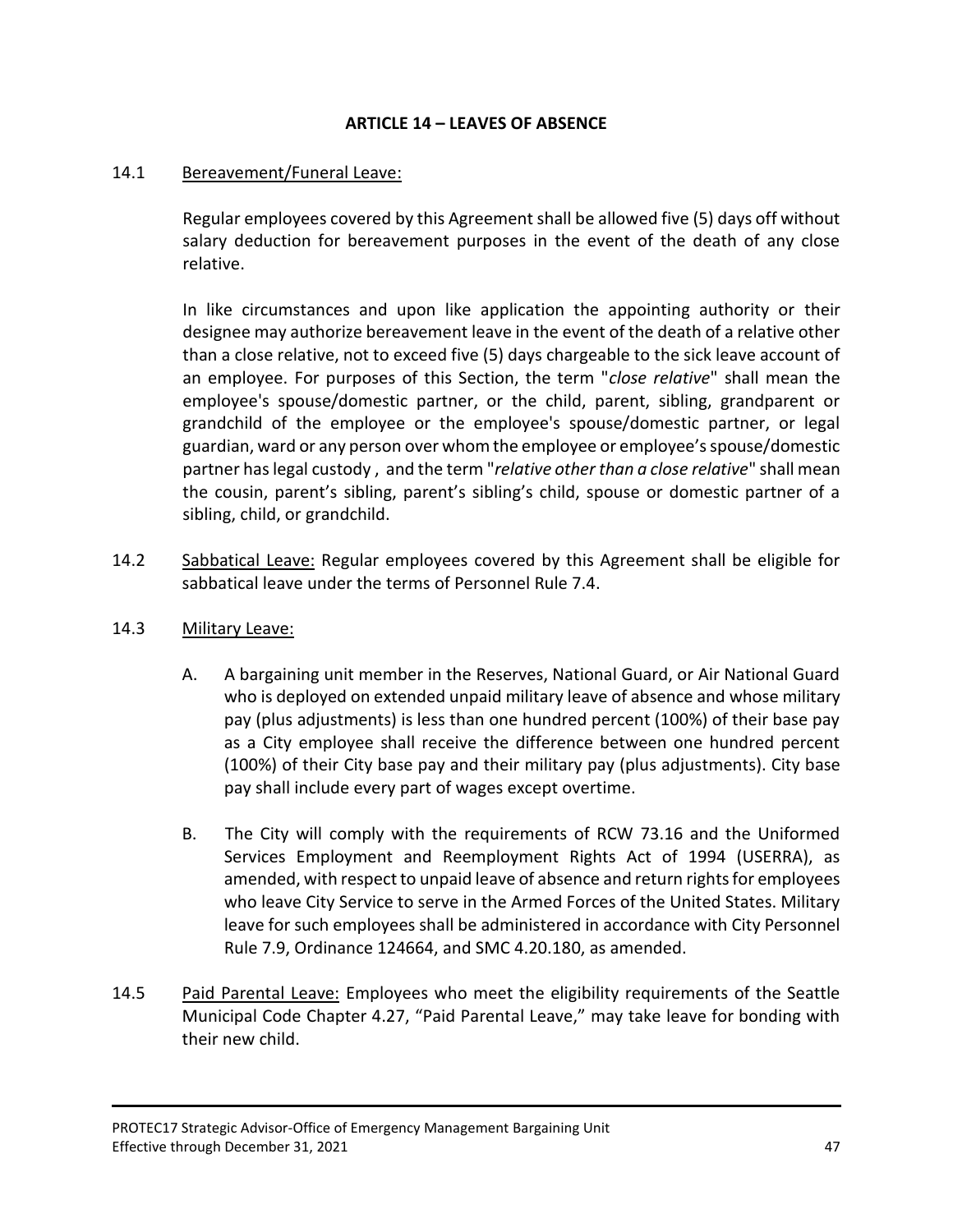14.6 Family and Medical Leave: Employees who meet the eligibility requirements of the Seattle Municipal Code, Chapter 4.26, "Family and Medical Leave," or the federal Family and Medical Leave Act, may take leave to care for themselves and qualified dependents.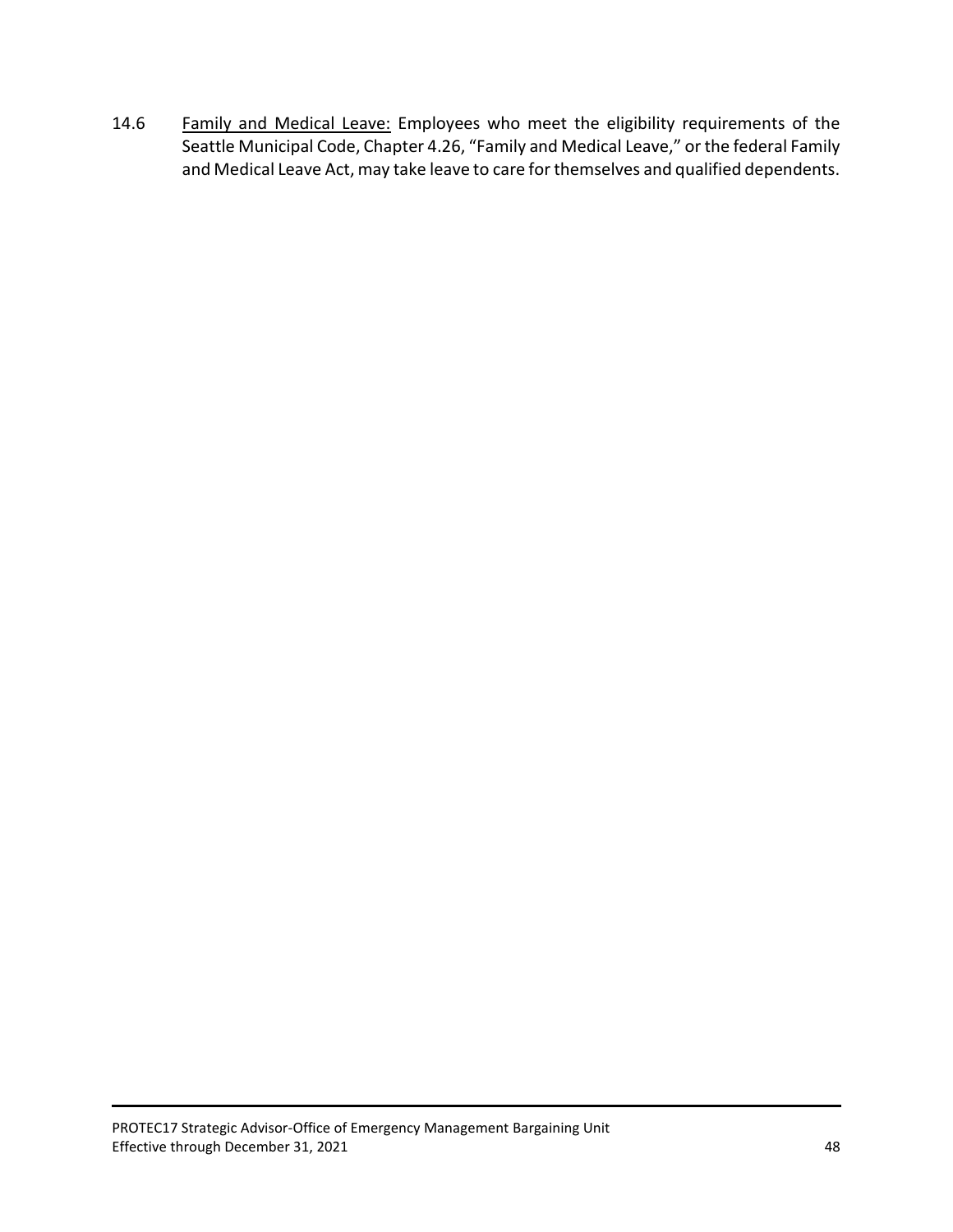# **ARTICLE 15 – MEDICAL, DENTAL, VISION CARE, LONG-TERM DISABILITY AND LIFE INSURANCE**

- 15.1 Medical, Dental and Vision Care: The City shall provide medical, dental and vision plans (Kaiser Permanente, Aetna Traditional, Aetna Preventive and Delta Dental Service of WA as self-insured plans, and Dental Health Services and Vision Services Plan) for all regular employees (and eligible dependents) represented by unions that are a party to the Memorandum of Agreement established to govern the plans. Said plans, changes thereto and premiums shall be established through the Labor-Management Health Care Committee in accordance with the provisions of the Memorandum of Agreement established by the parties to govern the functioning of said Committee.
- 15.2 For calendar years 2021 the City shall pay up to one hundred seven percent (107%) of the average City cost of medical, dental, and vision premiums over the prior calendar year for employees whose health care benefits are governed by the Labor-Management Health Care Committee. Costs above 107% shall be covered by the Rate Stabilization Reserve dollars and once the reserves are exhausted, the City shall pay eighty-five percent (85%) of the excess costs in healthcare and the employees shall pay fifteen percent (15%) of the excess costs in healthcare.
- 15.3 Employees who retire and are under the age of sixty-five (65) shall be eligible to enroll in retiree medical plans that are experience-rated with active employees.
- 15.4 Long Term Disability: The Employer shall provide a Long-Term Disability (LTD) insurance program for all eligible employees for occupational and non-occupational accidents or illnesses. The Employer shall pay the full monthly premium cost of a base plan with a ninety (90) day elimination period, which insures sixty percent (60%) of the employee's first six hundred sixty-seven dollars (\$667.00) of base monthly wages. Employees may purchase through payroll deduction, an optional buy-up plan with a ninety (90) day elimination period, which insures sixty percent (60%) of the remainder of the employee's base monthly wage (up to a maximum of \$8,333.00 per month). Benefits may be reduced by the employee's income from other sources as set forth within the plan description. The provisions of the plan shall be further and more fully defined in the plan description issued by the Standard Insurance Company.
- 15.5 During the term of this Agreement, the City may, at its discretion, change or eliminate the insurance carrier for any long-term disability benefits covered by this Section and provide an alternative plan either through self-insurance or another insurance carrier; however, the long-term disability benefit level shall remain substantially the same.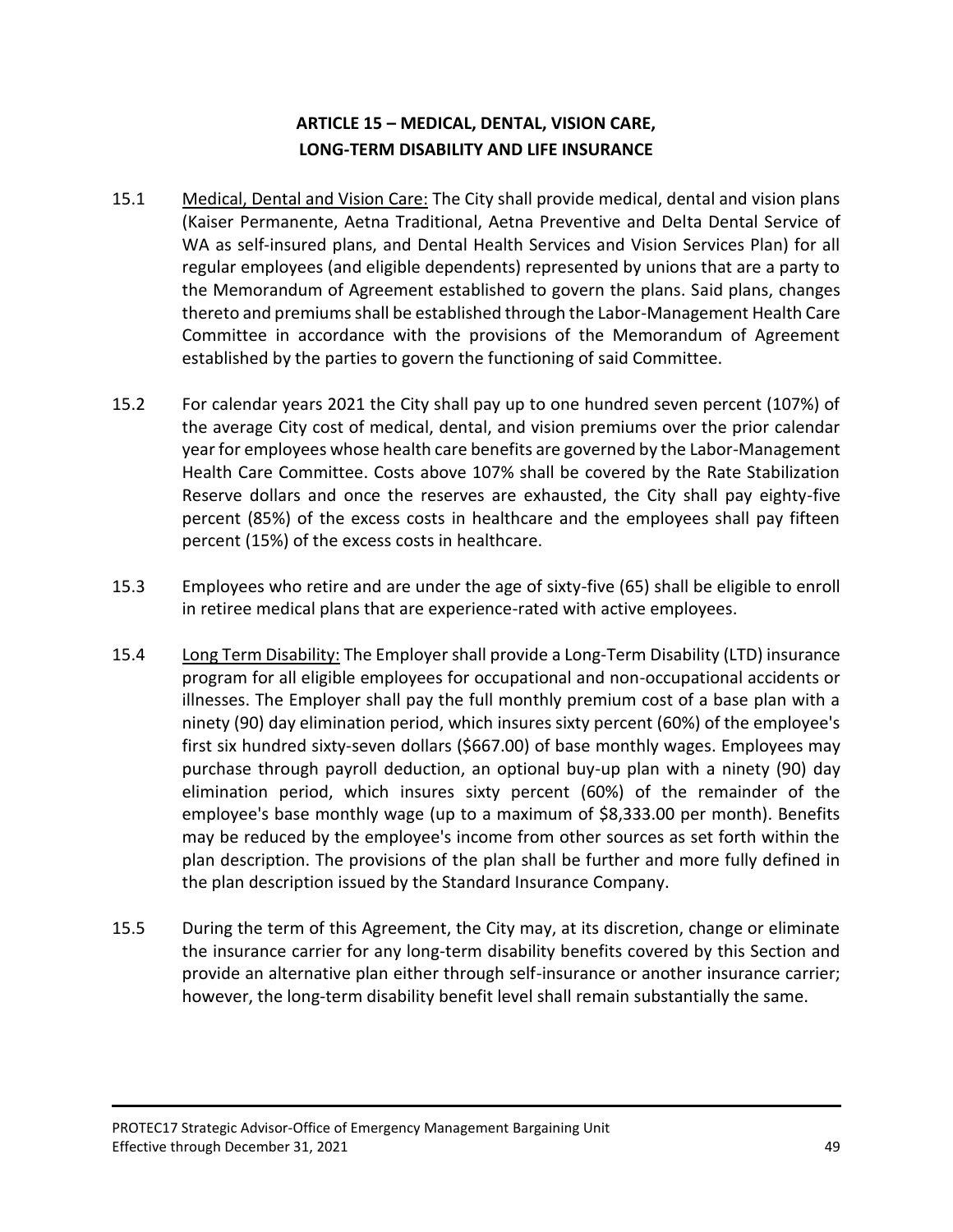- 15.6 The maximum monthly premium cost to the Employer shall be no more than the monthly premium rates established for calendar year 2019 for the base plan; provided, further, such cost shall not exceed the maximum limitation on the Employer's premium obligation per calendar year as set forth within Section 15.2.
- 15.7 Life Insurance: The City shall offer a voluntary Group Term Life Insurance option to eligible employees. The employee shall pay sixty percent (60%) of the monthly premium and the City shall pay forty percent (40%) of the monthly premium at a premium rate established by the City and the carrier. Premium rebates received by the City from the voluntary Group Term Life Insurance option shall be administered as provided for below.
- 15.8 Commencing with the signing of this Agreement, future premium rebates shall be divided so that forty percent (40%) can be used by the City to pay for the City's share of the monthly premiums, and sixty percent (60%) shall be used for benefit of employees participating in the Group Term Life Insurance Plan in terms of benefit improvements to pay the employee's share of the monthly premiums or for life insurance purposes otherwise negotiated.
- 15.9 The City will offer an option for employees to purchase additional life insurance coverage for themselves and/or their families.
- 15.10 New regular employees will be eligible for benefits the first month following the date of hire (or immediately, if hired on the first working day of the month).
- 15.11 Long-term Care The City may offer an option for employees to purchase a new longterm care benefit for themselves and certain family members.
- 15.12 If state and/or federal health care legislation is enacted, the parties agree to negotiate the impact of such legislation. The parties agree that the intent of this Agreement to negotiate the impact shall not be to diminish existing benefit levels and/or to shift costs.
- 15.13 Labor-Management Health Care Committee Effective January 1, 1999, a Labor-Management Health Care Committee shall be established by the parties. This Committee shall be responsible for governing the medical, dental, and vision benefits for all regular employees represented by Unions that are subject to the relevant Memorandum of Agreement. This Committee shall decide whether to administer other City-provided insurance benefits.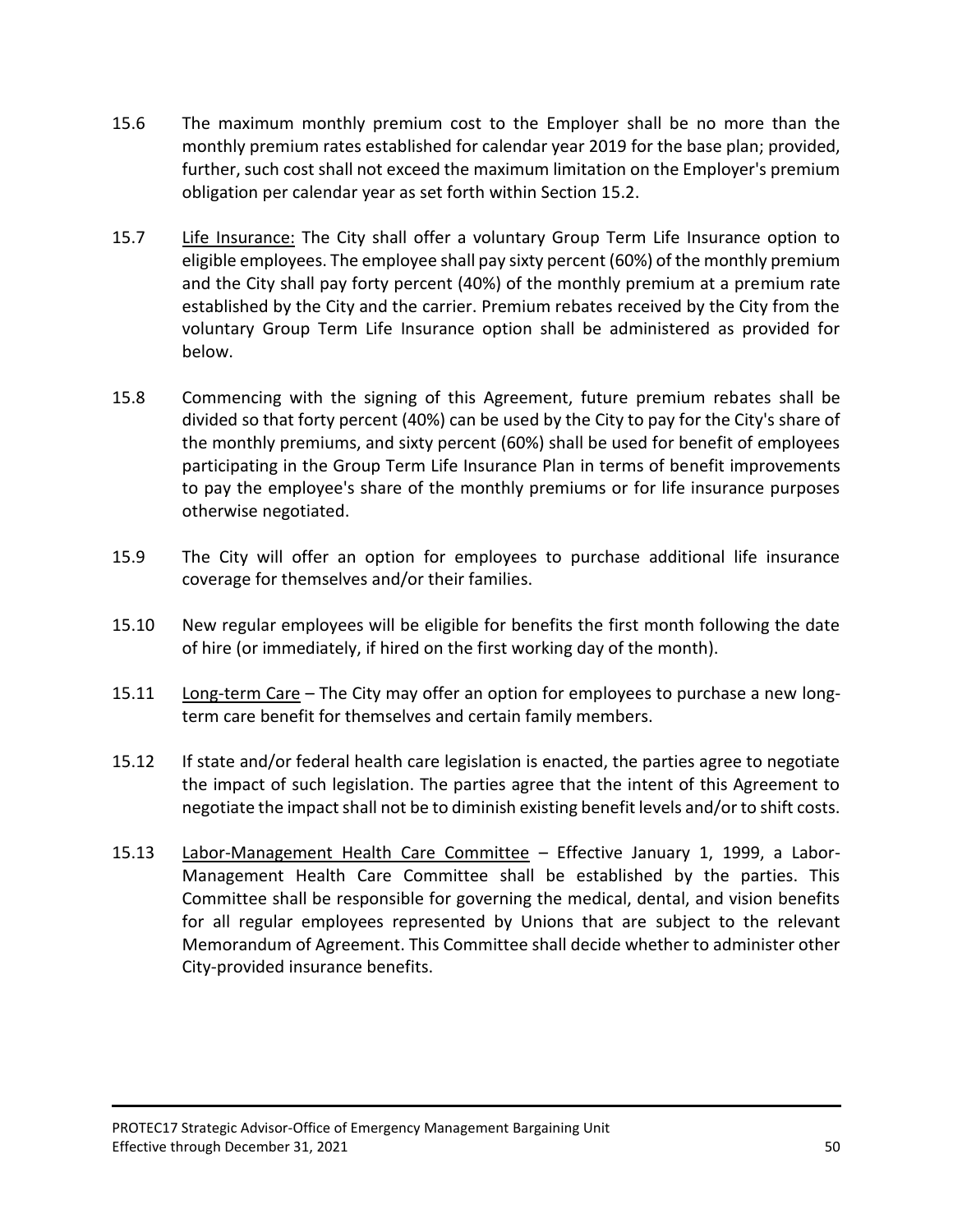## **ARTICLE 16 – RETIREMENT**

- 16.1 Employees are eligible to become members of the Seattle City Employees Retirement System (SCERS) as provided in Ordinance 78444, as amended.
- 16.2 Effective January 1, 2017, consistent with Ordinance No. 78444, as amended, the City shall implement a new defined benefit retirement plan (SCERS II) for new employees hired on or after January 1, 2017. Employees hired on or after shall be eligible to become members of SCERS II.
- 16.3 Eligibility: Enrollment in the City's retirement system is optional for employees hired into civil service exempt positions as provided in Ordinance No. 78444, as amended, and administered by the City's Department of Retirement Systems.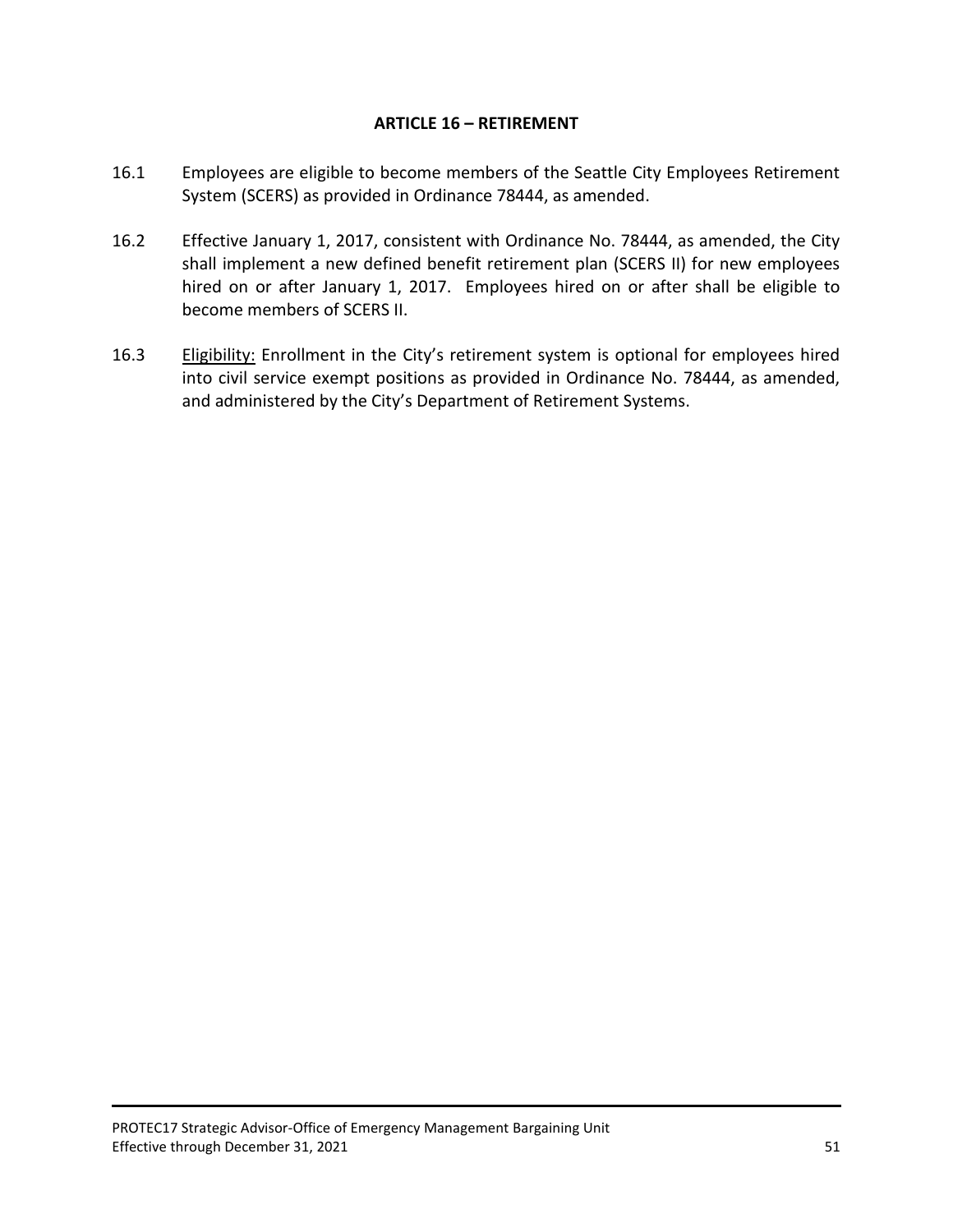#### **ARTICLE 17 – HOURS OF WORK**

## 17.1 Fair Labor Standards Act:

- A. Employees in the Strategic Advisor Office of Emergency Management Bargaining Unit are exempt from the provisions of the Fair Labor Standards Act (FLSA) and are not eligible for overtime. Employees shall fulfill their professional responsibilities with no expectation of overtime compensation and are allowed discretion in structuring their workday to ensure that they can fulfill those responsibilities.
- B. Rest periods and meal periods shall be consistent with current practice.
- C. The parties agree to timely convene a Labor-Management Committee with the express purpose of reviewing, revising and/or developing policies related to on-call and after-hours work as well as schedule flexibility.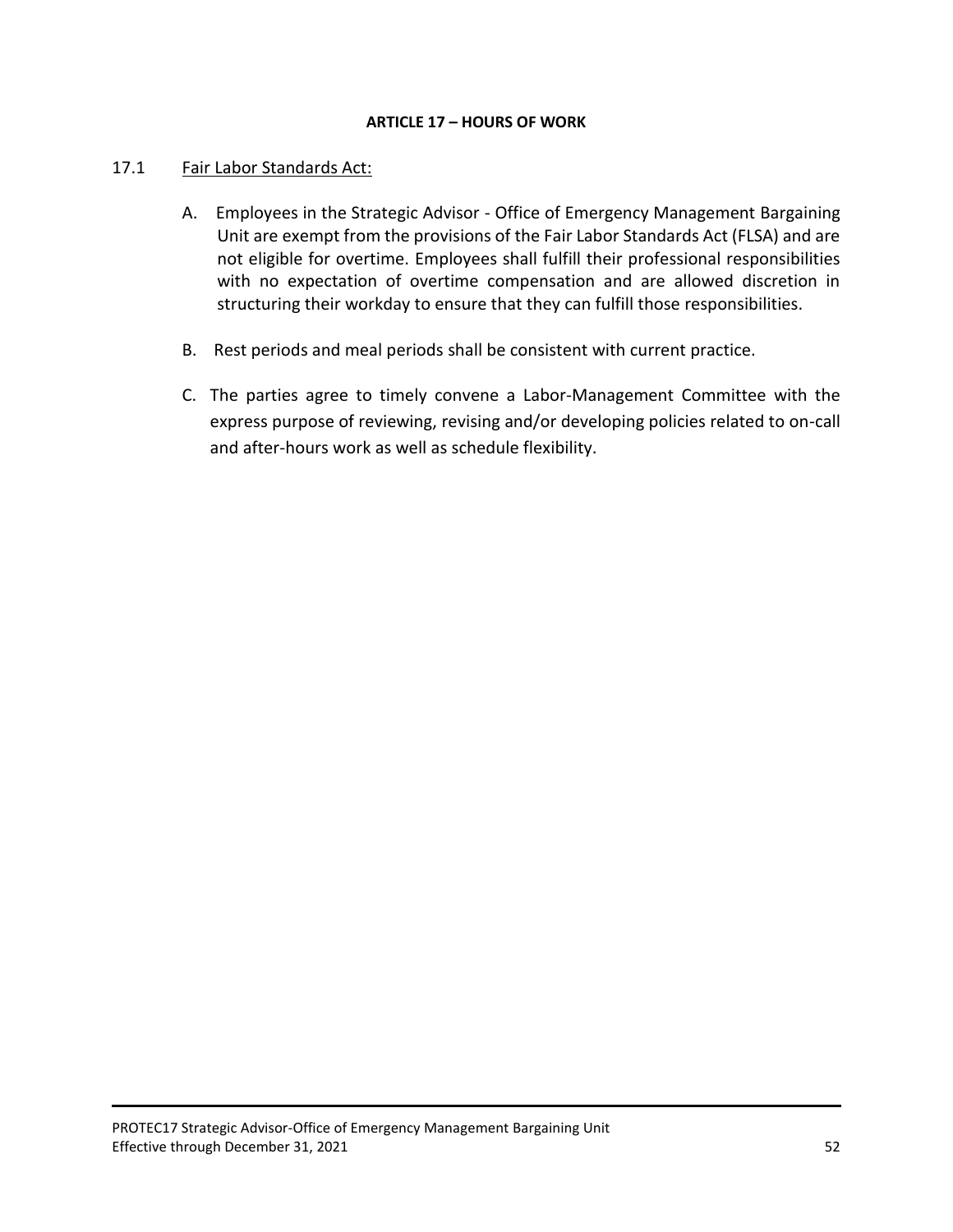# **ARTICLE 18 – WAGES**

- 18.1 The classifications of employees covered by this Agreement and the corresponding minimum and maximum pay range of each pay title are set forth in Appendix A and are illustrative of the increases to the pay bands as provided in 18.3, 18.4, and 18.5 below, and those provisions shall govern any discrepancies.
- 18.2 Salary Upon Hire The department shall have discretion to place newly hired employees at a level in their assigned pay title commensurate with the new employee's knowledge, skills, years of experience and assigned duties and responsibilities.
- 18.3 The minimum and maximum pay range of the Strategic Advisor- Office of Emergency Management Bargaining Unit title shall be increased by two and nine tenths of a percent (2.9%), effective May 18, 2021. This percentage increase shall also be applied to the base wage rates of employees within the Strategic Advisor Office of Emergency Management Bargaining Unit.
- 18.4 Employees on the payroll on May 18, 2021 shall be entitled to an Equity Bonus equal to an amount equivalent to 2.9% of their gross pay earned between January 6, 2021 and May 17, 2021.
- 18.6 No employee may receive a base wage adjustment that would cause their salary to exceed the maximum range of their pay title.
- 18.7 Management shall review annually and shall have the discretion to adjust employee base pay within the minimum and maximum range of the employee's pay title as determined by the following priority-ranked criteria and as set forth in the City's Salary Placement Authorization Form (SPAF):
	- A. Internal Equity/Alignment
	- B. Job Size/Body of Work
	- C. Learning Curve/Level of Contribution
	- D. External Market Data/Recruitment/Retention

# 18.8 Correction of Payroll Errors

A. In the event it is determined there has been an error in an employee's paycheck, an underpayment shall be corrected within two (2) pay periods. Upon a showing by the employee that the underpayment causes an economic hardship, the City will prepare a manual check within two (2) business days, to correct the underpayment.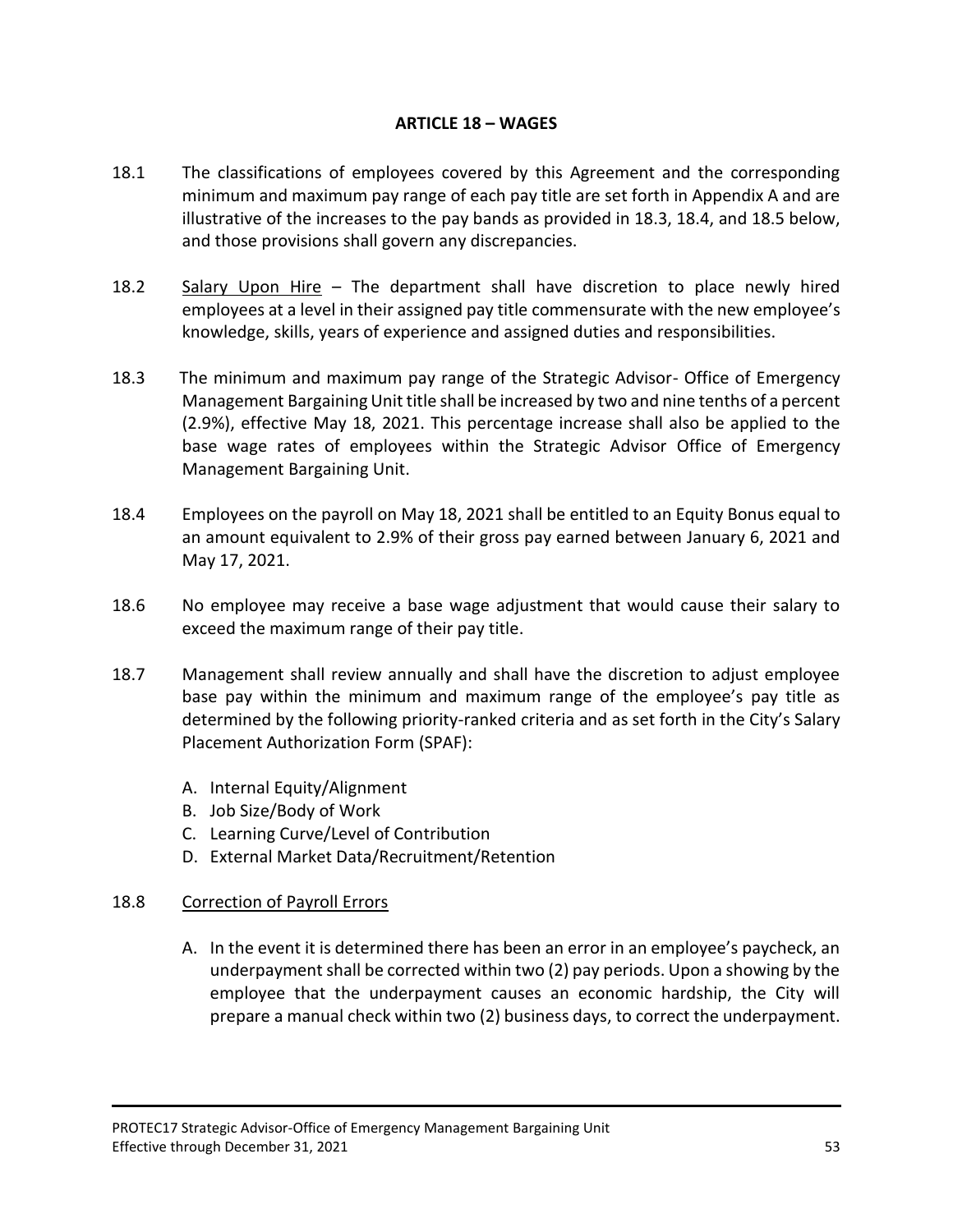- B. Upon written notice, an overpayment shall be corrected as follows:
	- 1. If the overpayment involved only one (1) paycheck:
		- a. By payroll deductions spread over two (2) pay periods; or
		- b. By payments from the employee spread over two (2) pay periods.
- C. If the overpayment involved multiple paychecks: By a repayment schedule through payroll deduction not to exceed twenty-six (26) pay periods in duration, with a minimum payroll deduction of not less than twenty-five dollars (\$25.00) per pay period.
- D. If an employee separates from the City service before an overpayment is repaid: Any remaining amount due the City will be deducted from their final paycheck(s).
- E. By other means as may be mutually agreed between the City and the employee. The Union representative may participate in this process at the request of the involved employee. All parties will communicate/cooperate in resolving these issues.
- 18.9 Transit Subsidy: The City shall provide a transit subsidy benefit consistent with SMC 4.20.370. Effective upon legislation of this agreement, the City shall increase the Commute Trip Reduction ("CTR") parking benefit cost to the employee from seven dollars \$7.00 to ten dollars \$10.00 per day.
- 18.10 Language Premium: Effective upon legislation of this agreement, employees assigned to perform bilingual, interpretive and/or translation services for the City shall receive a \$200.00 per month premium pay. The City shall ensure employees providing language access services are independently evaluated and approved. The City may review the assignment annually and may terminate the assignment at any time.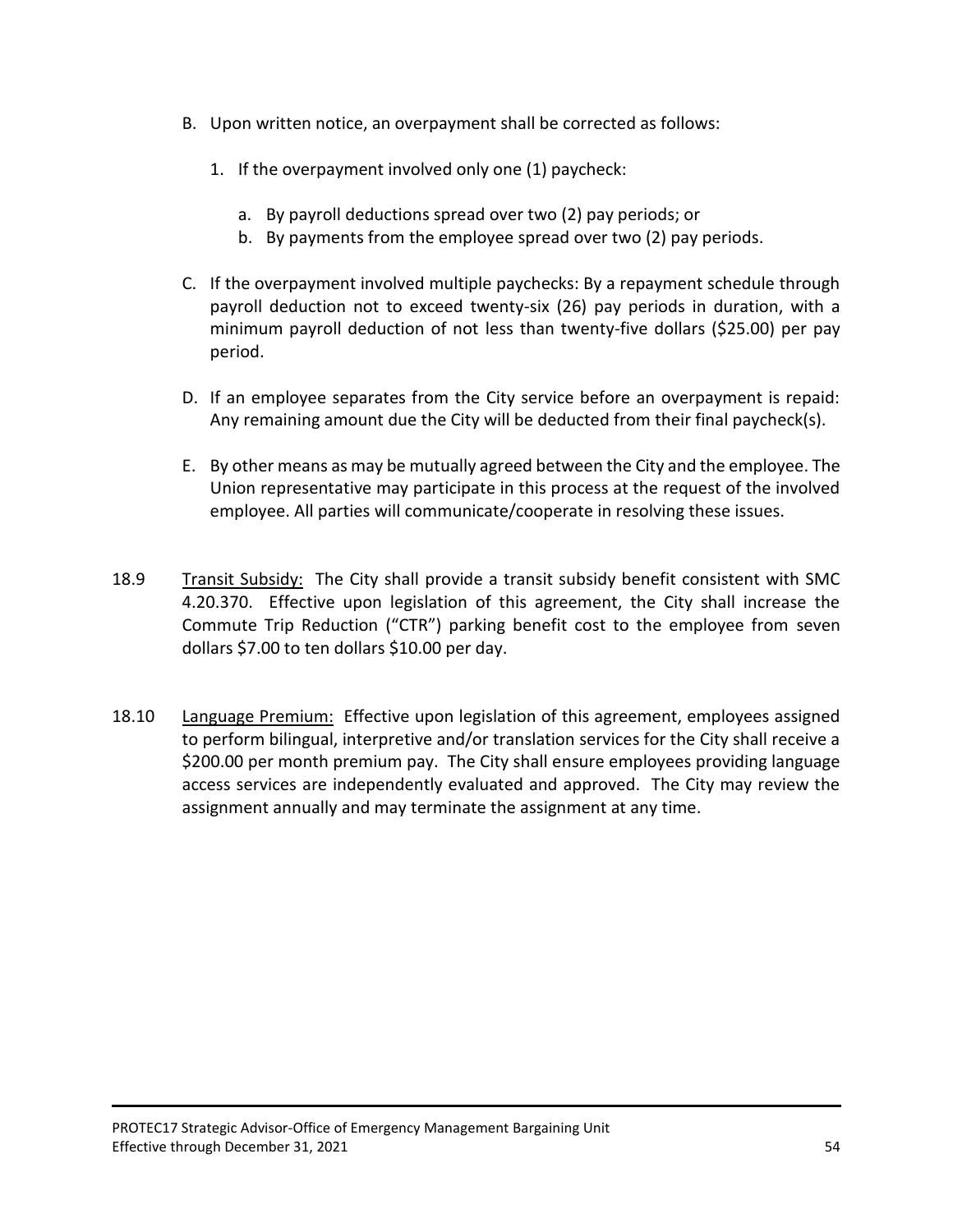# **ARTICLE 19 – TRANSFER, VOLUNTARY REDUCTION, LAYOFF, AND SERVICE CREDIT**

# 19.1 Transfer

- A. The transfer of an employee shall not constitute a promotion except as provided in Section 19.1.C5 of this Article.
- B. Intra-departmental transfers: An appointing authority may transfer an employee from one position to another position in the same class in their department without prior approval of the Seattle Human Resources Director but must report any such transfer to the Seattle Department of Human Resources within five (5) days of its effective date.
- C. Other transfers may be made upon consent of the appointing authorities of the departments involved and with the Seattle Human Resources Director's approval as follows:
	- 1. Transfer in the same class from one department to another;
	- 2. Transfer to another class in the same or a different department in case of injury in line of duty either with the City service or with the armed forces in time of war, resulting in permanent partial disability, where showing is made that the transferee is capable of satisfactorily performing the duties of the new position.
	- 3. Transfer, in lieu of layoff, may be made to a position in the same class to a different department upon showing that the transferee is capable of satisfactorily performing the duties of the position and that a regular, trial service, or probationary employee is not displaced. The employee subject to layoff shall have this opportunity to transfer, provided there is no one on the Reinstatement Recall List for the same class for that department. If there is more than one employee eligible to transfer, in lieu of layoff, in the same job title, the employee names shall be placed on a Layoff Transfer List in order of job class seniority. Eligibility to choose this opportunity to transfer is limited to those employees who have no rights to other positions in the application of the layoff language herein including Section 19.5C.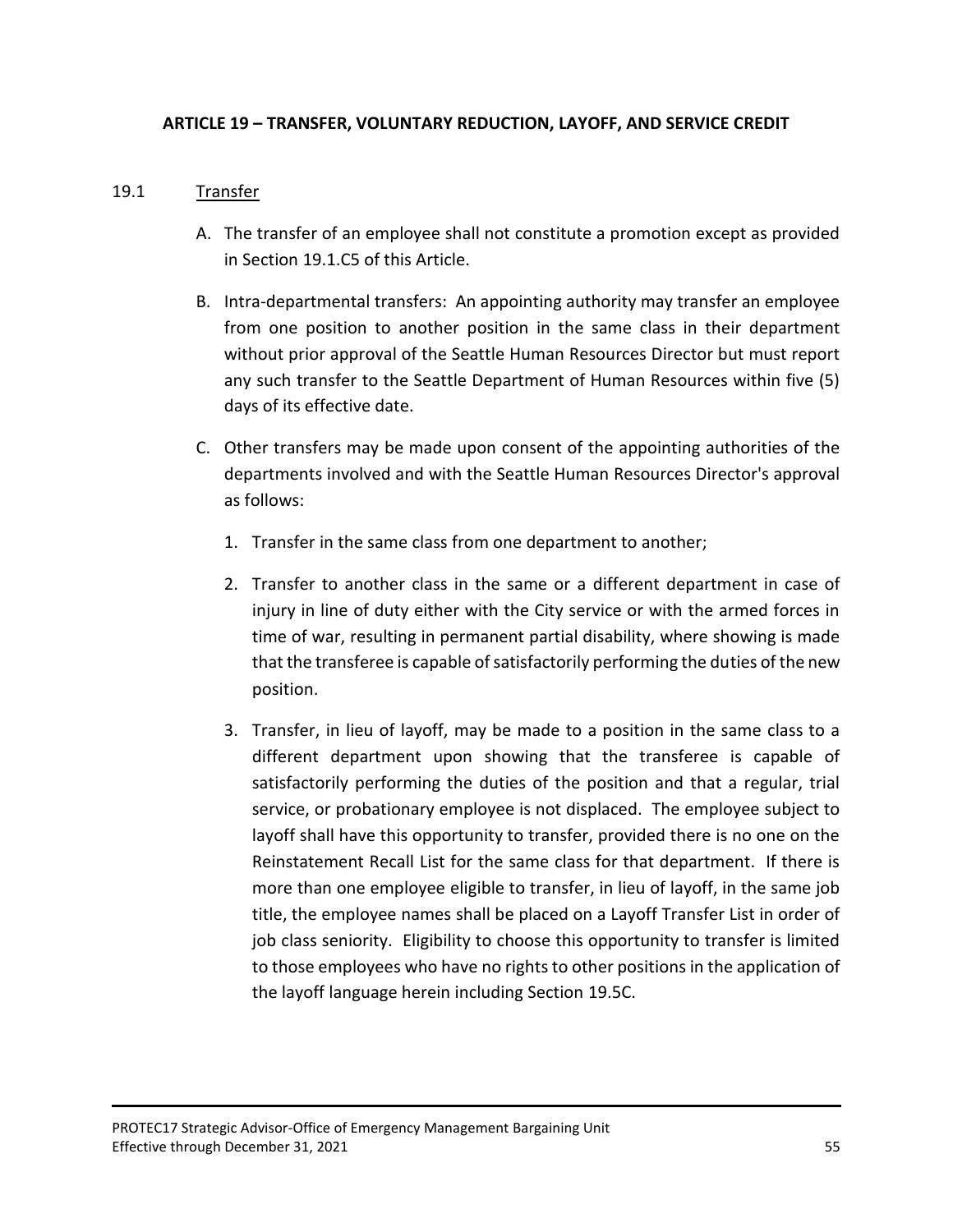A department will be provided with the names of eligible employees and their job skills. The department will fill the position with the most senior employee with the job skills needed for the position. The department may test or otherwise affirm the employee has the skills and ability to perform the work.

An employee on the Layoff Transfer List who is not placed in another position prior to layoff shall be eligible for placement on the Reinstatement Recall List pursuant to Section 19.5D.

- 4. Transfer, in lieu of layoff, may be made to a single position in another class in the same or a different department, upon showing that the transferee is capable of satisfactorily performing the duties of the position, and that a regular, trial service, or probationary employee is not displaced.
- 5. Transfer, in lieu of layoff, may be made to a single position in another class when such transfer would constitute a promotion or advancement in the service provided a showing is made that the transferee is capable of satisfactorily performing the duties of the position and that a regular, trial service, or probationary employee is not displaced and when transfer in lieu of layoff under Section 19.1.C4 of this Article is not practicable.
- 6. The Seattle Human Resources Director may approve a transfer under Section 19.1.C1, -C2, -C3, -C4, or -C5 above with the consent of the appointing authority of the receiving department only, upon a showing of circumstances justifying such action.
- 7. Transfer may be made to another similar class with the same maximum rate of pay in the same or a different department upon the director's approval of a written request by the appointing authority. Employees transferred pursuant to the provisions of Section 19.1 shall serve probationary and/or trial service period in accordance with Personnel Rule Chapter 4.

#### 19.2 Voluntary Reduction:

A. A regularly appointed employee may be reduced to a lower class upon their written request stating their reasons for such reduction if the request is concurred in by the appointing authority and is approved by the Seattle Human Resources Director. Such reduction shall not displace any regular, trial service, or probationary employee.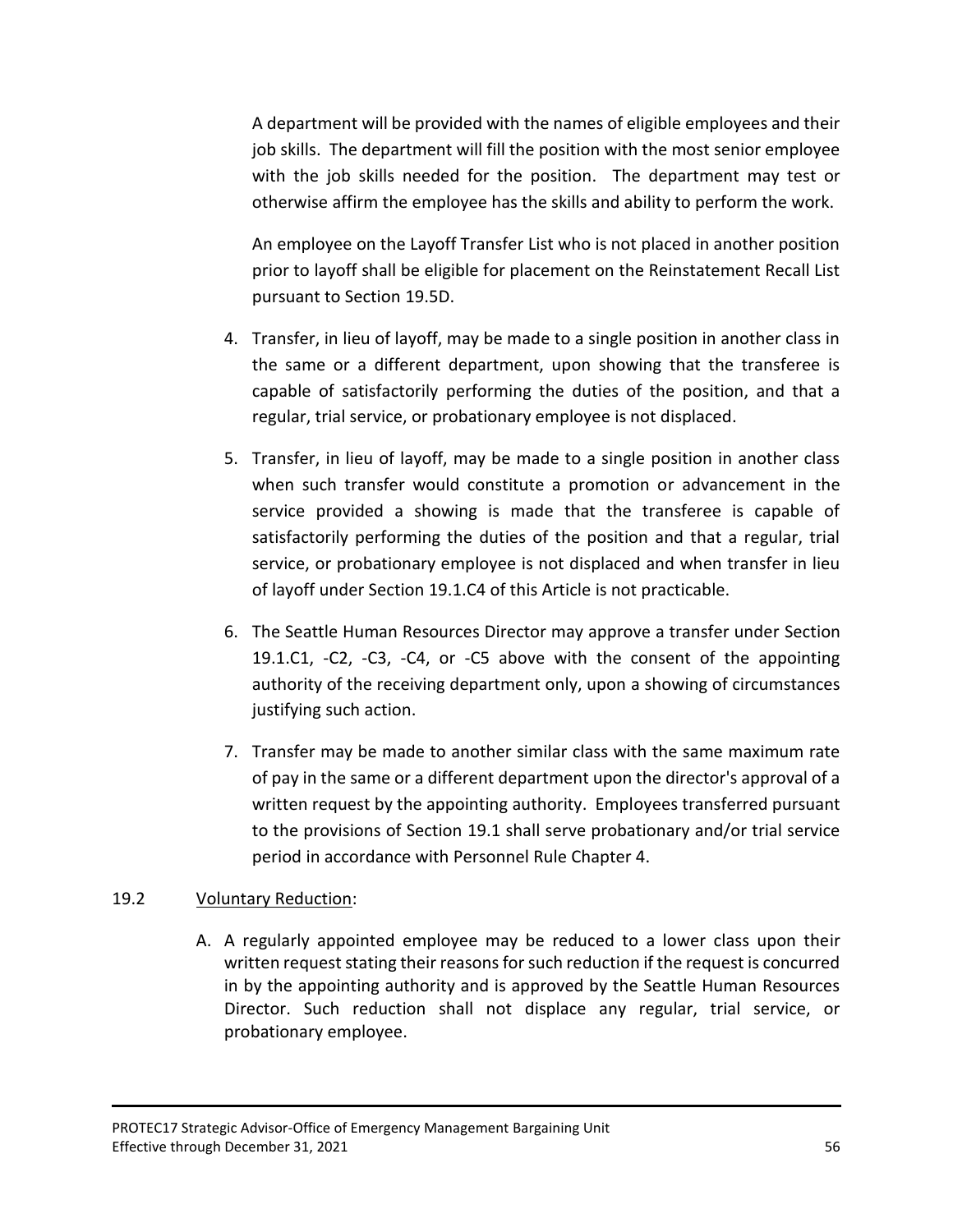- B. The employee so reduced shall be entitled to credit for previous regular service in the lower class and to other service credit in accordance with Section 19.6. Upon a showing, concurred in by the appointing authority of the department, that the reason for such voluntary reduction no longer exists, the Seattle Human Resources Director may restore the employee to their former status.
- 19.3 Layoff The City shall notify the Union and the affected employees in writing at least eight (8) weeks in advance whenever possible, when a layoff is imminent within the bargaining unit.
- 19.4 Layoff for purposes of this Agreement shall be defined as:

The interruption of employment and suspension of pay of any regular, trial service, or probationary employee because of lack of work, lack of funds or through reorganization. Reorganization when used as a criterion for layoff under this Agreement shall be based upon specific policy decision(s) by legislative authority to eliminate, restrict or reduce functions or funds of a particular department.

- 19.5 A. In any given class in a department, the following shall be the order of layoff:
	- 1. Interim appointees;
	- 2. Temporary or intermittent employees not earning service credit;
	- 3. Probationary employees \*;
	- 4. Trial service employees \* (who cannot be reverted); or
	- 5. Regular employees \* in order of their length of service, the one with the least service being laid off first.
		- \* Except as their layoff may be affected by military service.
	- B. However, the City may lay off out of the order described above for one or more of the reasons cited below:
		- 1. Upon showing by the appointing authority that the operating needs of the department require a special experience, training, or skill.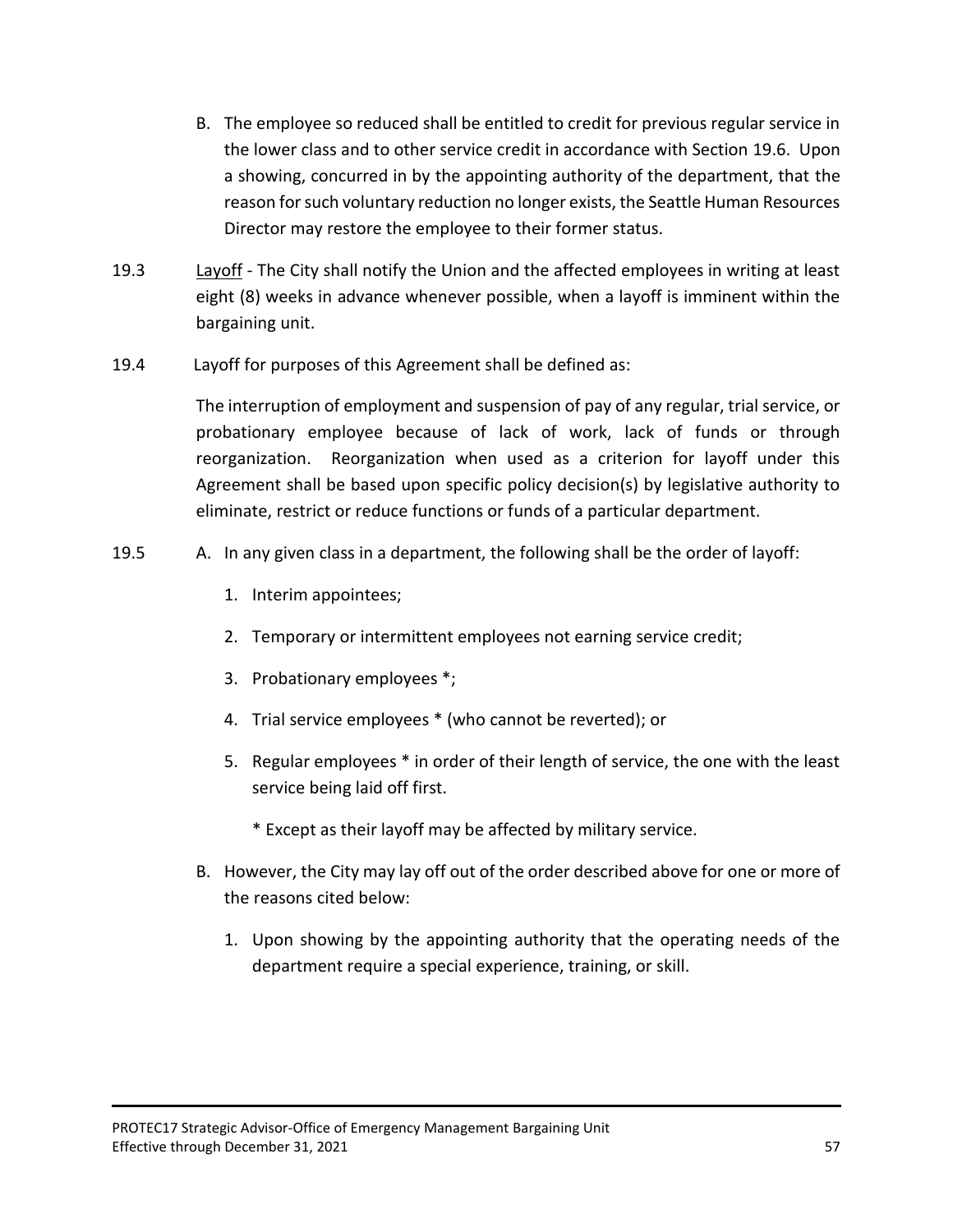- 2. When (1) women or minorities are substantially underrepresented in an EEO category within a department; or (2) a planned layoff would produce substantial underrepresentation of women or minorities; and (3) such layoff in normal order would have a negative, disparate impact on women or minorities; then the Seattle Human Resources Director shall make the minimal adjustment necessary in the order of layoff in order to prevent the negative disparate impact.
- C. At the time of layoff, a regular employee or a trial service employee (per 19.5.A4 above) shall be given an opportunity to accept reduction (bump) to the next lower class in a series of classes in their department or they may be transferred as provided in Section 19.1.C4. An employee so reduced shall be entitled to credit for any previous regular service in the lower class and to other service credit in accordance with Section 19.6.
- D. Recall The names of regular, trial service, or probationary employees who have been laid off shall be placed upon a Reinstatement Recall List for the same class and for the department from which laid off for a period of one year from the date of layoff.
- E. Anyone on a Reinstatement Recall List who becomes a regular employee in the same class in another department shall lose their reinstatement rights in their former department.
- F. Refusal to accept work from a Reinstatement Recall List shall terminate all rights granted under this Agreement; provided, no employee shall lose reinstatement eligibility by refusing to accept appointment in a lower class.
- G. If a vacancy is to be filled in a given department and a Reinstatement Recall List for the classification for that vacancy contains the names of eligible employees who were laid off from that classification the following shall be the order of the Reinstatement Recall List:
	- 1. Regular employees laid off from the department having the vacancy in the order of their length of service. The regular employee on the Reinstatement Recall List who has the most service credit shall be first reinstated.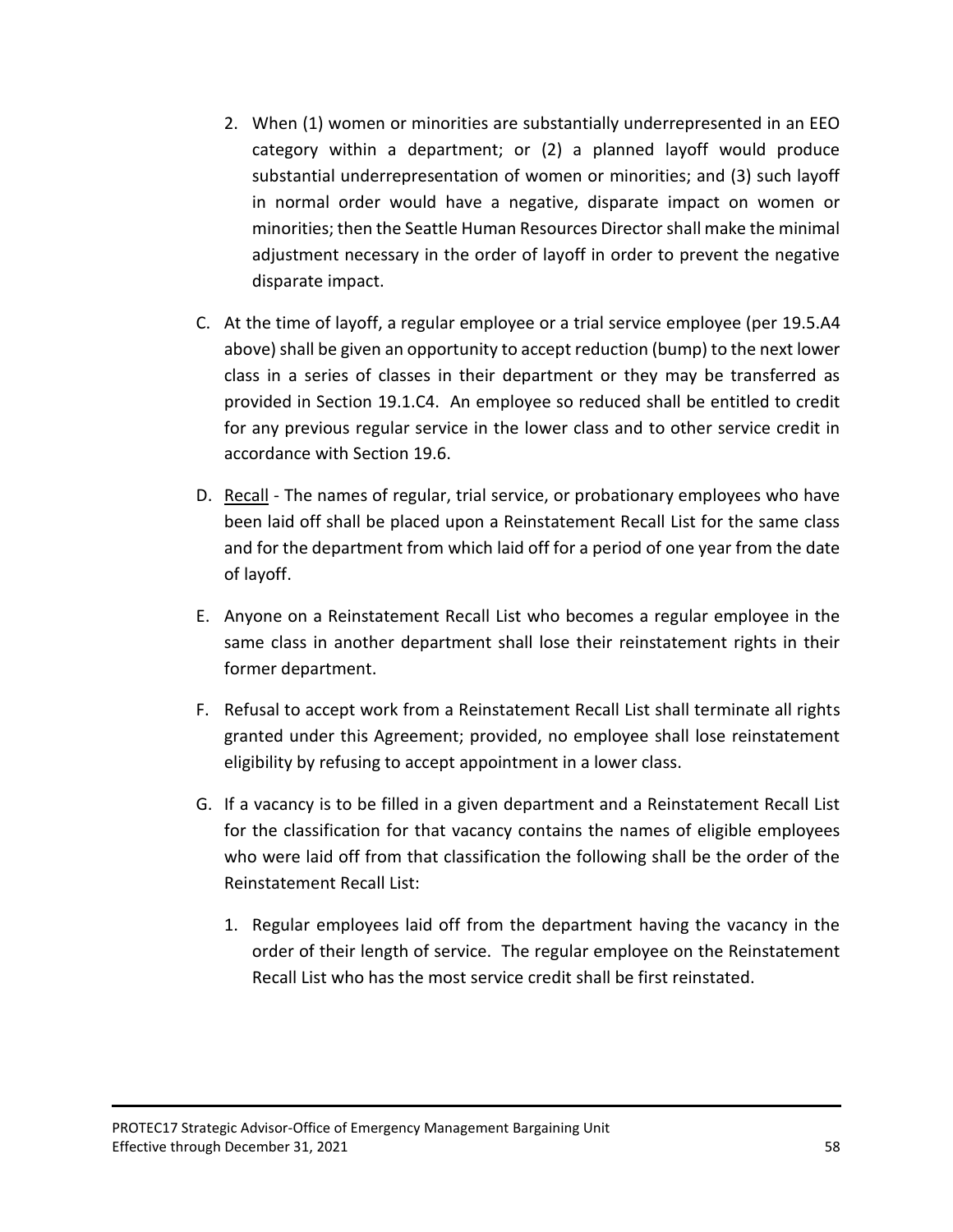- 2. Trial service employees laid off from the department having the vacancy in the order of their length of service. The trial service employee on the Reinstatement Recall List who has the most service credit shall be first reinstated.
- 3. Probationary employees laid off from the department having the vacancy without regard to length of service. The names of all these probationary employees shall be listed together on the Reinstatement Recall List.
- 4. Regular employees laid off from the same classification in another City department and regular employees on a Layoff Transfer List. The regular employee on this combined list who has the most service credit and who has the job skills necessary for the vacant position will be offered employment on a trial basis in said vacancy. The trial service provisions of the Personnel Rules shall apply.
- 5. Trial service employees laid off from the same classification in another City department and trial service employees on a Layoff Transfer List. The trial service employee on this combined list who has the most service credit and who has the job skills necessary for the vacant position will be offered employment on a trial basis in said vacancy. The trial service provisions of the personnel rules shall apply.
- 6. Probationary employees laid off from the same classification in another City department and probationary employees on the Layoff Transfer List without regard to length of service. The names of all these probationary employees shall be listed together on the Reinstatement Recall List.
- 7. The City may recall laid off employees out of the order described above upon showing by the appointing authority that the operating needs of the department require such experience, training or skill.
- 8. The Union agrees that employees from other bargaining units whose names are on the Reinstatement Recall List for the same classifications shall be considered in the same manner as employees of this bargaining unit, provided the Union representing those employees has agreed to a reciprocal right to employees of this bargaining unit. Otherwise, this Section shall only be applicable to those positions that are covered by this Agreement.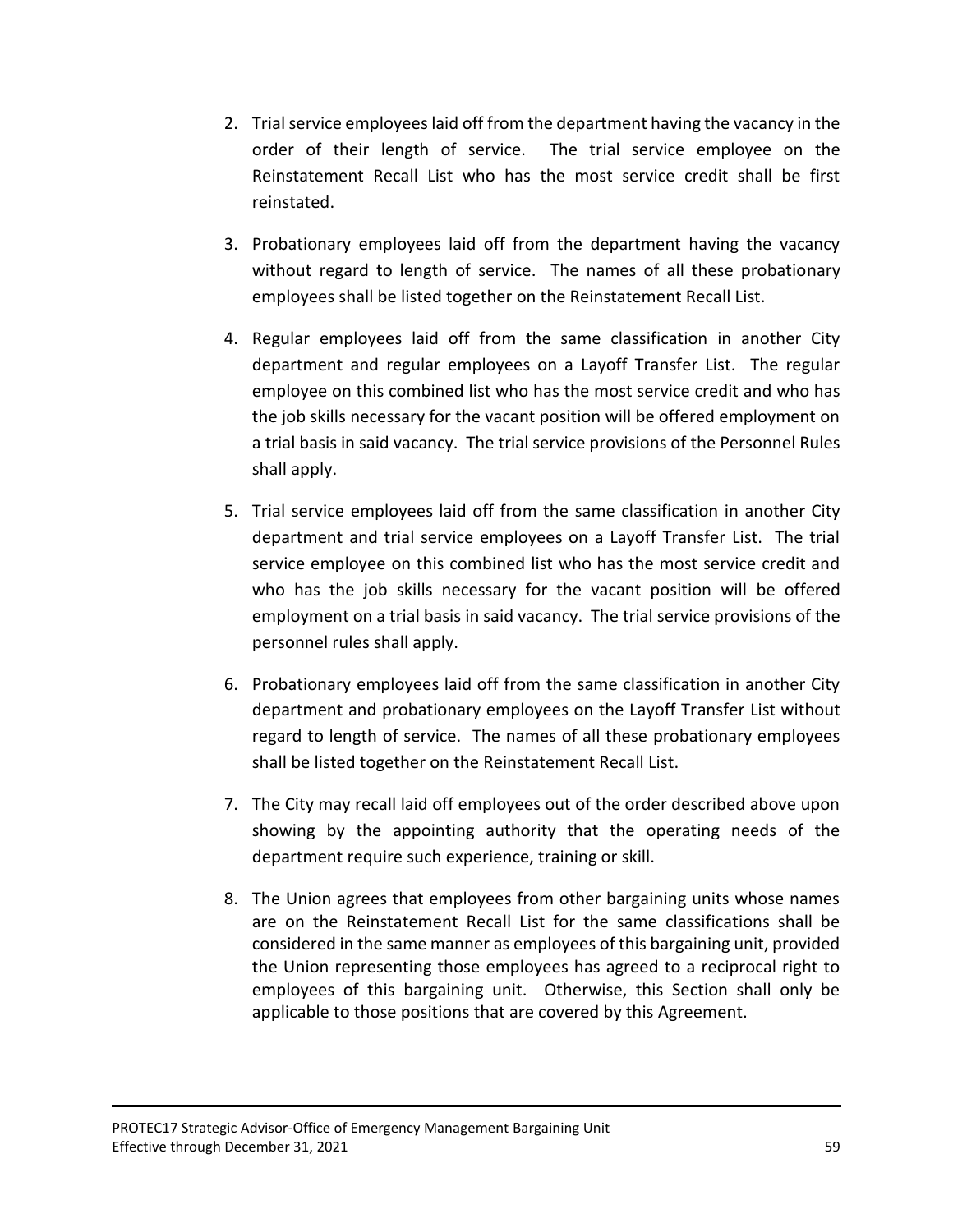- H. Nothing in this Article shall prevent the reinstatement of any regular, trial service, or probationary employee for the purpose of appointment to another lateral title or for voluntary reduction in class, as provided in this Article.
- 19.6 A. For purposes of layoff, service credit in a class for a regular employee shall be computed to cover all service subsequent to their regular appointment to a position in that class and shall be applicable in the department in which employed and specifically as follows:

# B. General Provisions:

- 1. After completion of the probationary period, service credit will be given for employment in the same, an equal or higher class, including service in other departments and shall include temporary or intermittent employment in the same class under regular appointment prior to the regular appointment;
- 2. A regular employee who receives an appointment to a position exempt from Civil Service shall be given service credit in the former class for service performed in the exempt position;
- 3. Service credit will be given for previous regular employment of an incumbent in a position that has been reallocated and in which the employee has been continued with recognized standing;
- 4. Credit will be given for service prior to an authorized transfer;
- 5. Service credit will be given for time lost during:
	- a. Jury duty;
	- b. Disability incurred in line of service;
	- c. Illness or disability compensated for under any plan authorized and paid for by the City;
	- d. Service as a representative of a Union affecting the welfare of City employees;
	- e. Service with the armed forces of the United States, including but not to exceed twenty-one (21) days prior to entry into active service and not to exceed ninety (90) days after separation from such service.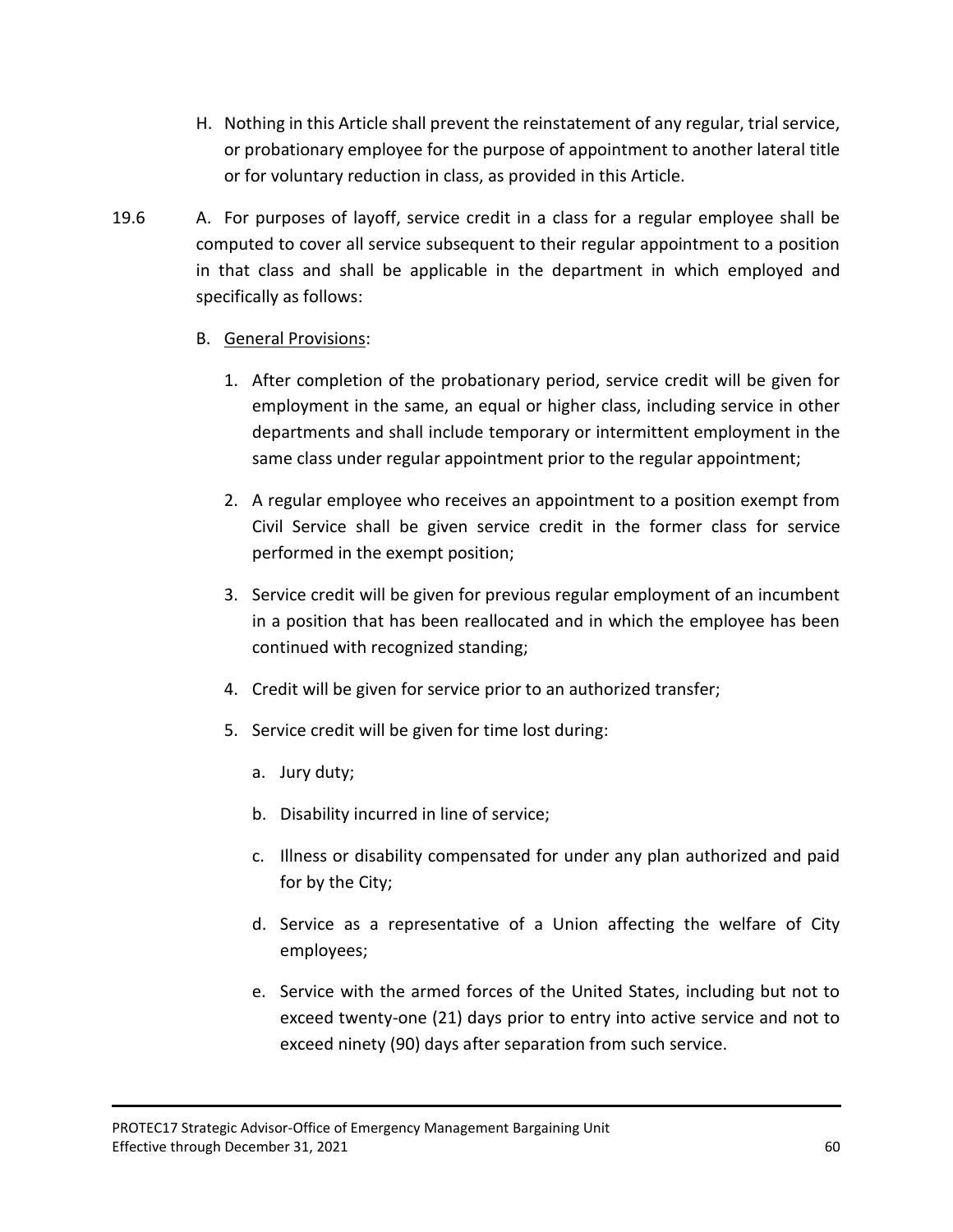- C. No service credit shall be given:
	- 1. For service of a regular employee in a lower class to which they have been reduced and in which they have not had regular standing, except from the time of such reduction;

For any employment prior to a separation from the Civil Service other than by a resignation that has been withdrawn within sixty (60) days from the effective date of the resignation and such request for withdrawal bears the favorable recommendation of the appointing authority and is approved by the Seattle Human Resources Director.

19.7 The City agrees to support employees facing layoff by providing the Project Hire program during the term of this Agreement. If a department is hiring for a position in which the employee is qualified, and if no business reason would otherwise make the employee unsuitable for employment, the employee will be interviewed for the vacancy. This provision does not create any guarantee or entitlement to any position. The Project Hire guidelines apply.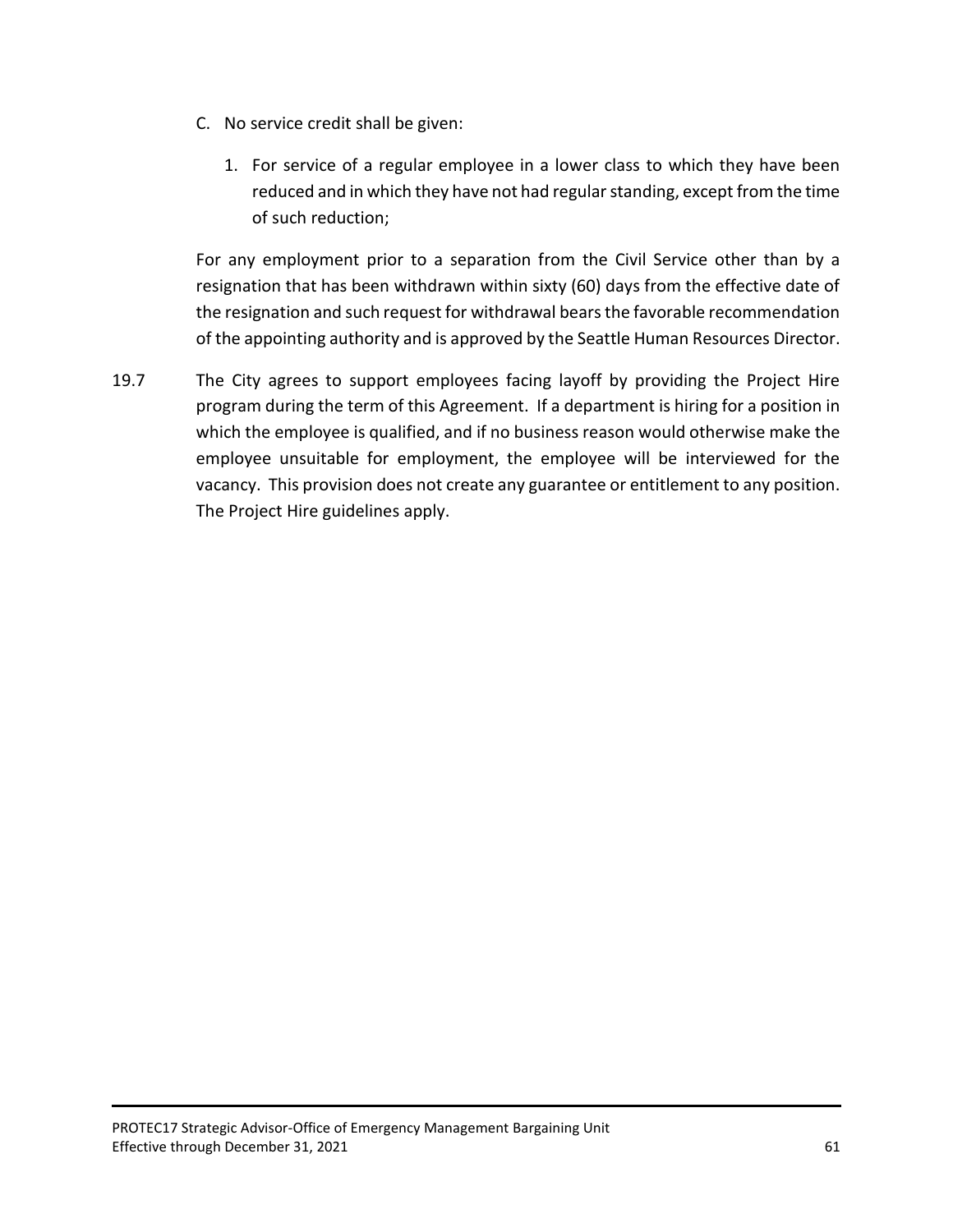## **ARTICLE 20 – SAVINGS CLAUSE**

- 20.1 If any article of this Agreement, or addenda thereto, is held invalid by operation of law or by any tribunal of competent jurisdiction, or if compliance with, or enforcement of, any article is restrained by such tribunal, the remainder of this Agreement and addenda shall remain in force, and the Parties shall enter into immediate collective bargaining negotiations for the purpose of arriving at a mutually satisfactory replacement for such article.
- 20.2 If the City Charter is modified during the term of this Agreement, and any modifications thereof conflict with an express provision of this Agreement, the City and/or the Union may reopen, at any time, for negotiations the provisions so affected.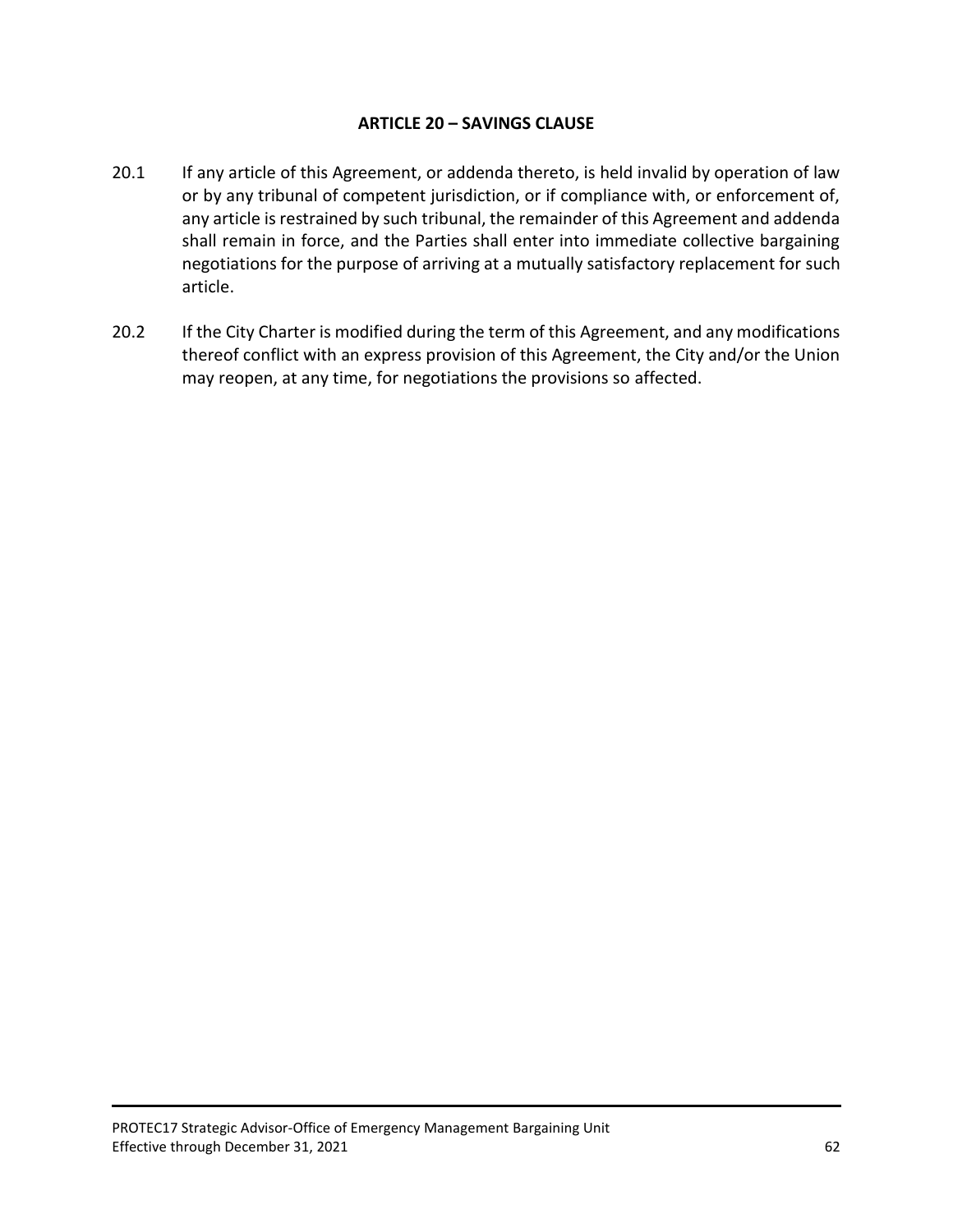#### **ARTICLE 21 – BULLETIN BOARDS**

21.1 The City shall provide bulletin board space for the use of the Union in areas accessible to the members of the bargaining units; provided, however, that said space shall not be used for notices that are political in nature. All material posted shall be officially identified as belonging to PROTEC17. A copy of all material to be posted will be provided to the appropriate departmental Labor Relations Officer, Human Resources Manager, or designated representative prior to posting.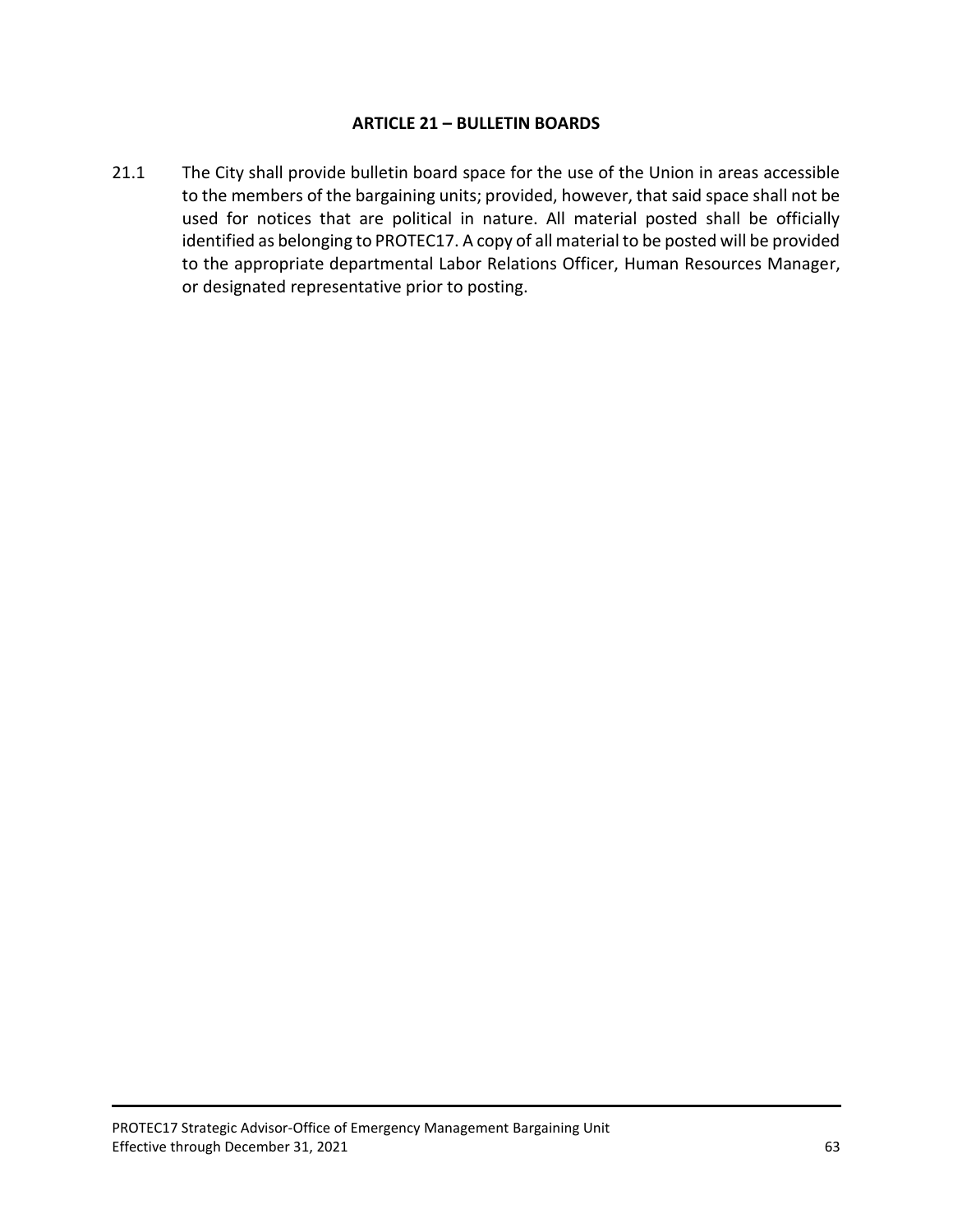# **ARTICLE 22 – EMPLOYMENT PROCESS**

- 22.1 All vacant positions in the bargaining unit, which are to be filled by regular appointment, will be advertised at least once in an internal City announcement (except as noted below in Section 22.1.2) that will be regularly distributed to all departments for posting in places accessible to employees, with a copy to the Union. The filing for each position will be open for at least fourteen (14) calendar days.
- 22.1.1 Announcements will not be posted for external applicants until seven (7) calendar days after the posting of that announcement for internal applicants. Waiver of the seven (7) calendar day advanced internal posting may be requested of the Union.
- 22.1.2 Exceptions to the requirement in Section 22.1 are:
	- A. Fill from a Reinstatement Recall List Article 19);
	- B. Fill from a Reversion Recall List Article 19;
	- C. Employment of a Project Hire candidate (someone laid off from another title, but qualified to do the work if acceptable to the department appointing authority); or
	- D. Other good reasons mutually agreed upon on a case-specific basis.
- 22.1.3 The Seattle Human Resources Director or designee will encourage the appointing authority to include notices of exempt, seasonal, and temporary project vacancies in the regularly distributed internal City announcement.
- 22.2 The Seattle Human Resources Director or designee will define specific required qualifications for each bargaining unit position advertised. In all cases, the advertised qualifications shall be at least at the level of the established qualifications listed in the pertinent classification specification but may be closer in focus to address the jobrelated requirements of the particular position. All internal and external job announcements for positions covered by this agreement will specify that the position is represented by PROTEC17.
- 22.3 The Seattle Human Resources Director or designee will review and approve the general method of selection used in each City department to ensure the selection processes for filling bargaining unit positions are conducted in a reasonable and fair manner. If the Union feels a selection method does not meet the "*reasonable and fair*" threshold, they may request a meeting with the Seattle Human Resources Director or their designee to discuss resolution of their concerns. Lacking such resolution, the Union may submit the threshold question to the grievance procedure.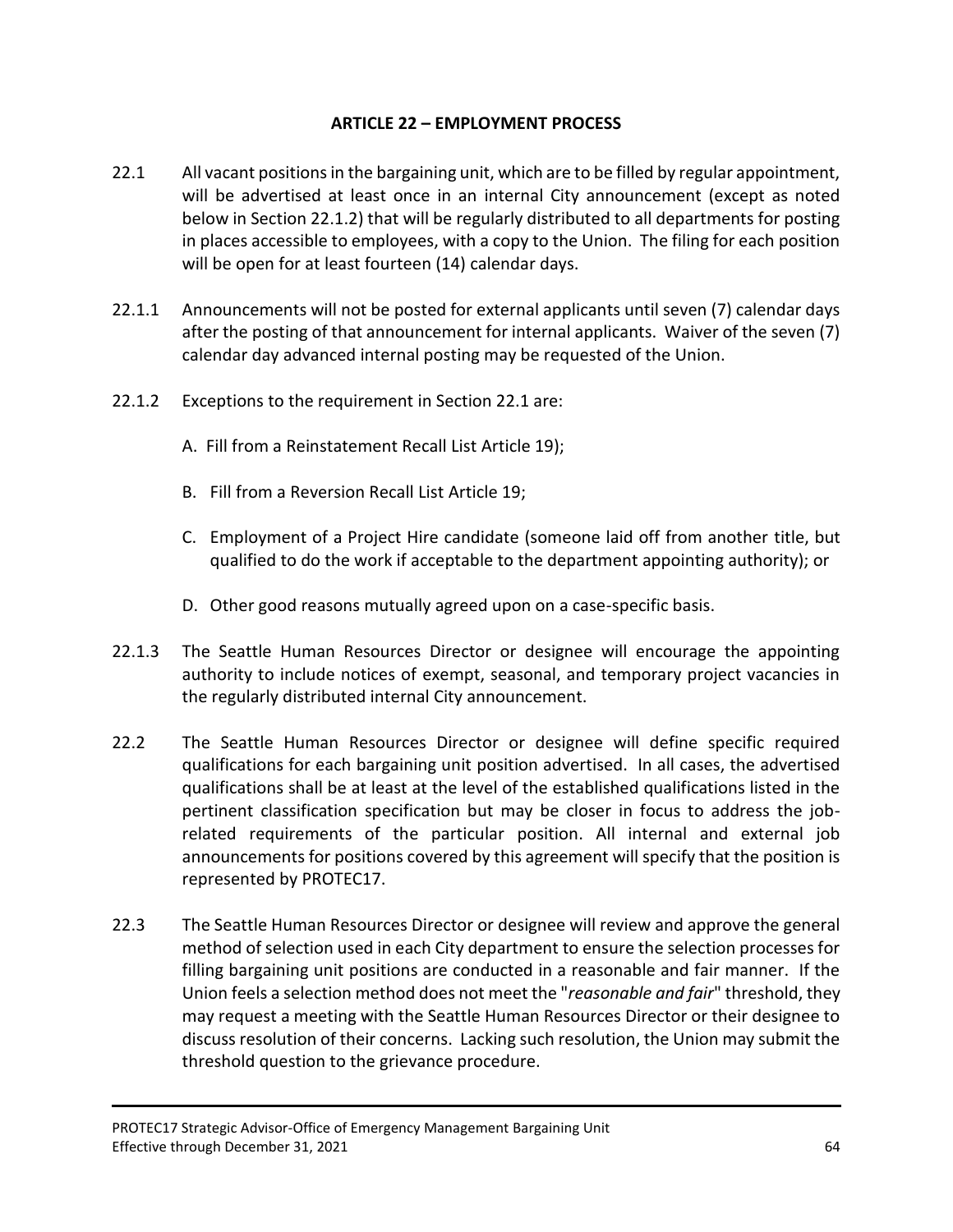- 22.3.1 Each candidate under consideration at a specific step in the process to fill a particular position shall be evaluated in a consistent and uniform manner.
- 22.4 Each employee applying for consideration for a vacancy will be notified in writing by the responsible City agency at the point in the process when the employee is no longer being considered for the vacant position.
- 22.5 On an annual basis, the City will provide the Union with a report that will show the source of hires, so that patterns of appointments between current employees and non-City applicants can be reviewed.
- 22.5.1 The report will identify all permanent appointments made during the period by name, title, department, EEO category, and previous employment. If the previous employment was from within the City, the previous title and department will be indicated.
- 22.6 The Seattle Human Resources Director or designee will audit each selection and appointment within the bargaining unit to ensure the appointee meets the advertised qualification standard. Results of each audit will be provided to the Union.
- 22.7 The Seattle Human Resources Director or designee will maintain a Reinstatement Recall List for one (1) year, consisting of employees laid off due to lack of work, lack of funds, or reorganization of a specific title. Should a vacancy occur in the title in any City department during the ensuing year, the hiring department must consider the names on the Reinstatement Recall List for staffing the vacancy.
- 22.7.1 In all cases, if an appointment is to be made from other than the Reinstatement Recall List, the appointing authority must submit a written statement of the reason to the Seattle Human Resources Director or designee at the time of the qualification/appointment audit.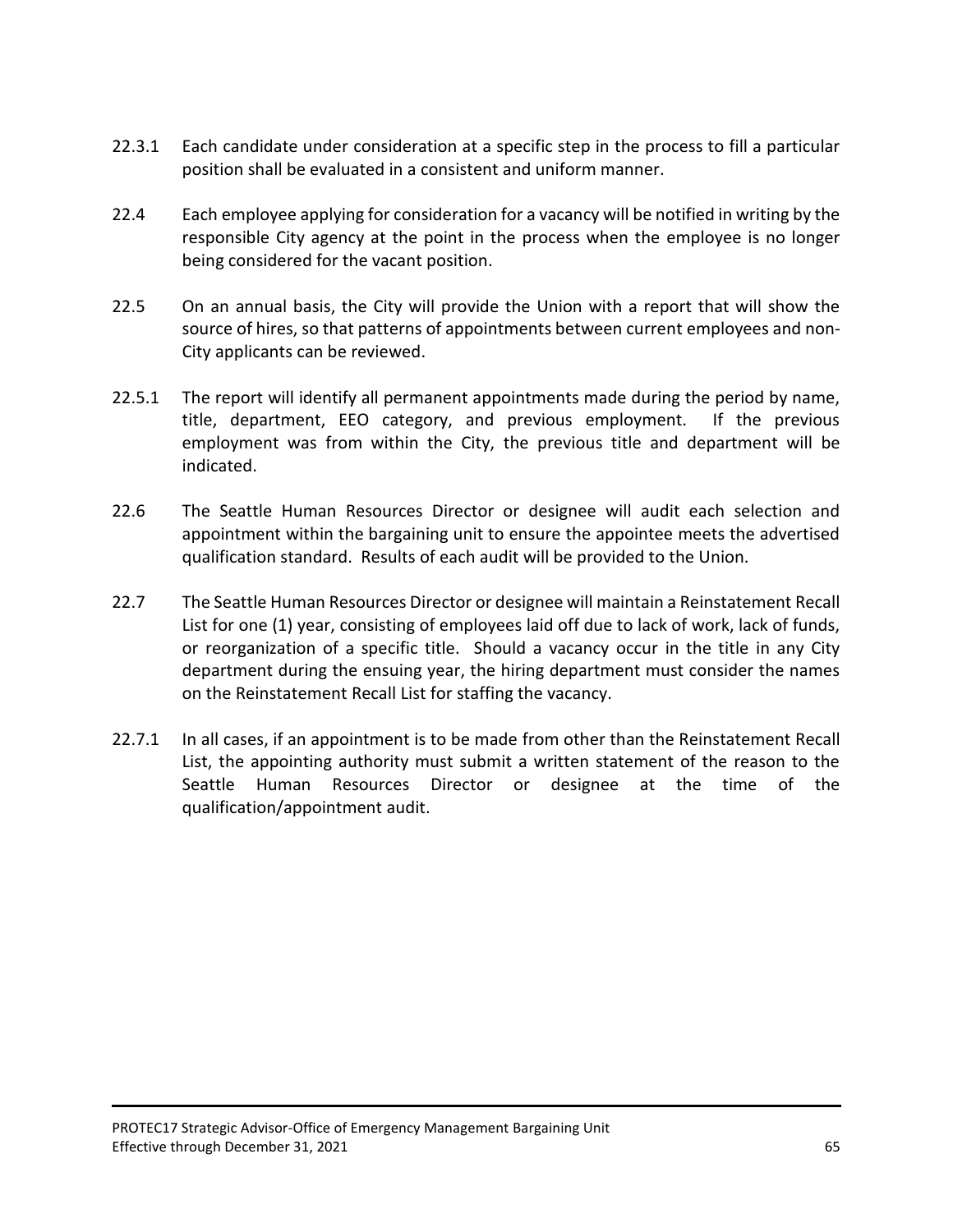## **ARTICLE 23 – ENTIRE AGREEMENT**

- 23.1 The Agreement expressed herein in writing constitutes the entire Agreement between the Parties, and no oral statement shall add to or supersede any of its provisions.
- 23.2 The Parties acknowledge that each has had the unlimited right and opportunity to make demands and proposals with respect to any matter deemed a proper subject for collective bargaining. The results of the exercise of that right are set forth in this Agreement. Therefore, except as otherwise provided in this Agreement, each voluntarily and unqualifiedly agrees to waive the right to oblige the other party to bargain with respect to any subject or matter, whether or not specifically referred to or covered in this Agreement.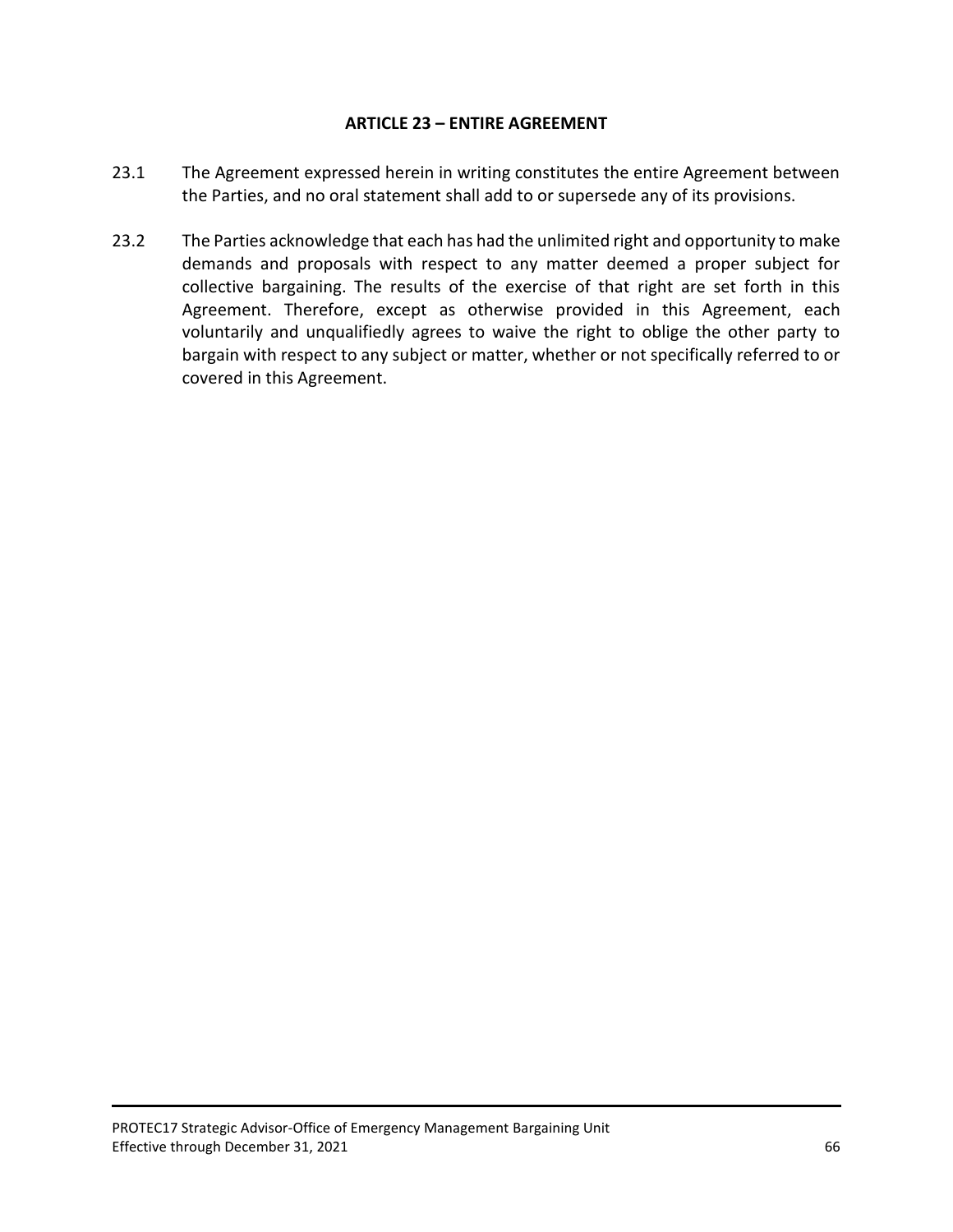#### **ARTICLE 24 – SUBORDINATION OF AGREEMENT**

- 24.1 It is understood that the Parties hereto and the employees of the City are governed by the provisions of applicable federal law, City Charter, and state law. When any provisions thereof are in conflict with or are different from the provisions of this Agreement, the provisions of said federal law, City Charter, or state law are paramount and shall prevail.
- 24.2 It is also understood that the Parties to this Agreement and the employees of the City are governed by applicable City Ordinances. City Ordinances are paramount except where they conflict with the express provisions of this Agreement, in which case this Agreement shall govern.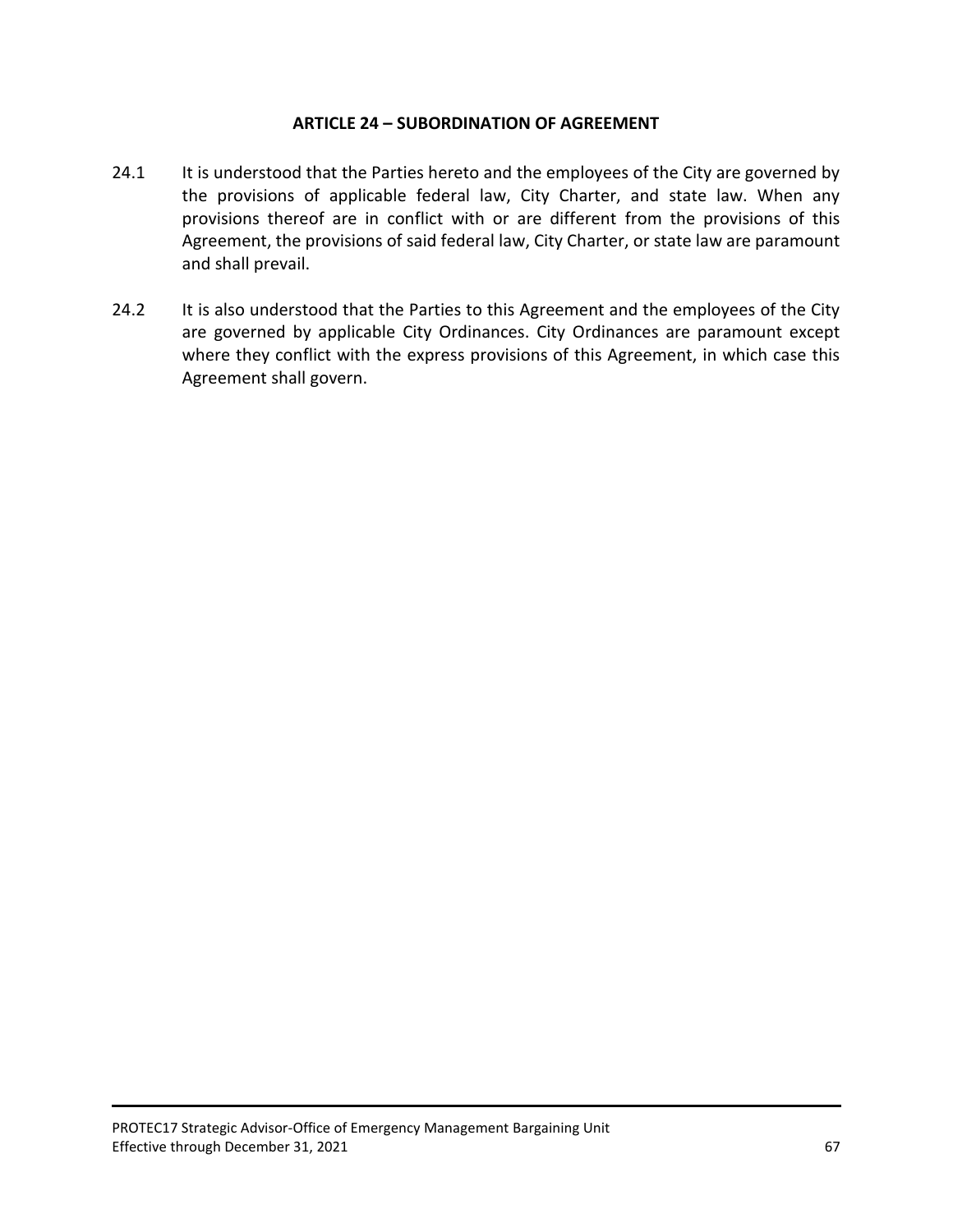#### **ARTICLE 25 – TERM OF AGREEMENT**

- 25.1 This Agreement shall become effective upon execution by both parties and shall remain in effect through December 31, 2021. No grievance or claim alleging a violation regarding the terms of this Agreement shall be filed or pursued by the City or the Union or its members involving any situations occurring before the execution of this Agreement by both parties except: (1) to enforce implementation of a provision that specifically provides for retroactivity; and/or (2) to pursue a grievance that has already been timely filed prior to the execution of this Agreement; and/or (3) to pursue a grievance regarding an incident that occurred close enough to the execution date of this Agreement for the Union to still be within the threshold time limits for filing a grievance involving that incident under the Grievance Procedure provisions of this Agreement. Written notice of intent to terminate or modify this Agreement must be served by the requesting party at least ninety (90), but not more than one hundred twenty (120) days prior to December 31, 2021. Any modifications requested by either party must be submitted to the other party no later than sixty (60) days prior to the expiration date of this Agreement, and any modifications requested at a later date shall not be subject to negotiations unless mutually agreed upon by both parties. For the immediate successor agreement to the agreement expiring December 31, 2021, the parties agree to timely negotiate a successor agreement regardless of the timelines expressed above.
- 25.2 In the event that negotiations for a new Agreement extend beyond the anniversary date of this Agreement, the terms of this Agreement shall remain in full force and effect until a new Agreement is consummated or unless consistent with RCW 41.56.123, the City serves the Union with ten (10) days' notification of intent to unilaterally implement its last offer and terminate the existing Agreement.
- 25.3 Affordable Care Act: The Parties agree to a reopener on impacts associated with revisions made to the Affordable Care Act (ACA).
- 25.4 Equity: For the duration of this agreement, the Union agrees that the City may open negotiations associated with any changes to mandatory subjects related to the Race and Social Justice Initiative (RSJI) efforts.
- 25.5 Temporary Employment: The parties agree that the City's Temporary Employment philosophy and practices will be part of the Labor-Management Leadership Committee (LMLC) Workplan.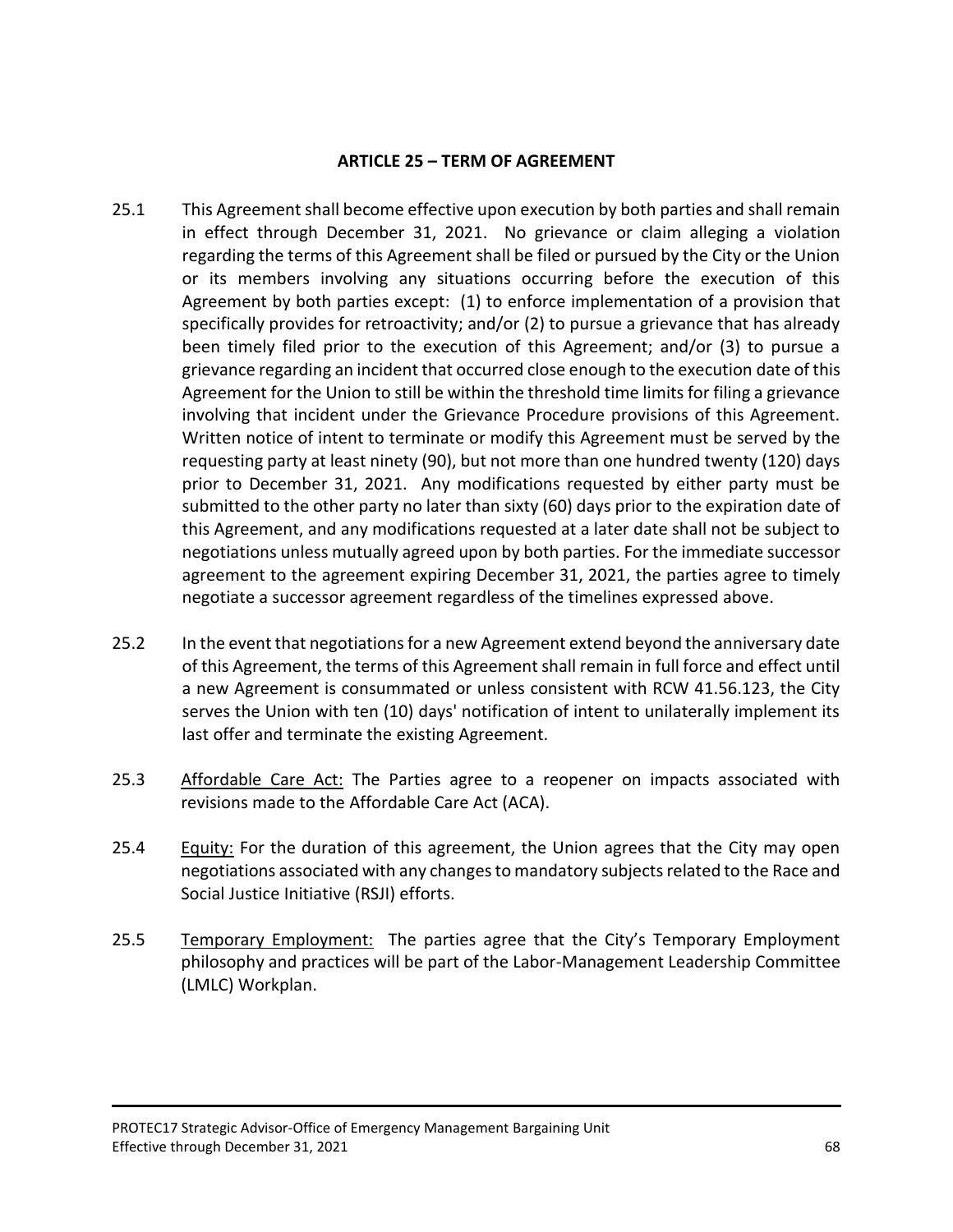- 25.6 Work/Life Support Committee (WLSC): A Side Letter of Agreement will be established depicting the following:
	- A. Purpose. The Work/Life Support Committee (WLSC) shall be a citywide Labor Management Committee to promote an environment for employees that supports and enhances their ability to meet their responsibilities as employees of the City of Seattle and support their work life balance. The WLSC may provide recommendations to the Mayor and City Council on programs and policies that further support the work life balance.
	- B. Workplan. The WLSC shall develop an annual workplan to identify programs and policies that promote a work life balance for city employees. These may include, but are not limited to, dependent care subsidy/support program for eligible employees, enhancing alternative work arrangements, flexible work hours, job sharing, on-site/near site childcare, expanding definition of family for access to leave benefits, shift swaps, resource and referral services, emergency leave, and back-up care. This committee may conduct and make recommendations no later than March 31 of each year.
	- C. Membership. The membership of WLSC shall be made up of the Mayor or designee, the Director of Labor Relations or designee, up to five Directors or designees from city departments, members designated by the Coalition of City Unions at equal numbers as the management representatives. If a CCU designee is a city employee they shall notify their supervisor and management will not unreasonably deny the participation on paid release time on the WLSC.
	- D. Meetings. The WLSC shall meet at least four (4) times per calendar year. The WLSC may meet more frequently if necessary if all parties agree.
	- E. Additional Resources. The WLSC may establish workgroups that include other department representatives and/or subject matter experts. These subcommittees shall conform with rules established by the WLSC.
	- F. The WLSC and its subcommittee(s) shall not have the authority to change, amend, modify, or otherwise alter collective bargaining agreements.
- 25.7 Work Outside of Classification: During the duration of this agreement the City and Union agree to discuss the current processes and procedures of Out of Classification assignments.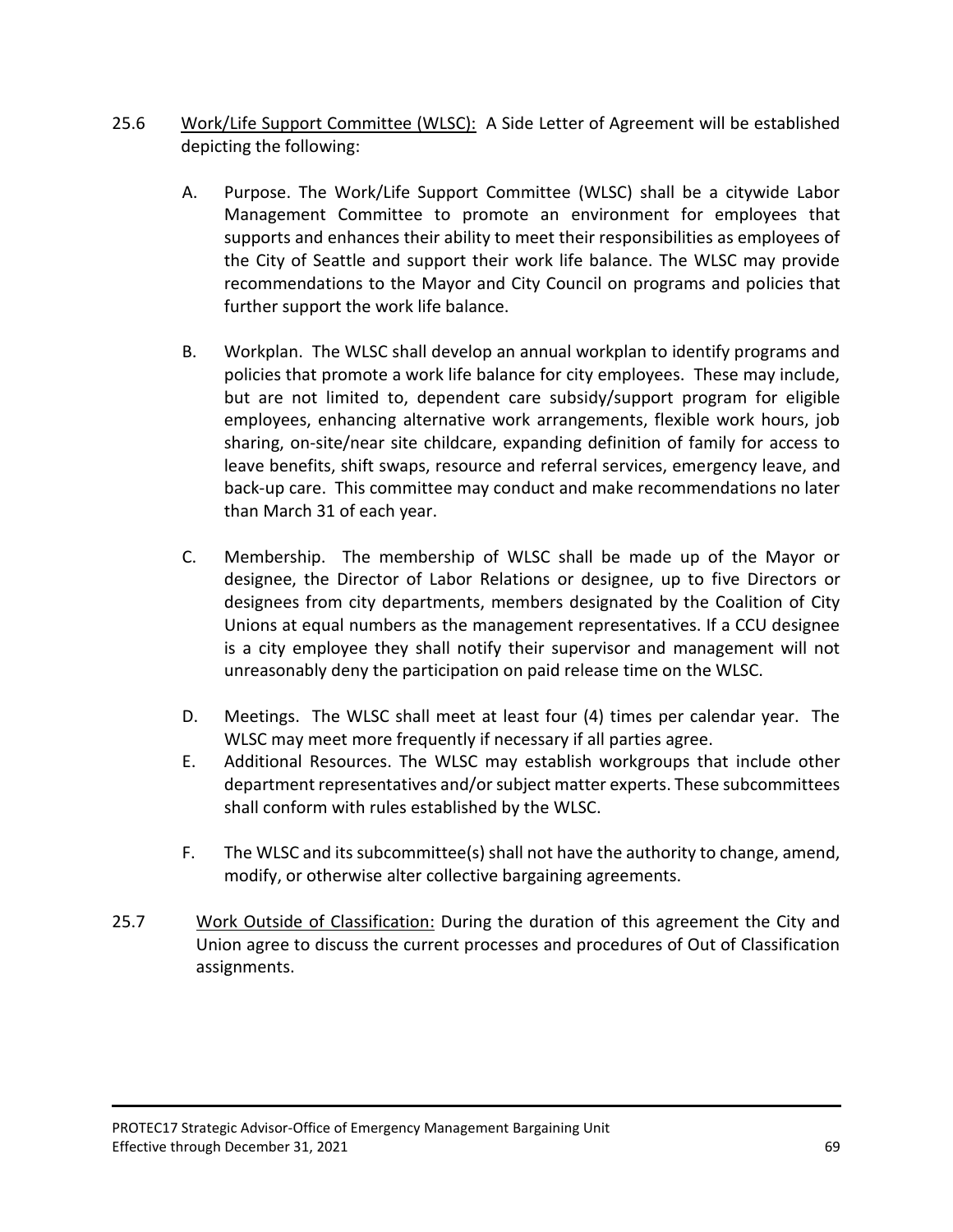25.8 Washington State Paid Family and Medical Leave: The City and Union agree to that either party has the ability to reopen negotiations regarding changes arising from or related to the Washington Paid Family and Medical Leave Program (Title 50A RCW) including, but not limited to, changes to the City's current paid leave benefit which may arise as a result of final rulemaking from the State of Washington, which may include changes to the draw down requirements associated with the City's Paid Family and Parental Leave programs.

> Employees will continue to pay the employee portion of the required premium [listed as the WA Paid Family Leave Tax and the WA Paid Medical Leave Tax on an employee's paystub] of the Washington State Paid Family and Medical Leave Program.

Signed this 14th day of December, 2021

Executed under this Authority of

Ordinance 120232

THE CITY OF SEATTLE: PROTEC17:

Jenny 4. Durken

Karen Estevenin

Jenny Durkan, Mayor **Karen Estevenin, Executive Director** 

 $\overline{\qquad}$ 

Jeff Clark, Interim Labor Relations Director Shaun Van Eyk, Union Representative